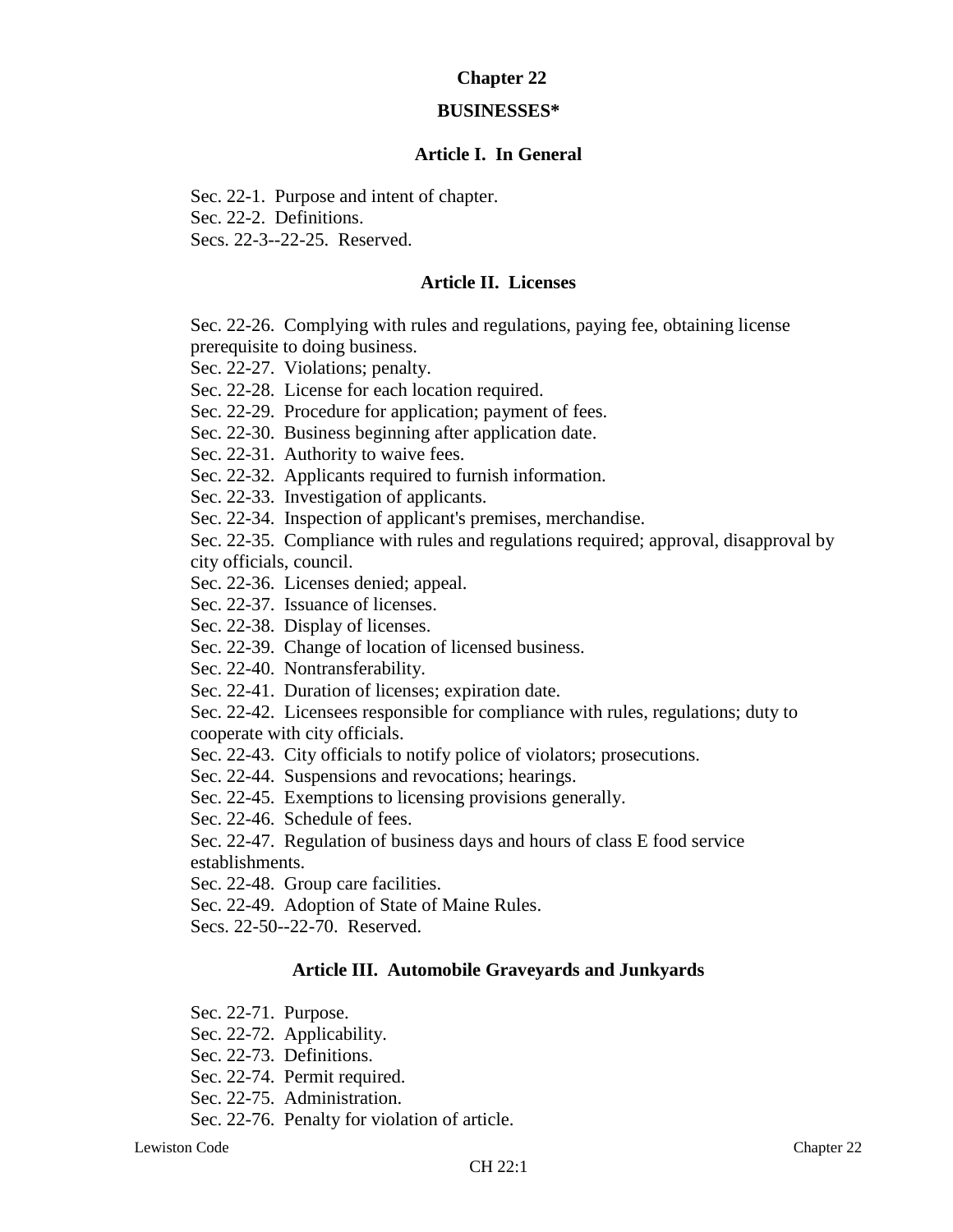Secs. 22-77--22-95. Reserved.

### **Article IV. Reserved**

Secs. 22-96--22-120. Reserved.

# **Article V. Flea Markets**

Sec. 22-121. Purpose. Sec. 22-122. Defined. Sec. 22-123. Permit required; application. Sec. 22-124. Provisions of section 22-2 not applicable. Secs. 22-125--22-145. Reserved.

# **Article VI. Food Service Establishments, Special Food Handlers, Mobile Units and Class A Lounges**

#### **Division 1. Generally**

Sec. 22-146. Reserved. Sec. 22-147. License required. Sec. 22-148. Suspension of license; appeal. Sec. 22-149. Reserved. Sec. 22-150. Right to enter. Sec. 22-151. Certified Food Protection Managers.

Secs. 22-152--22-165. Reserved.

### **Division 2. Mobile Units**

Sec. 22-166. Intent and purpose. Sec. 22-167. Approval of health inspector/sanitarian, license required. Sec. 22-168. Display of license or permit. Sec. 22-169. Mobile units in streets and public places. Secs. 22-170--22-190. Reserved.

### **Article VII. Junk Collectors, Pawnbrokers and Secondhand Dealers**

- Sec. 22-191. License.
- Sec. 22-192. Account of business done and disclosure to consumer.
- Sec. 22-193. List of transactions; seller to furnish proof of identification.
- Sec. 22-194. Receiving articles from minors, thieves.
- Sec. 22-195. Retention of articles purchased.
- Sec. 22-196. Periodic inspections of junkyards.

Secs. 22-197--22-220. Reserved.

### **Article VIII. Mobile Home Parks**

Sec. 22-221. License required to operate.

Sec. 22-222. Inspections; access.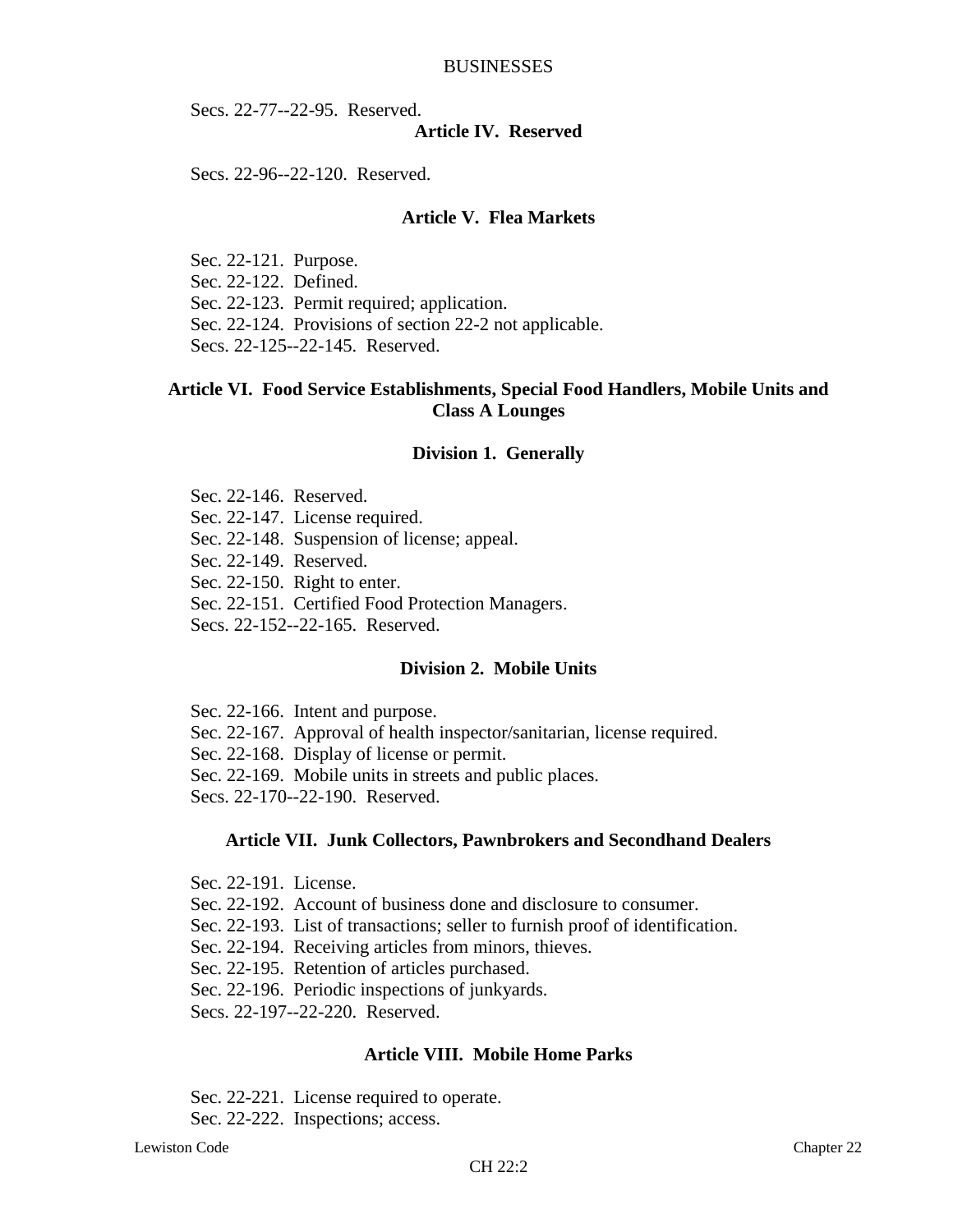Sec. 22-223. Notices, hearings and orders. Secs. 22-224--22-245. Reserved.

# **Article IX. Peddlers Division 1. Generally**

Sec. 22-246. Use of streets. Secs. 22-247--22-255. Reserved.

# **Division 2. License**

- Sec. 22-256. Application.
- Sec. 22-257. Contents.
- Sec. 22-258. Exhibition of license.
- Sec. 22-259. Suspension and revocation.
- Sec. 22-260. Special event license.
- Secs. 22-261--22-280. Reserved.

#### **Article X. Sale of Personal Property from Residential Premises**

- Sec. 22-281. Definitions.
- Sec. 22-282. Permit required; conditions.
- Sec. 22-283. Signs.
- Sec. 22-284. Exemption.
- Secs. 22-285--22-305. Reserved.

# **Article XI. Solicitations**

Secs. 22-306--22-315. Reserved.

- Sec. 22-316. Required.
- Sec. 22-317. Application.
- Sec. 22-318. Issuance and duration.
- Secs. 22-319--22-340. Reserved.

### **Article XII. Tattooing Division 1. Generally**

Sec. 22-341. Definitions. Sec. 22-342. Prerequisites to tattooing. Sec. 22-343. Tattooing procedure. Sec. 22-344. Care of instruments. Sec. 22-345. Inspection of tattooing establishment. Sec. 22-346. Licensed practitioners. Sec. 22-347. Penalty for violation of article. Secs. 22-348--22-360. Reserved.

#### **Division 2. License**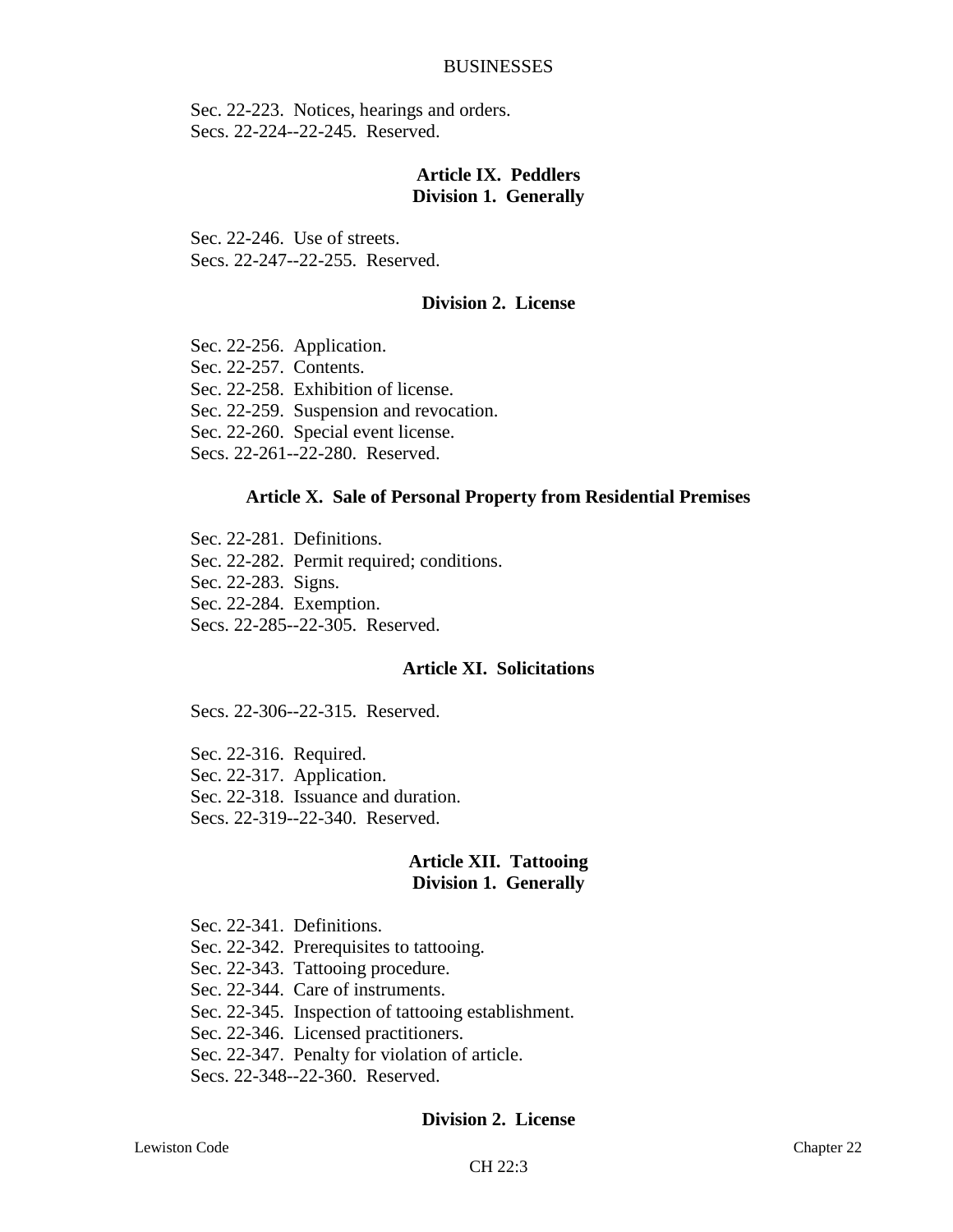Sec. 22-361. Required. Sec. 22-362. Application fee. Sec. 22-363. License fee; expiration. Sec. 22-364. Right to appeal from suspension or denial; procedure. Secs. 22-365--22-382. Reserved.

# **Article XIII. Massage Establishments and Massage Therapists Division 1. Generally**

- Sec. 22-381. Title.
- Sec. 22-382. Purpose.
- Sec. 22-383. Definitions.
- Sec. 22-384. Exemptions.
- Sec. 22-385. General provisions to apply.

### **Division 2. Licenses**

- Sec. 22-386. Required.
- Sec. 22-387. Compliance of existing therapists and massage establishments.
- Sec. 22-388. License fee; expiration.
- Sec. 22-389. Application and information.
- Sec. 22-390. Qualifications of applicant, officers.
- Sec. 22-391. Investigation of applicant, officers.
- Sec. 22-392. Basic proficiency.
- Sec. 22-393. Obtaining license by fraud.
- Sec. 22-394. Use of license.
- Sec. 22-395. Standards for denial.
- Sec. 22-396. Grounds for suspension or revocation.

### **Division 3. Operating Requirements**

- Sec. 22-397. Licenses displayed.
- Sec. 22-398. Age restrictions.
- Sec. 22-399. Massage tables.
- Sec. 22-400. Maintenance and cleaning.
- Sec. 22-401. Prohibited activities.
- Sec. 22-402. Closing hours.
- Sec. 22-403. List of employees.

# **Division 4. Penalties**

Sec. 22-404. Penalties.

Secs. 22-405--22-409. Reserved.

### **Article XIV. Outpatient Addiction Treatment Clinics**

Sec. 22-410. Purpose.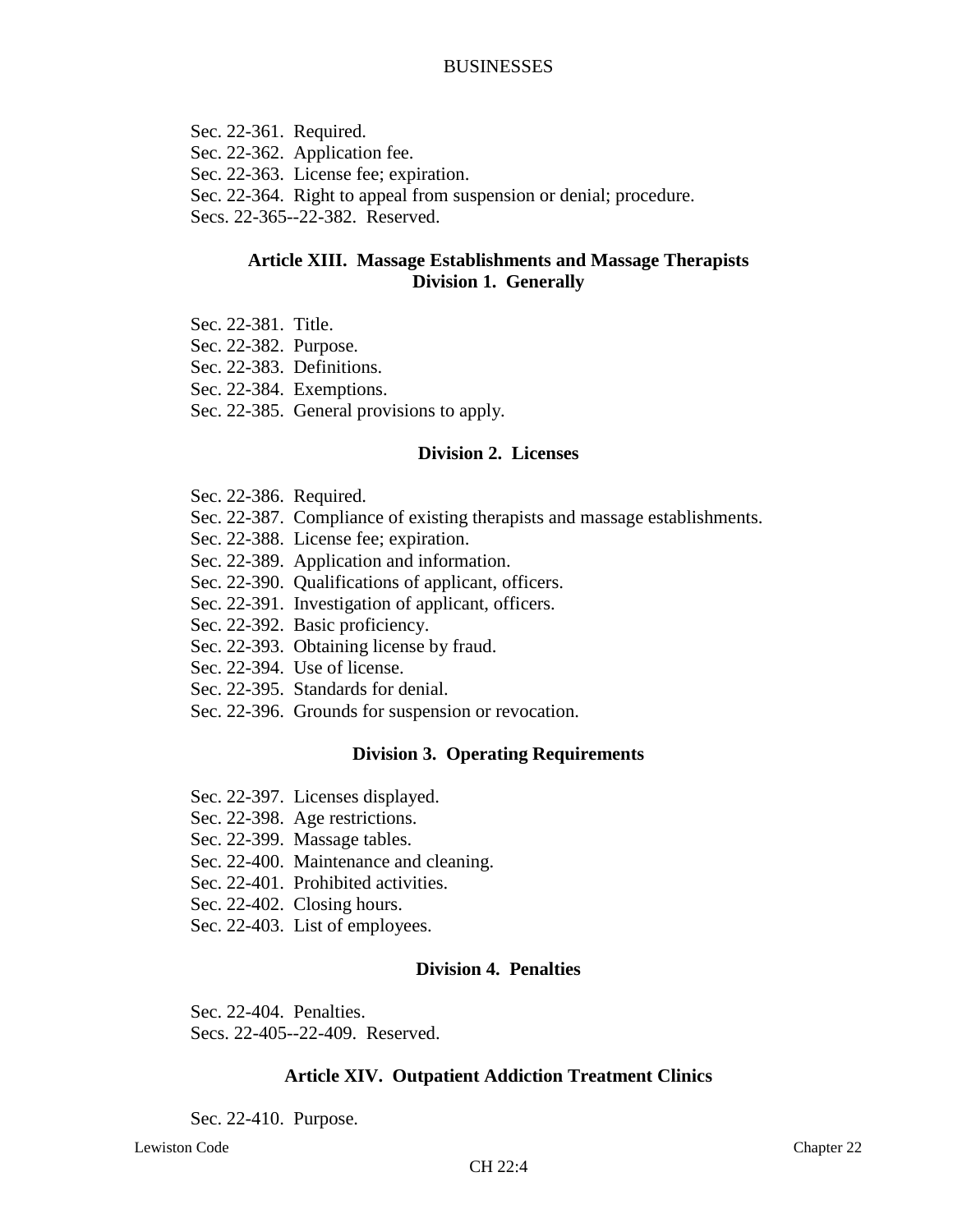Sec. 22-411. Applicability.

Sec. 22-412. Definitions.

- Sec. 22-413. Application requirements.
- Sec. 22-414. Administration.
- Sec. 22-415. Location criteria.
- Sec. 22-416. Screening requirements.
- Sec. 22-417. Meetings with the chief of police.
- Sec. 22-418. Nonconforming uses.
- Sec. 22-419. Penalty for violation of article.

# **Article XV. Adult Use and Medical Marijuana**

- Sec. 22-420. Purpose.
- Sec. 22-421. Applicability.
- Sec. 22-422. Definitions.
- Sec. 22-423. License required; exceptions.
- Sec. 22-424. Additional licensing requirements.
- Sec. 22-425. Reserved.
- Sec. 22-426. Background checks.
- Sec. 22-427. Reserved.
- Sec. 22-428. Reserved.
- Sec. 22-429. Application requirements.
- Sec. 22-430. Performance standards for marijuana business.
- Sec. 22-431. Reserved.
- Sec. 22-432. Reserved.
- Sec. 22-433. Inspection of marijuana businesses.
- Sec. 22-434. Denial of application.
- Sec. 22-435. Disqualifying conviction.
- Sec. 22-436. Revocation of license.
- Sec. 22-437. Reserved.
- Sec. 22-438. License administration for a marijuana business.
- Sec. 22-439. Appeals.
- Sec. 22-440. Reserved.
- Sec. 22-441. Reserved.
- Sec. 22-442. Penalty for violation of article.
- Sec. 22-443. Confidentiality.
- Sec. 22-444--22-449. Reserved.

# **Article XVI. Reserved**

Sec. 22-450--22-459. Reserved.

**\*Cross references:** Advertising, ch. 6; amusements and entertainments, ch. 10; vehicles for hire, ch. 82.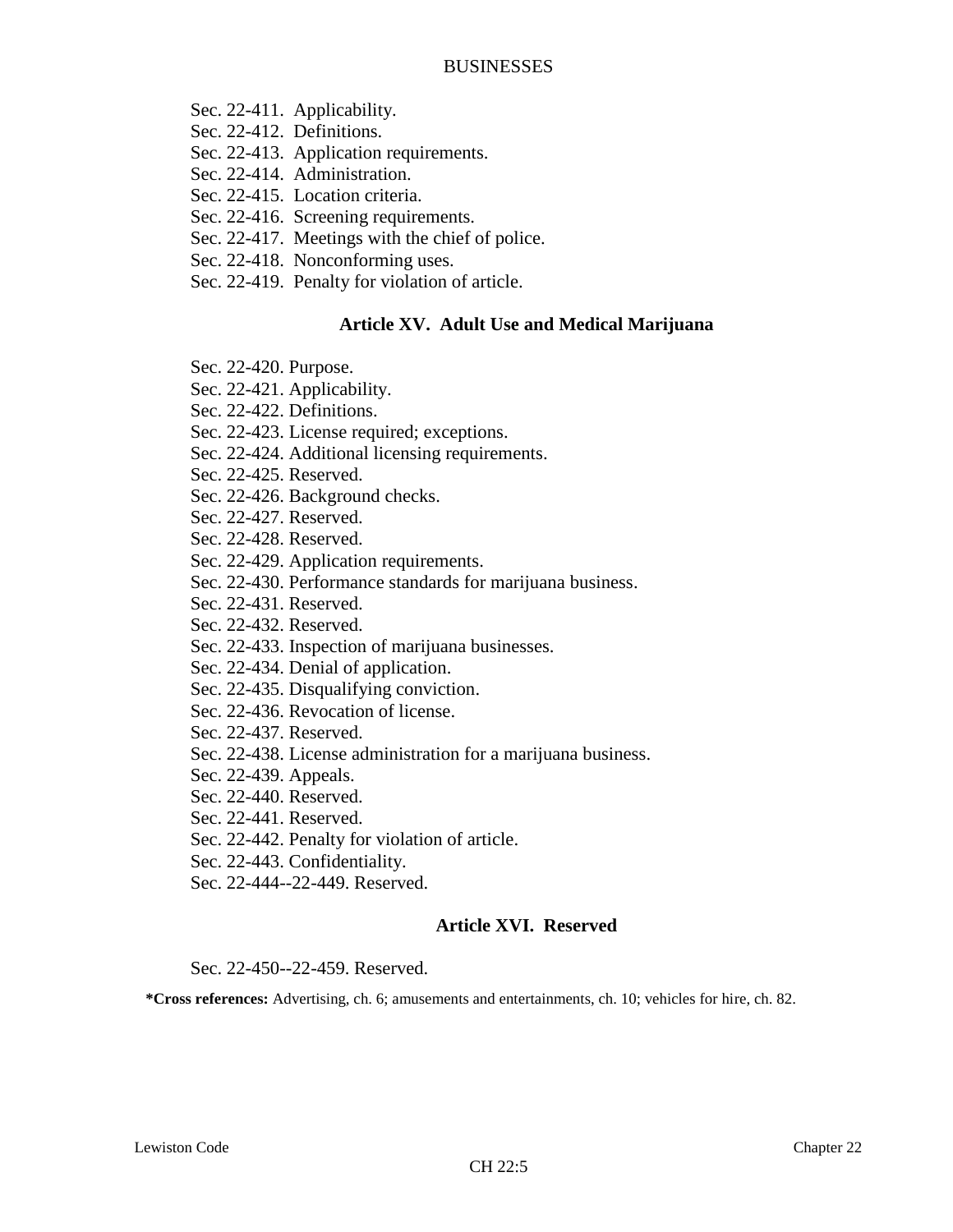#### **ARTICLE I. IN GENERAL**

#### **Sec. 22-1. Purpose and intent of chapter.**

In order to promote the health, safety and general welfare of its citizens, this chapter is enacted by the city to control the licensing and regulate the conduct of certain businesses and business practices.

(Code 1982, § 17-1)

#### **Sec. 22-2. Definitions.**

The following words, terms and phrases, when used in this chapter, shall have the meanings ascribed to them in this section, except where the context clearly indicates a different meaning:

*Adult amusement device* means any machine which, upon the insertion of a coin or the payment of consideration, operates or may be operated to depict, display, or project, directly or indirectly, pictures, photography or other visual images of specified anatomical areas or specified sexual activities.

- (1) *Specified anatomical areas* are defined as:
	- a. Less than completely and opaquely covered:
		- 1. Human genitals, pubic region;
		- 2. Buttock;
		- 3. Female breast below a point immediately above the top of the areola; and
	- b. Human male genitals in a discernibly turgid state, even if completely and opaquely covered.
- (2) *Specified sexual activities* are defined as:
	- a. Human genitals in a state of sexual stimulation or arousal;
	- b. Acts of human masturbation, sexual intercourse, or sodomy;
	- c. Fondling of human genitals, pubic region, buttock or female breast.

*Antiques* means those items defined as antiques by the United States Tariff Act of 1930, as amended.

*Billiard and pool halls* means any place for the playing of any game of billiards, pool, bagatelle or similar game.

*Blasting* means the ignition, detonation or setting off of any charge or explosive or any solid, liquid or gaseous substance capable of any chemical reaction releasing energy or pressure in great force.

*Bowling alley* means any building, structure, enclosure or other place for the playing of bowls, candlepins, duckpins, tenpins or similar games, other than coin-operated amusement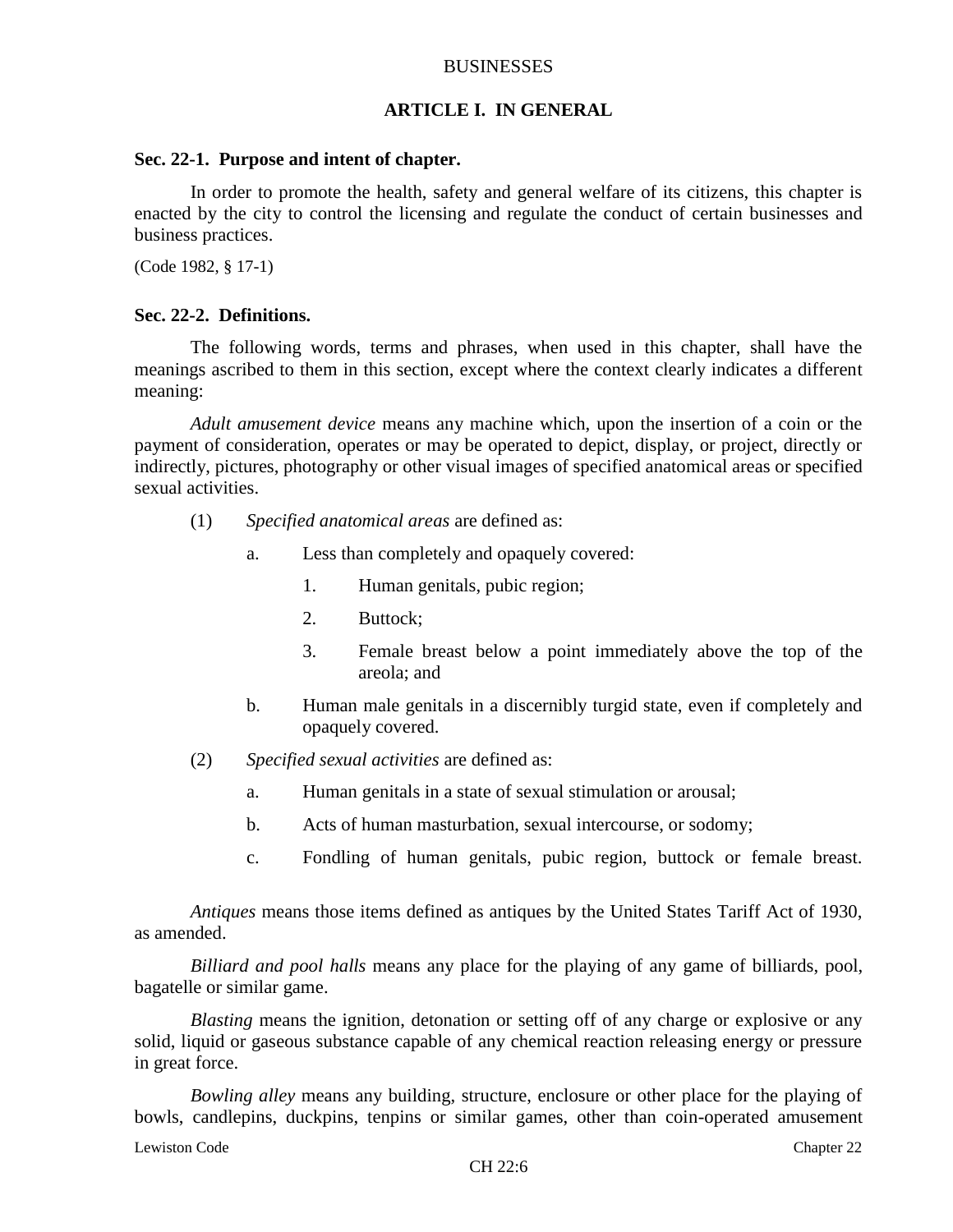devices.

*Business* means any vocation, occupation, profession, enterprise, establishment or other kind of activity or matters, together with all devices, machines, equipment, vehicles and appurtenances used in connection therewith, any of which are conducted for profit or benefit, whether directly or indirectly, on any premises or location in this city or within its jurisdiction.

*Carnival* means any traveling amusement show, excluding circuses, with or without midway, rides, concessions or other specific attractions. For licensing purposes, the term "carnival" shall also include rodeos, thrill shows and freak shows.

*Charitable purpose* means any activity conducted without profit and for a public, medical, scientific, educational, fraternal or religious purpose.

*Circus* means any show in which feats of horsemanship, tumbling, strength, etc., are exhibited, excluding carnivals and harness or running horse races; any show with an enclosed ring for the exhibition of animals.

*Class A lounge* means any business establishment which holds a class A lounge license issued by the state bureau of alcoholic beverages for the sale of spirituous, vinous and malt liquors.

*Coin-operated amusement device* means any machine or device which upon the insertion of a coin may be operated by the public generally for use as a game, entertainment or amusement, whether or not registering a score, and which is operated for amusement only and does not dispense any form of payoff, prize or reward except free replays. For the purpose of licensing, the owner of the establishment where the device is located shall be the party responsible for obtaining the license.

*Doing business* means the selling of any goods or services, the soliciting of business or offering of goods or services for sale or hire, the maintenance or providing of any equipment or device, or the acquiring or using of any vehicle or other conveyance or any premises in the city for business purposes.

*Fill-in* means any goods, wares and merchandise not mentioned in the original inventory for a sale filed with the application for an auction license.

*Flammable liquid* means a class 1 flammable liquid as defined in the rules and regulations issued by the state insurance commissioner.

*Food* means any raw, cooked or processed edible substance, ice, beverage, alcoholic beverage or ingredient used, or intended for use, or for sale, in whole, or in part, for human consumption.

*Food service establishment* means any person who prepares, sells, serves or packages food for consumption on premises within the corporate limits of the city, including but not limited to restaurants, luncheonettes, diners, snackbars, drive-ins and concession stands. The term "food service establishment," for the purpose of licensing, shall include any caterer doing business within the corporate limits of the city, any lessee or subtenant of any premises, business or dominant lessor (such as recreation or amusement areas, drive-in theaters, sports arenas or public exhibition halls) who prepares, serves, sells or packages food for consumption on the premises of any such business or dominant lessor, and any person, club or other establishment offering for sale malt, spirituous or vinous liquors for consumption on the premises.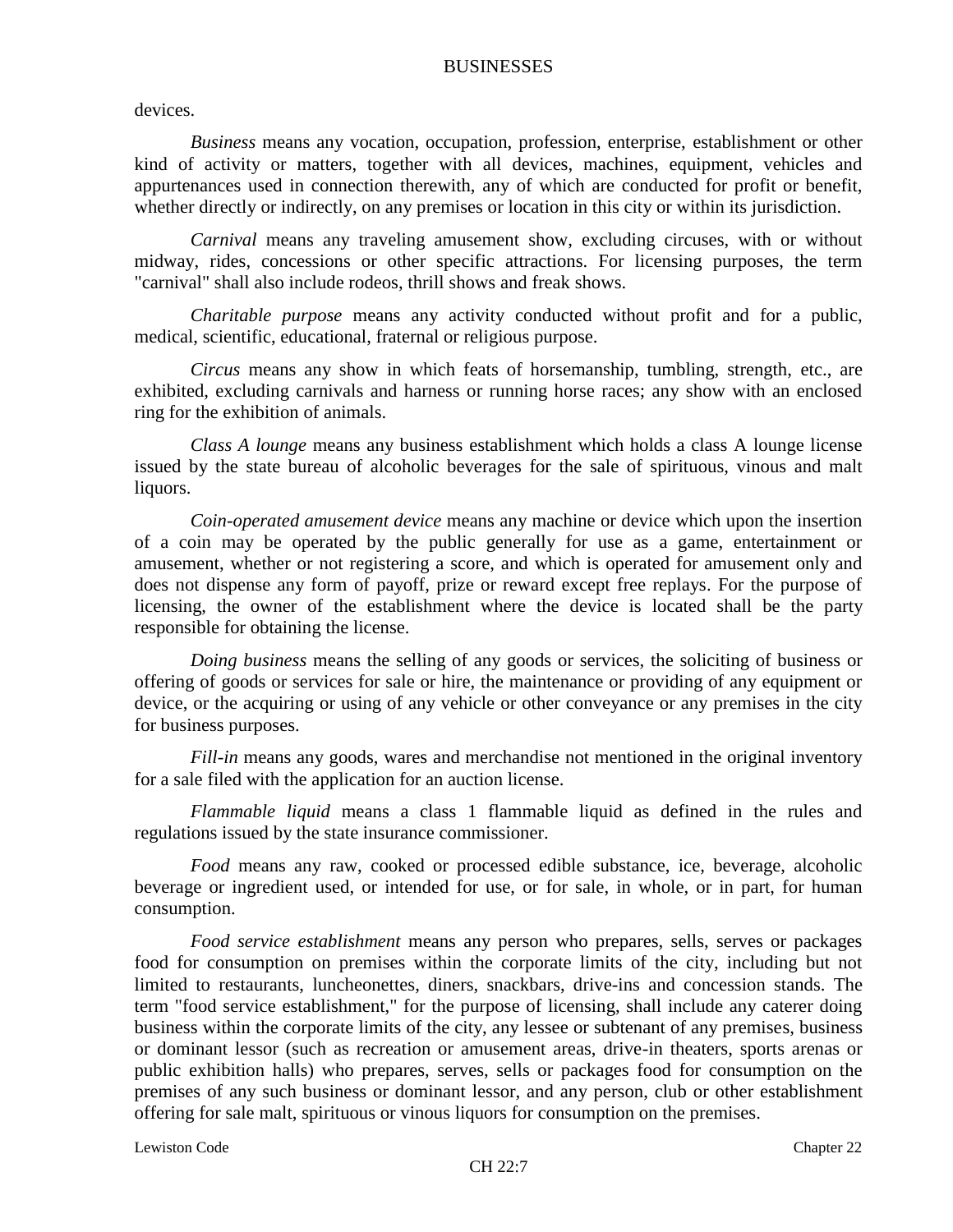*FSE--Class A* means a food service establishment which holds a license issued by the state bureau of alcoholic beverages for the sale of spirituous, vinous and malt liquors, except a class A lounge.

*FSE--Class B* means a food service establishment which holds a license issued by the state bureau of alcoholic beverages for the sale of malt and vinous liquors.

*FSE--Class C* means a food service establishment which holds a license issued by the state bureau of alcoholic beverages for the sale of malt liquor.

*FSE--Class D* means a food service establishment serving no malt, spirituous or vinous liquors.

*FSE--Class E* means a food service establishment which allows its patrons to bring their own spirituous, vinous or malt liquors for consumption on the premises.

*FSE--Class F* means a food service establishment operating for a period not to exceed 30 days.

*FSE--Class G* means a food service establishment operating for a period not to exceed three days.

*Group care facility* means a boarding care facility for more than eight individuals wherein children under 18 years of age or adults over 16 years of age and not legally related to the operator are provided personal care, supervision and social or rehabilitative services. Group care facilities within the meaning of this definition must be licensed by the State of Maine and may include, but are not limited to, group homes, half-way homes and congregate homes, but do not include foster family homes.

*Jukebox* means any machine or device which, upon the insertion of a coin, slug, token, plate or disc, may be operated by the public generally to play musical tapes or recordings or used as a musical entertainment or amusement device, and which does not dispense any payoff, prize or reward.

*Junk* means old iron, chains, brass, copper, tin, lead or other base metals, old rope, old bags, rags, wastepaper, paper clippings, scraps of woolens, clips, bagging, rubber and glass, and empty bottles of different kinds when less than one gross, and all articles discarded or no longer used, or a manufactured article composed of any one or more of the materials mentioned.

*Junk collector* means anyone dealing or trading in junk; anyone who engages in the collection, storage, transfer or sale of junk.

*Licensee* means any holder of a valid and current license or permit issued by the city.

*Local* means of or pertaining to this city.

*Lodging place* means a building or group of attached or detached buildings that is permitted by the City under the Code of Ordinances, Appendix A-Zoning and Land Use Codes as a bed and breakfast establishment; hotel, inn or motel, lodging house; or tourist home.

*Malt liquors* means all kinds and types of liquors intended for human consumption produced by the fermentation of malt wholly or partially, or from any substitute therefor, which contain more than one-half of one percent of alcohol by volume.

*Mobile home* means a factory-fabricated structure meeting the standards of the U.S.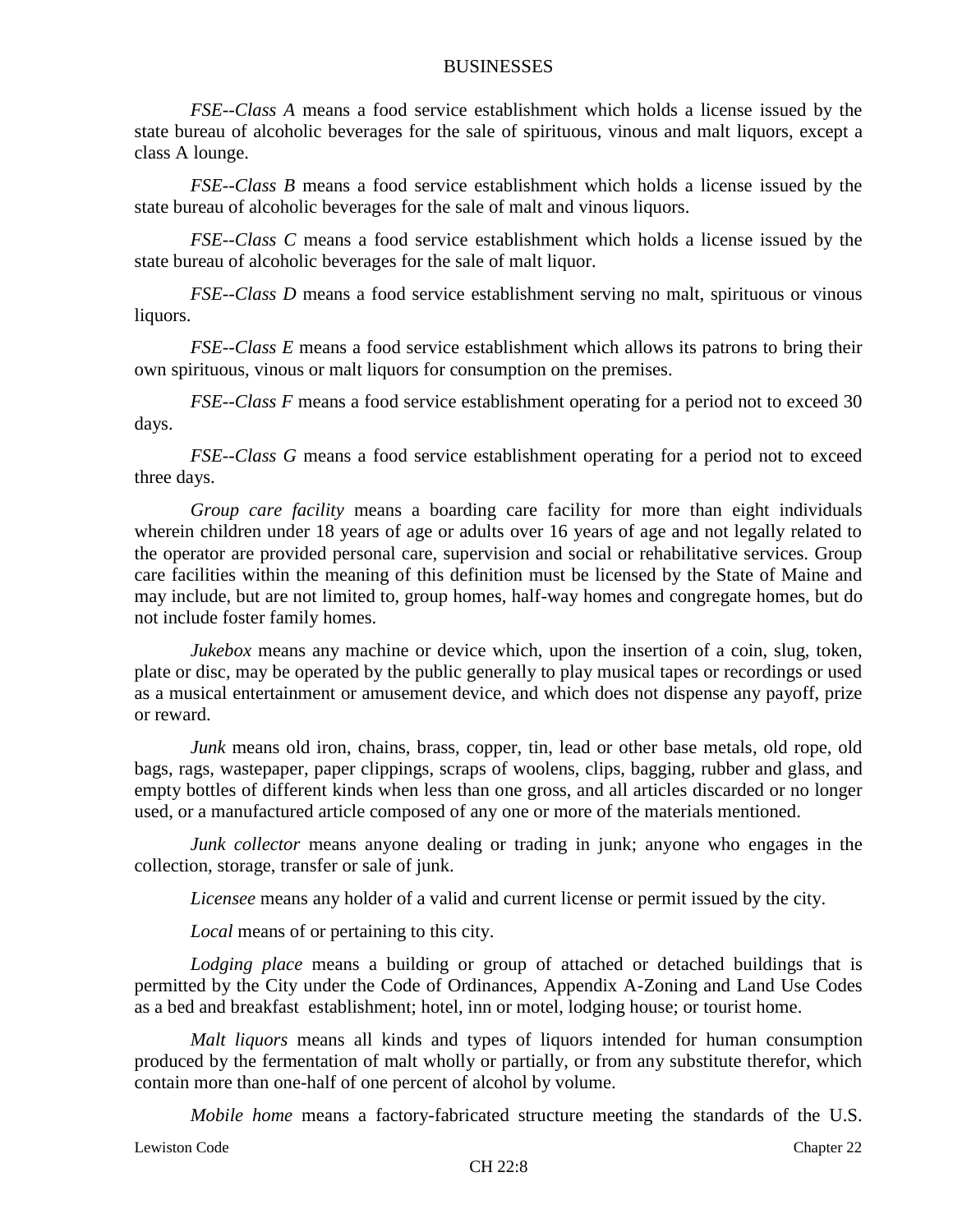Department of Housing and Urban Development which is built on a permanent chassis, is designed to be used as a dwelling unit and was constructed after June 15, 1976.

*Mobile home park* means a contiguous parcel of land with a minimum area of five acres designed and/or used to accommodate a minimum of three manufactured housing units on mobile home lots which are to be rented or leased, but not sold. The management and maintenance of a mobile home park shall be deemed to be the responsibility of a single owner or operator, with improved lots and/or services being available under a leasing arrangement.

*Mobile unit* means a mobile vehicle designed and constructed to transport, prepare, sell or serve food at a number of sites and is capable of being moved from its serving site at any time. This type of establishment is a self-contained food service operation, located in a vehicle or a moveable stand on wheels, used to store, prepare, display or serve food intended for individual portion service. The term mobile units shall include but not be limited to food trucks, food trailers, pushcarts and stick built joints.

*Motion picture theater* means any building or area, including drive-in parks, arenas, exhibition halls or public buildings, where commercial films, movies or motion pictures, including previews of motion pictures, closed circuit telecasts and videotape replays, are shown, or where any cinematograph or similar apparatus is kept, used or exhibited for any commercial use whatsoever.

*Nursing home* means a facility which is operated in connection with a hospital, or in which nursing care and medical services are prescribed by or performed under the general direction of persons licensed to practice medicine or surgery in the state, for the accommodation of convalescent or other persons who are not acutely ill and not in need of hospital care, but who do require skilled nursing care and related medical services.

*Pawnbroker* means any person engaged in the business of lending money on deposit or pledges of personal property or other valuable thing other than securities or printed evidence of indebtedness, or in the business of purchasing personal property, or choses in action, or other valuable thing, and selling or agreeing to sell the same back to the seller at a price other than the original price of purchase, or in the business of purchasing personal property such as articles containing gold, silver, platinum or other precious metals or jewels for the purpose of reducing or smelting them into a different form and reselling the product.

*Peddler* means any person traveling by foot, wagon, automotive vehicle or any other type of conveyance from place to place, from house to house, or from street to street carrying, conveying or transporting goods, wares and merchandise and offering or exposing the same or any service for sale; or who without traveling from place to place shall sell, expose or offer any goods, wares, merchandise or service for sale from any portable, mobile or temporary structure, or from a wagon, automotive vehicle or other vehicle or conveyance; or who without traveling from place to place shall sell, expose or offer for sale the same in the entrances to buildings or other premises or upon vacant lots or other tracts of land within the corporate limits of the city. The term "peddler" shall not be construed to include the following: vendors of food sold by wagon, automotive vehicle or any other type of conveyance, vendors of merchandise by sample, list or catalogue for future delivery, vendors of farm, dairy, orchard, fish and forest products of their own production, vendors of newspapers and religious literature, route salesmen while engaged in making deliveries to their regular customers, commercial travelers or selling agents who, in the usual and customary course of business, make sales to dealers, or persons duly authorized to conduct tag days, sell poppies or otherwise solicit.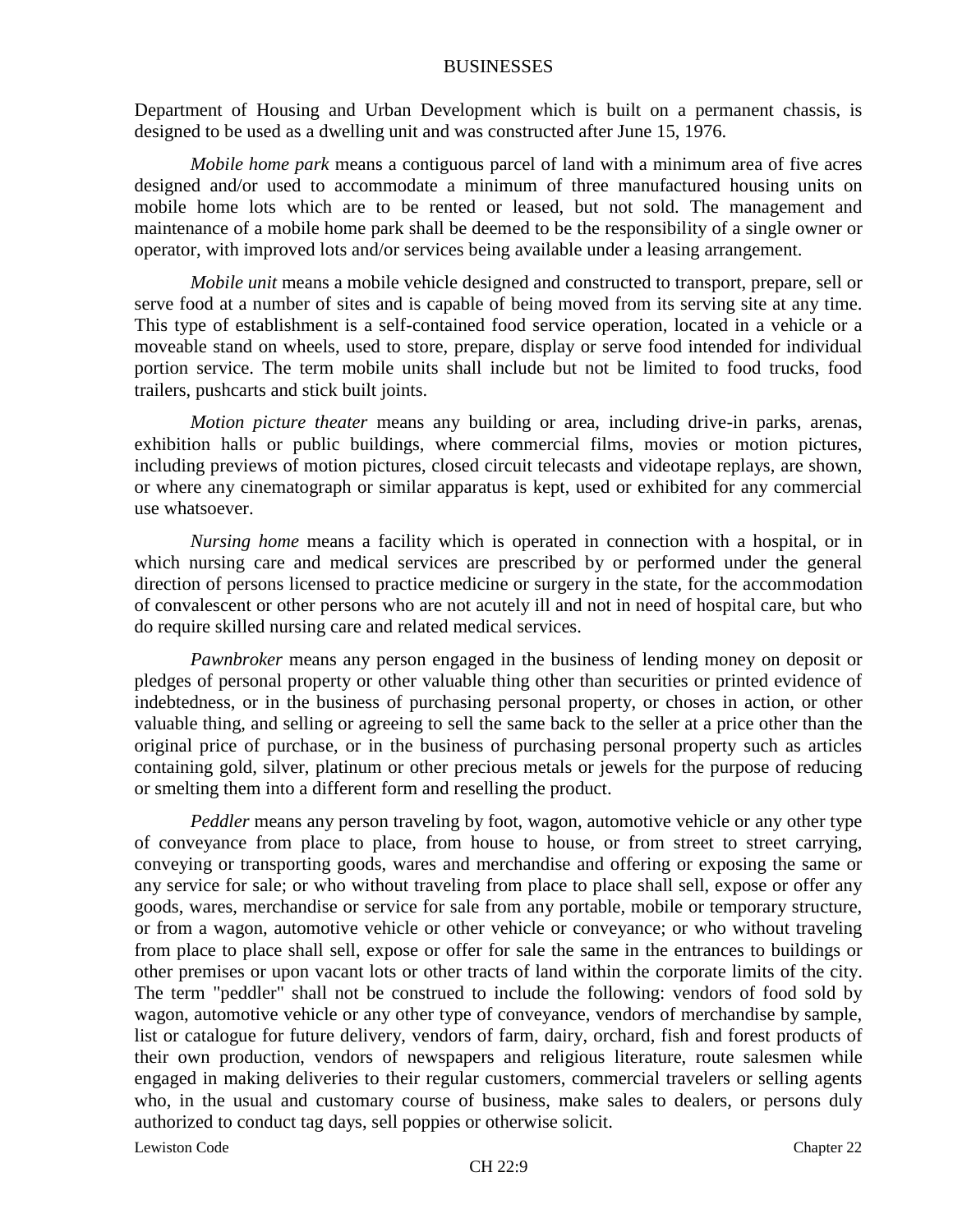*Plumbing* means the art of installing in buildings the pipes, fixtures and other apparatus for bringing in the water supply and removing liquid and water-carried wastes, and shall include the necessary water piping and water connections to all types of heating apparatus using water.

*Premises* means all lands, buildings, structures, places and also the equipment and appurtenances connected or used therewith in any business, and also any personal property which is either affixed to, or is otherwise used in connection with, any such business conducted on such premises.

*Pushcart* means a self-propelled mobile unit that is limited to preparing and serving nonpotentially hazardous foods or foods that are deemed low risk by the health inspector/sanitarian.

*Racetrack* means any fairgrounds, racetrack or field in the city which has on it any structure or grandstand with a capacity of over 100 persons and which is used by spectators at races.

*Secondhand dealer* means any person who engages in the purchase, collection, transfer or storage for later resale, or who engages in the trading or selling, unless such sale is by auction of less than four days' duration, of any article, vehicle or material, or portion thereof, of which prior use has been made in any manner whatsoever. The term "secondhand dealer" shall not be construed to include pawnbrokers, junk collectors, used car dealers; nor shall it include any person primarily engaged in the retail sale of new and unused goods, who deals with used goods only incidentally, such as accepting such goods in trade as part of a transaction involving the sale of new goods, but only to the extent that such used goods are of the same type as the new goods sold by such person.

*Shelter* means a charitable facility operated by either a not-for-profit corporation or a religious organization providing free temporary overnight housing in a dormitory-style, barrackstyle, or per-bed arrangement to homeless individuals.

*Solicitor* means any person using or upon any sidewalk, street park or other public place, or at any doorway or entranceway immediately abutting thereon, within the corporate limits of the city for the purpose of begging, collecting or soliciting alms for the poor or funds for any charitable, philanthropic, civic, musical, athletic, patriotic or related purposes.

*Sound amplification* means any private conveyance or carrier of any kind having, either mounted or unmounted, any electronic, mechanical or other appliance, apparatus, equipment or device used to broadcast or otherwise amplify any announcement, voice, advertisement, recording, tape or other sound for any purpose other than use during a public emergency, and traveling upon or using any street, sidewalk, park or other public place within the corporate limits of the city. The term "sound amplification" shall not be construed to include any private or public emergency vehicles used to perform a public service.

*Special food handler* means any person engaged in processing, storing, serving or selling food for consumption off premises.

*Spirituous liquor* means any alcoholic beverage produced by distillation or if produced by any other process, strengthened or fortified by the addition of distilled spirits of any kind, intended for human consumption, which contains more than one-half of one percent of alcohol by volume.

Lewiston Code Chapter 22 *Stick built joints* are a type of mobile unit containing food service equipment that may be assembled and disassembled for storage or transportation and may only operate at a fixed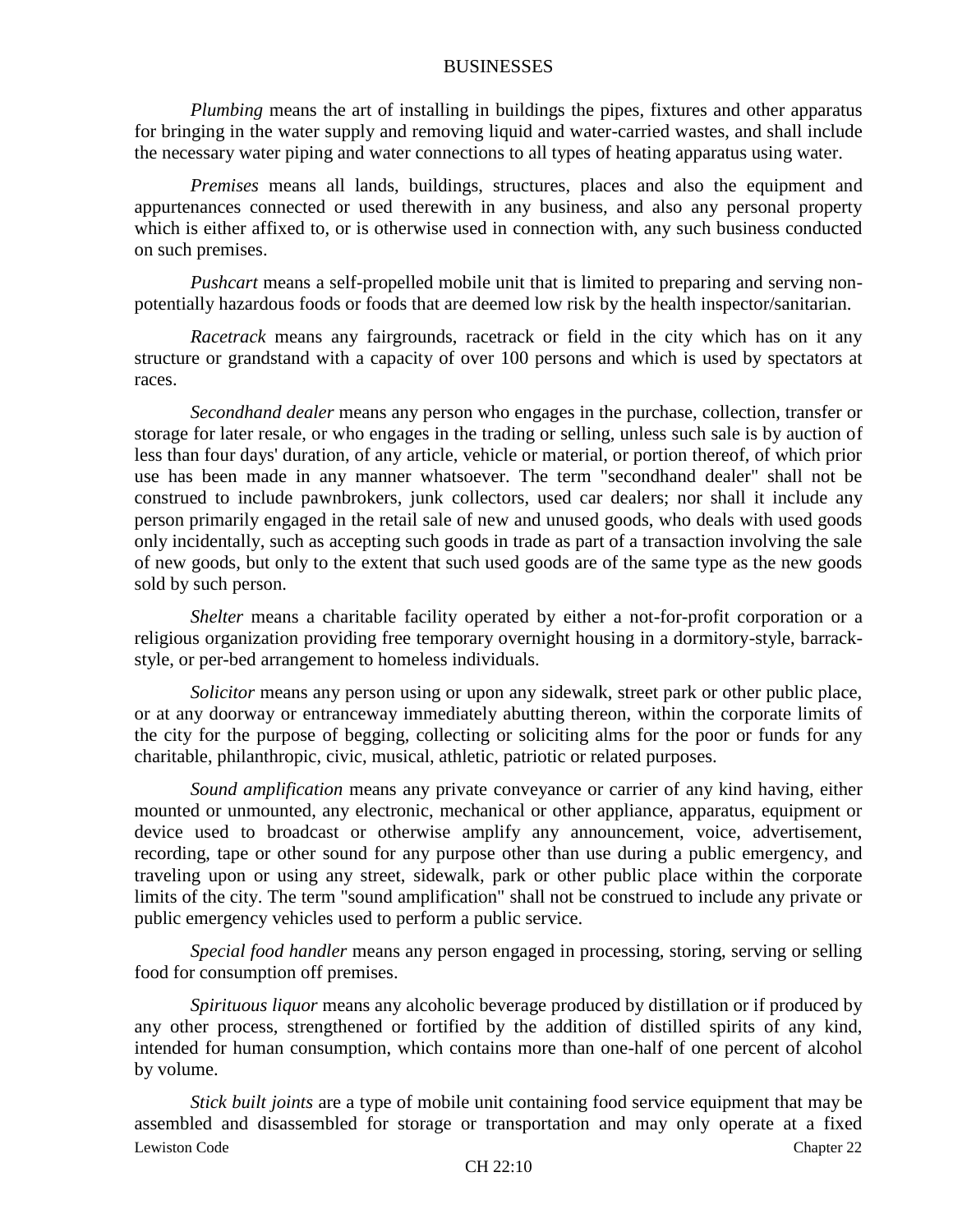location for the duration of an approved community event.

*Taxicab* means a motor vehicle used for the conveyance of passengers for hire from place to place on the streets of the city, and shall include, in addition to such motor vehicles as are commonly known as taxicabs, all motor vehicles of every kind, character and description which are used as taxicabs, cabs, for-hire cars, or livery cars and engaged as such in the conveyance of passengers for hire. The term "taxicab" shall not be construed to include motor vehicles owned by undertakers and used for funeral services, motor vehicles for hire while being used for services at funerals or weddings or motorbuses.

#### *Vinous liquor* means wine.

*Wrestling exhibition* means any prize fight or wrestling match or event, other than boxing, exhibited publicly or open to the public, with or without an admission charge.

(Code 1982, § 17-2; Ord. No. 01-4, 4-7-01; Ord. No. 01-21, 1-10-02; Ord. No. 01-22, 1-10-02; Ord. No. 03-13, 9-4-03; Ord. No. 03-14, 9-4-03; Ord. No. 04-20, 9-9-04; Ord. No. 10-01, 3-4-10; Ord. No. 10-16, 2-3-11; No. 17-08, 08-17-17; No. 17-20b, 12-21-17; Ord. No. 20-04, 03-26-20)

**Cross references:** Definitions generally, § 1-2.

**Secs. 22-3--22-25. Reserved.**

### **ARTICLE II. LICENSES**

### **Sec. 22-26. Complying with rules and regulations, paying fee, obtaining license prerequisite to doing business.**

Except as otherwise provided, no person shall engage in any business or activity, nor maintain any equipment or device, for which a license or permit is required, without having first complied with all applicable rules and regulations and having paid the proper fee and obtained a license therefor.

(Code 1982, § 17-3)

#### **Sec. 22-27. Violations; penalty.**

Each day that any person engages in any business or activity after the license fee therefor becomes due and payable, without paying such fee and securing a license as required in this chapter, shall constitute a separate offense. Each day that a person continues to operate a business in violation of any of the provisions of this chapter shall constitute a separate offense. Violators may have their licenses immediately suspended or revoked.

(Code 1982, § 17-25)

#### **Sec. 22-28. License for each location required.**

Lewiston Code Chapter 22 A license is required for each place or premises where a business regulated by this chapter, or any part thereof, including storage, is conducted. No licensee shall engage in such business in any manner at any place without first obtaining such license. The provisions of this section shall not apply to the following licenses, except that a separate license shall be required for each cart, vehicle, conveyance or other carrier employed by such licensees: peddler, solicitor, sound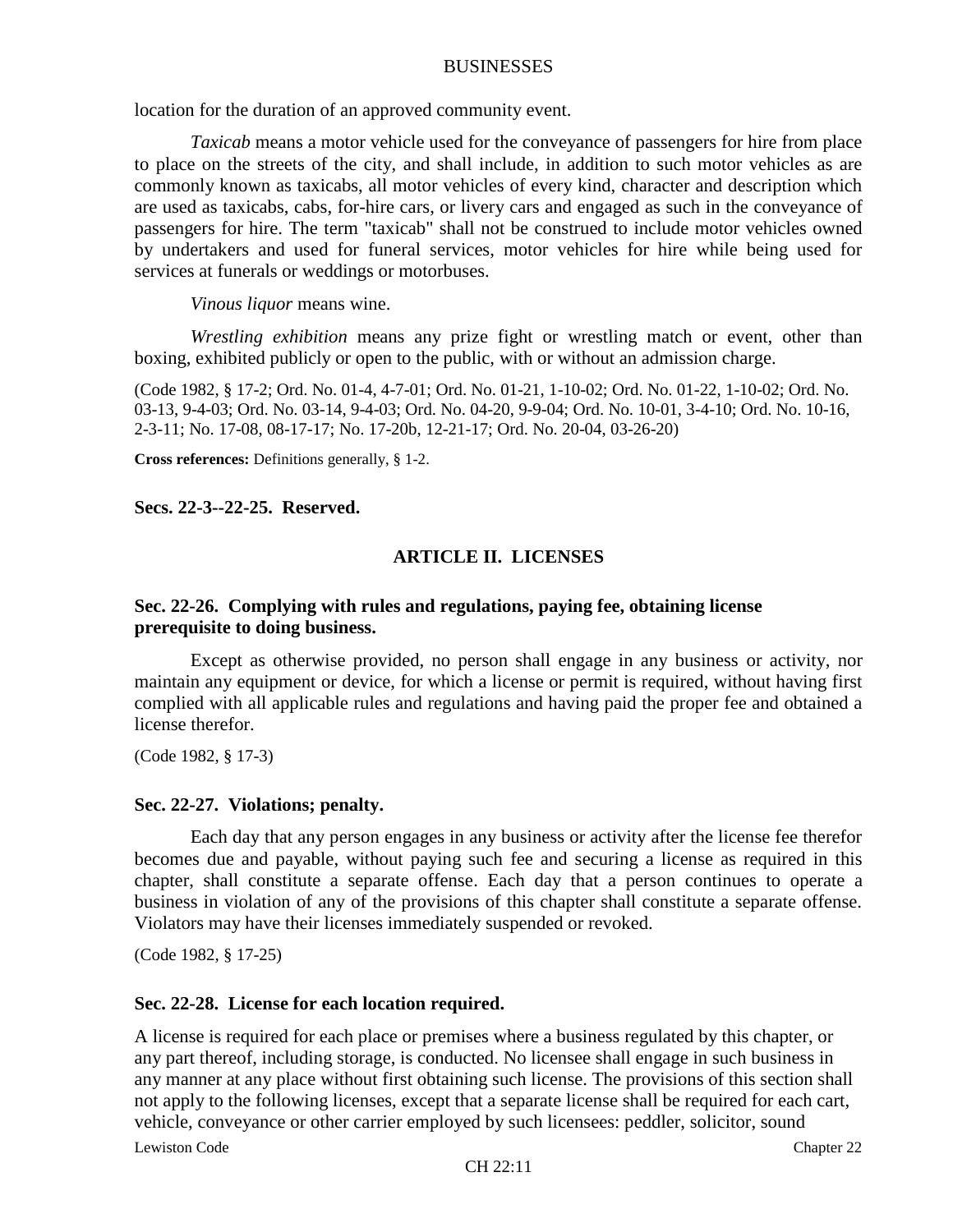amplification and taxicab. (Code 1982, § 17-4; Ord. No. 01-22, 1-10-02)

# **Sec. 22-29. Procedure for application; payment of fees.**

Except when otherwise provided by the ordinances of the city, every application for a license shall be made in writing to the city clerk upon a form to be provided by the clerk. Such application shall be signed by the applicant. The proper fee shall be paid to the clerk at the time of filing the application. (Code 1982, § 17-5)

# **Sec. 22-30. Business beginning after application date.**

The license fee for any business shall be due and payable before such business is begun, provided, that when the licensee begins such business after the expiration of six months of the current license year, then such licensee shall be required to pay one-half the applicable yearly license fee prescribed, except as provisions otherwise require payment of the full license fee.

(Code 1982, § 17-6)

# **Sec. 22-31. Authority to waive fees.**

The city clerk may waive fees which are prescribed by ordinance.

(Code 1982, § 17-7)

# **Sec. 22-32. Applicants required to furnish information.**

Every applicant for a license shall furnish to the city clerk the following information:

- (1) Complete and exact name under which the business is proposed to be operated;
- (2) If the business is proposed to be operated by an individual under any assumed name, the name of such individual and his address;
- (3) If the business is a partnership, the name and address of each partner;
- (4) If the business is a corporation, the name and address of the officers of the corporation, and the location of the principal office;
- (5) Nature of the business for which a license is desired;
- (6) Proposed location;
- (7) In addition to the foregoing, the applicant shall furnish to the city clerk such other information as may be required by him in order to enable him to determine the proper classification of the applicant and the appropriate license fee.

(Code 1982, § 17-8)

# **Sec. 22-33. Investigation of applicants.**

Wherever his approval is required or upon the request of the city clerk, the police chief may cause an investigation of any applicant for a license to be conducted prior to approval of such application for a license or permit. (Code 1982, § 17-9)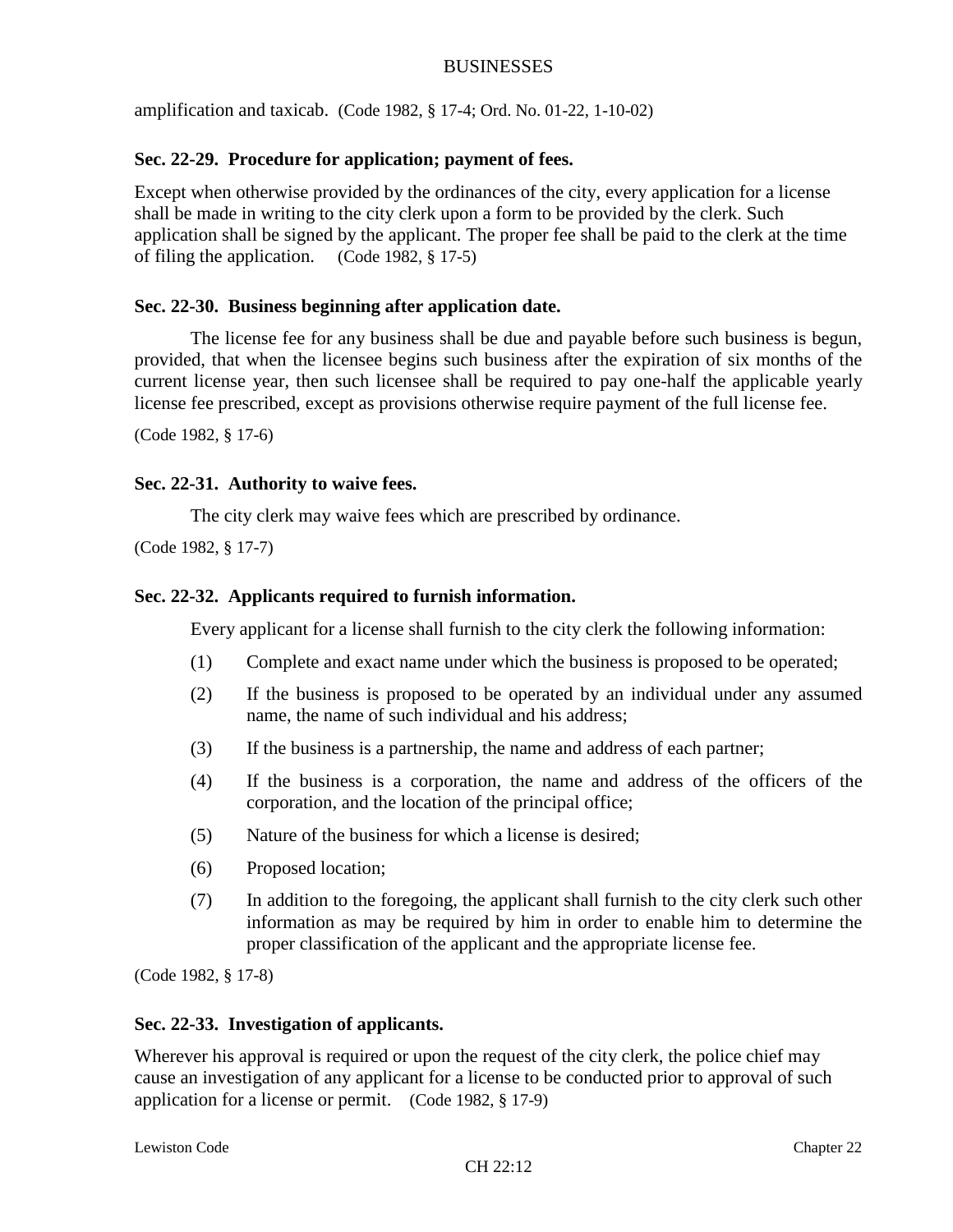# **Sec. 22-34. Inspection of applicant's premises, merchandise.**

Whenever required by the statutes of the state, the ordinances of the city or the regulations of any city department, or upon the request of the city clerk, an inspection may be made of the applicant's premises and/or merchandise by the city assessors, police chief, fire chief, health officer, building inspector or other duly authorized city official prior to approval of any application for a license or permit. In addition, the premises and/or merchandise of every licensee shall be subject to such inspection at any time during the current license year; and the results of such inspections may be grounds for the suspension or revocation of any license issued by the city. (Code 1982, § 17-10)

# **Sec. 22-35. Compliance with rules and regulations required; approval, disapproval by city officials, council.**

- (a) All licensees and applicants for licenses are required to comply with the state statutes, city ordinances and rules and regulations of city departments which pertain to the business or activity for which a license is desired. In any case where the city requires the approval of the building inspector, health officer, police chief, fire chief or any other city official prior to issuance of the license, it shall be the duty of the city clerk to notify in writing the officials whose approvals are required. The officials so notified, or their duly delegated representatives, shall approve or disapprove the application without delay and shall note their approval or disapproval thereon, stating the reasons for any disapproval. When required by the city council, a hearing will be held at which time the council shall decide whether to approve or disapprove any application for a license or permit. It shall be the duty of the city clerk to notify the applicant of the time and place of the hearing. Such notice shall be mailed by the city clerk, postage prepaid, to the applicant at his last known address at least 48 hours prior to the date set for such hearing. The decision and order of the council on such hearing shall be final and conclusive.
- (b) Except as set forth in subsection (c) below, a license under this chapter shall be denied if the council makes a finding that:
	- (1) The applicant is a corporation which is not licensed to do business in the state;
	- (2) The applicant is a corporation, of which, at any time during the previous five years, a principal officer, or a person having an actual or beneficial ownership interest or management authority therein has been convicted of (a) any Class A, Class B, or Class C crime, or (b) a crime committed under the laws of the United States of America or of any other state or territory thereof, which is punishable (whether or not such punishment was actually imposed) by a sentence at least as harsh as that which is authorized for the commission of a Class C crime under Maine law; provided that such conviction was for an offense which is rationally related to the regulation of the business sought to be licensed;
	- (3) The applicant has been convicted of (a) any Class A, Class B or Class C crime, or (b) a crime committed under the laws of the United States of America or of any other state or territory thereof, which is punishable (whether or not such punishment was actually imposed) by a sentence at least as harsh as that which is authorized for the commission of a Class C crime under Maine law; provided that such conviction was for an offense which is rationally related to the regulation of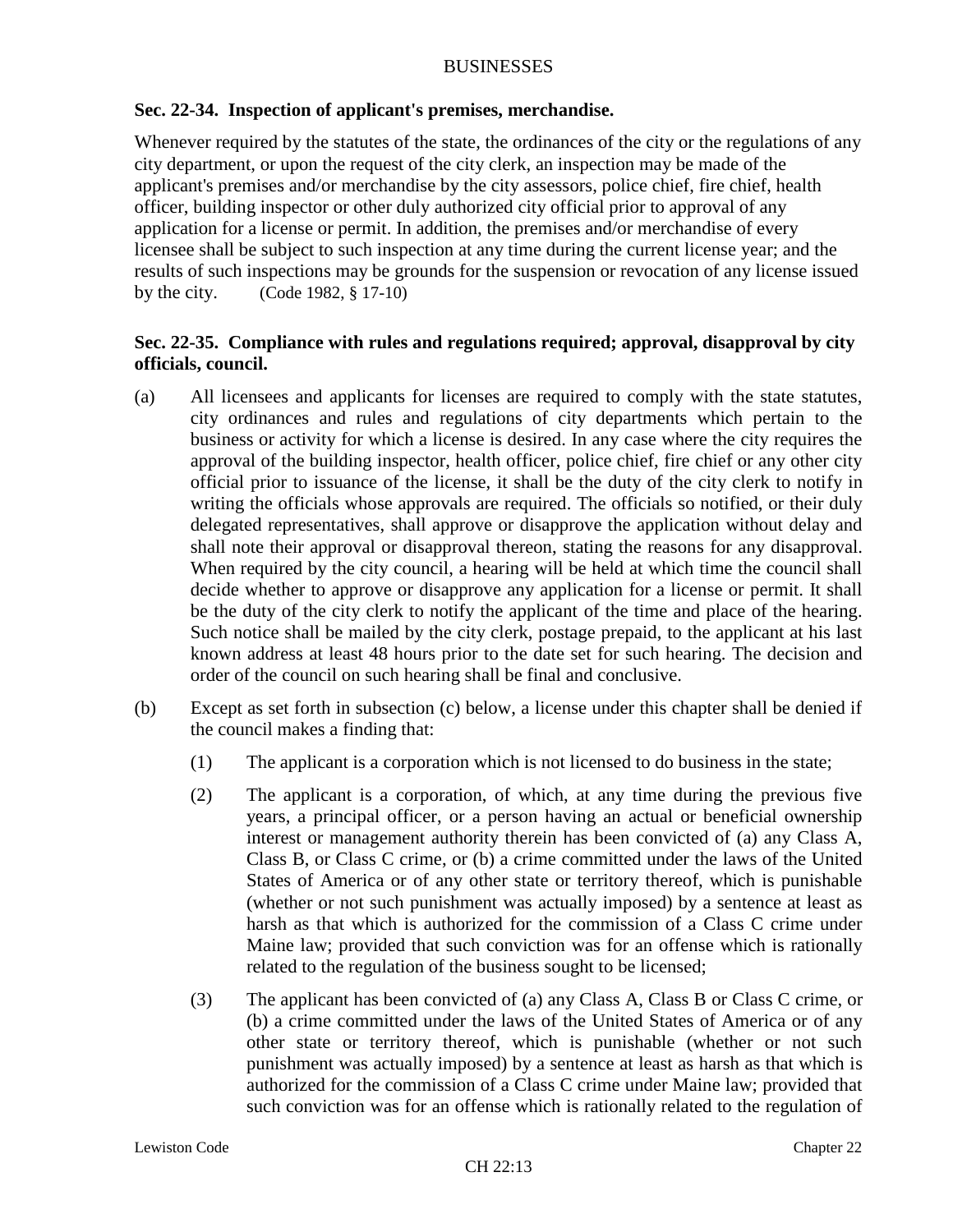the business sought to be licensed;

- (4) The applicant has had his or her business license revoked within the five years preceding the date of the application;
- (5) The applicant is a corporation, person or other business entity which does or will employ a person (a) who will be substantially in the ownership or management of the business and the employee's business license has been revoked within the five years preceding the application; or (b) who was a principal of any corporation whose business license has been revoked within the five years preceding the application;
- (6) The applicant is a corporation, person or other business entity of which any person is a principal who will be substantially involved in the ownership or management of the business and the principal's business license has been revoked within the five years preceding the application;
- (7) The proposed licensed premises or its use fails to comply with zoning or other land use ordinances;
- (8) The proposed licensed premises or its use fails to comply with any municipal ordinance or regulation;
- (9) There exist on or about the premises proposed to be licensed conditions such as waste disposal violations, health or safety violations or other such conditions that unreasonably disturb, interfere with, or affect the ability of persons or businesses residing or located in the vicinity of the licensed premises to use or enjoy their property in a reasonable manner;
- (10) The applicant has knowingly furnished false or misleading information on his/her application.
- (c) In the event that the council, in an exercise of its sound discretion, determines that (a) there exist extenuating circumstances with respect to the grounds for denial of a license under subsection (b) above; or (b) that the circumstances giving rise to the denial under subsection (b) above can be ameliorated by the imposition of conditions or limitations to the grant of a license, the council may, notwithstanding the grounds set forth in subsection (b) above, grant a license to the applicant upon such conditions as the council in an exercise of its sound discretion deems to be just and appropriate.

(Code 1982, § 17-11; Ord. No. 96-5, 5-16-96)

# **Sec. 22-36. Licenses denied; appeal.**

(a) No license or permit shall be issued by the city clerk following a hearing at which the city council has disapproved any application for such license. The city clerk shall deny a license or permit to any person whose application was disapproved by any city official whose approval was required. No license or permit shall be issued to any person who is indebted to the city upon any claim, tax or account which is more than 60 days delinquent, except for the period from June 1, 2020 through March 31, 2021 during which time this requirement shall be waived. This amendment shall automatically be repealed as of April 1, 2021. The city treasurer shall be responsible for making available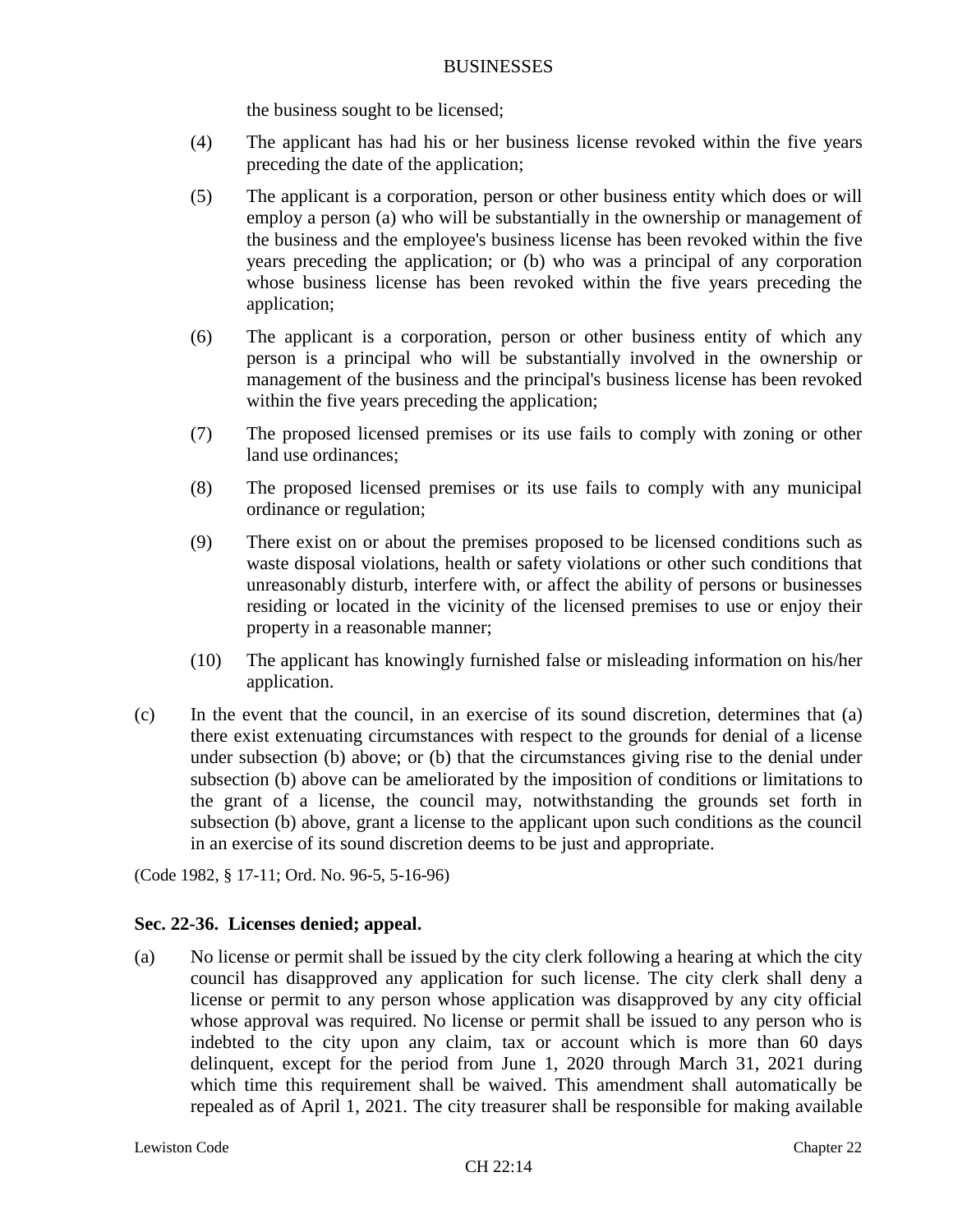to the city clerk and any other license-issuing officers such information as is essential for compliance with this section. In case an application is disapproved, the city clerk shall then notify the applicant in writing of such denial and shall refund the fee paid in. The city clerk shall also notify the city council of such action at the next regularly scheduled meeting of the city council.

(b) Except as otherwise provided, appeals shall be made to the council in writing, whereupon a hearing will be scheduled, at which time the applicant shall have the right to be heard. It shall be the duty of the city clerk to notify such applicants who have appealed, of the time and place of the hearing. Such notice shall be mailed by the city clerk, postage prepaid, to the applicant at the address furnished on the application form at least 48 hours prior to the date set for hearing. The city council may, at that time, approve any application previously denied by the affirmative vote of five or more members of the council.

(Code 1982, § 17-12; Ord. No. 20-08, 07-16-20)

#### **Sec. 22-37. Issuance of licenses.**

Except where the ordinances of the city require a license to be signed by some other official or where otherwise provided for by the city council, the city clerk shall issue all licenses for which an application has been submitted and approved.

(Code 1982, § 17-13)

#### **Sec. 22-38. Display of licenses.**

Every license shall be kept prominently displayed at the place of business of the licensee named in the license, or, in the case of equipment licenses, the license shall be affixed to such machines or equipment as required to allow such license to be inspected at any time by any proper city official.

(Code 1982, § 17-14)

#### **Sec. 22-39. Change of location of licensed business.**

No license issued in accordance with the provisions of this chapter for the conduct of any business at a fixed place designated in the license issued therefor shall be valid for the conduct of such business at any place other than that designated in such license.

(Code 1982, § 17-15)

#### **Sec. 22-40. Nontransferability.**

Every license issued by the city shall be a personal privilege and shall not be assignable or transferable.

(Code 1982, § 17-16)

#### **Sec. 22-41. Duration of licenses; expiration date.**

All licenses, except when otherwise provided, shall be for 12 months' duration and shall expire according to the following schedule: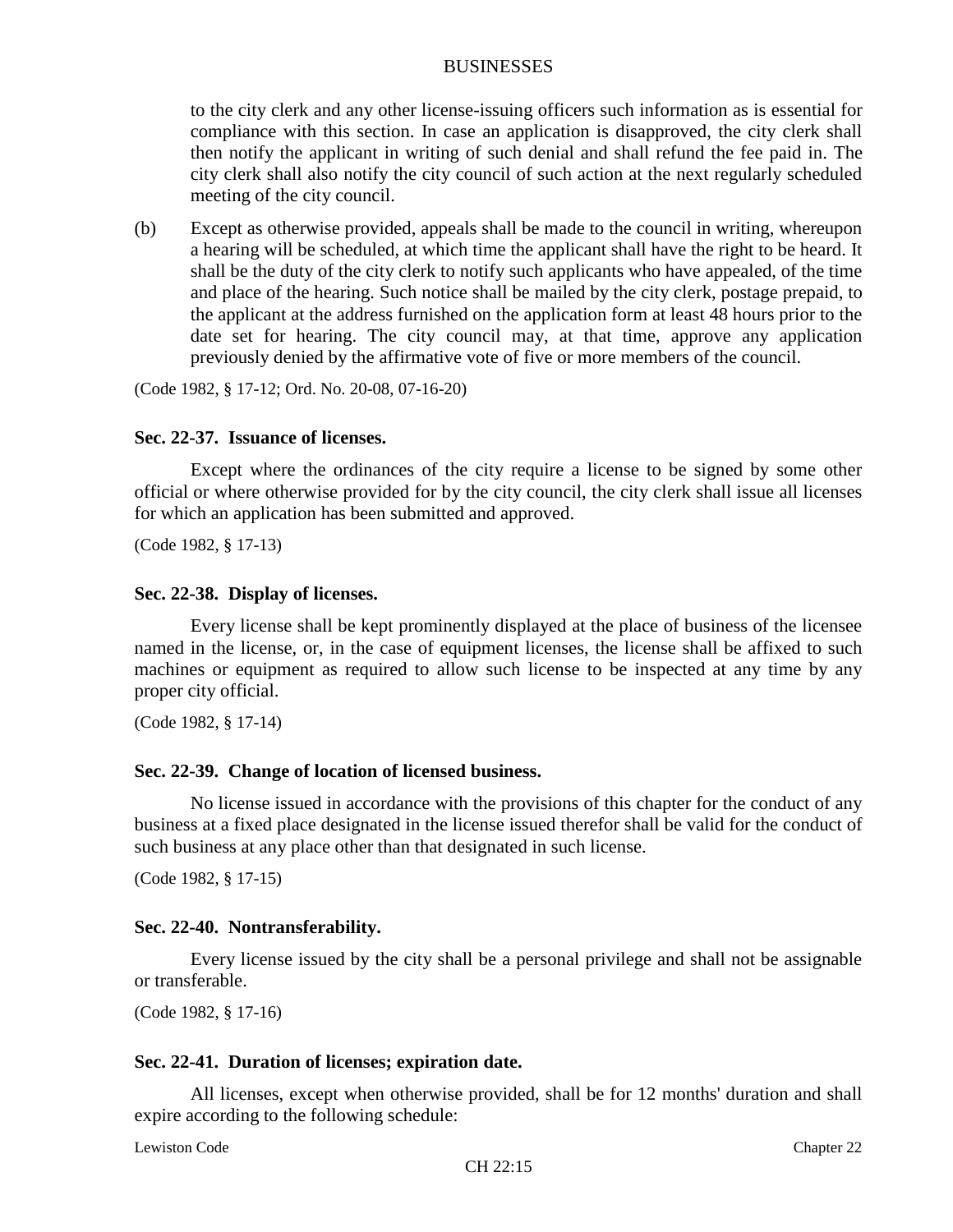| Class A loungeOne year from date of issuance |  |
|----------------------------------------------|--|
|                                              |  |
|                                              |  |
|                                              |  |
|                                              |  |
|                                              |  |
|                                              |  |
|                                              |  |
|                                              |  |
|                                              |  |
|                                              |  |
|                                              |  |
|                                              |  |
|                                              |  |
|                                              |  |

(Code 1982, § 17-17; Ord. No. 98-11, 11-19-98; Ord. No. 01-21, 1-10-02; Ord. No. 03-13, 9-4-03; Ord. No. 17-20b, 12-21-17; Ord. No. 20-04, 03-26-20)

# **Sec. 22-42. Licensees responsible for compliance with rules, regulations; duty to cooperate with city officials.**

It shall be the responsibility of the licensee of establishments regulated by this chapter to make certain that all rules and regulations prescribed by this chapter and the statutes of the state are complied with, and each licensee shall cooperate fully with city officials to enforce such regulations.

(Code 1982, § 17-18)

# **Sec. 22-43. City officials to notify police of violators; prosecutions.**

- (a) Any city official having knowledge of any person operating any business or activity regulated by this chapter without the required license, or violating any state or local regulations, shall furnish the chief of police the name of such person.
- (b) It shall be the duty of the chief of police to commence proceedings against the offenders under the provisions of this chapter.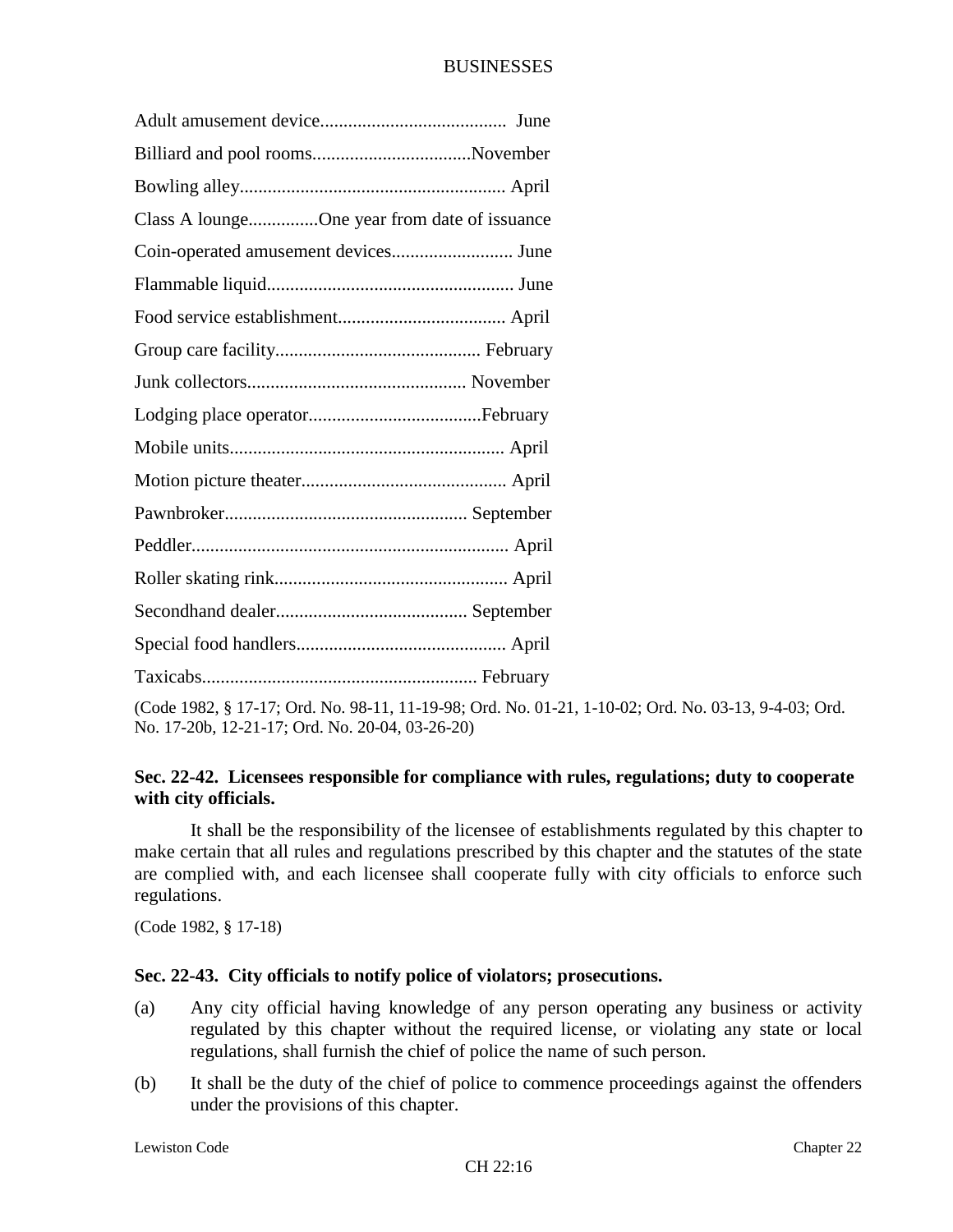(Code 1982, § 17-19)

### **Sec. 22-44. Suspensions and revocations; hearings.**

- (a) Where provided, duly authorized city officials shall have the power to temporarily suspend licenses when continued operation of the licensed business or activity presents a danger to the health, safety or general welfare of the public. Any license issued by the city may be suspended or revoked by the city council and any license fees retained by the city, upon a finding by the council that the licensee has violated the ordinances of the city or the laws of the state, or has willfully or persistently failed to comply with any applicable rules and regulations. Any action to suspend or revoke a license may be commenced upon the initiative of the council, upon the recommendation of any city official charged with approving, inspecting or otherwise regulating the licensee's business or activity, or upon complaint from any resident of the city.
- (b) Prior to suspending or revoking a license, the city council shall hold a hearing at the regular meeting of the council or a special meeting thereof called for that purpose. At such a meeting, the licensee shall have the right to be heard. Notice of the hearing for suspension or revocation of a license shall be given in writing, setting forth specifically the grounds of the complaint and the time and place of the hearing. Such notice shall be mailed by the city clerk, postage prepaid, to the licensee at his last known address at least 48 hours prior to the date set for hearing. The decision and order of the city council at such hearings shall be final and conclusive.

(Code 1982, § 17-20)

# **Sec. 22-45. Exemptions to licensing provisions generally.**

- (a) Persons acting pursuant to an order or process of a court of competent jurisdiction and persons acting in accordance with their powers and duties as public officers, such as sheriffs and marshals, shall not be required to secure a local license.
- (b) Orphanages and public and private hospitals, as defined in the ordinances of the city and the laws of the state, shall not be required to secure a local license to operate a children's home or day care facility.
- (c) Needy and disabled honorably discharged veterans shall be exempt from the payment of the fee for a peddler's license upon presenting proof of at least 50 percent disability.
- (d) Persons selling, exclusively, farm, dairy, orchard or fish products of their own production shall not be required to obtain a local license.
- (e) No charge shall be made for the issuance of a solicitor's license, blasting permit or chimney cleaner permit.
- (f) Persons licensed in accordance with state statutes to maintain an automobile graveyard or junkyard shall not be required to obtain a local license to also operate as a junk collector.
- (g) Food service establishments and special food handlers operating more than one such business under the same roof and under the same management need obtain only one license, provided that where such person is engaged as both a food service establishment and a special food handler, a special food handler's license shall be insufficient to include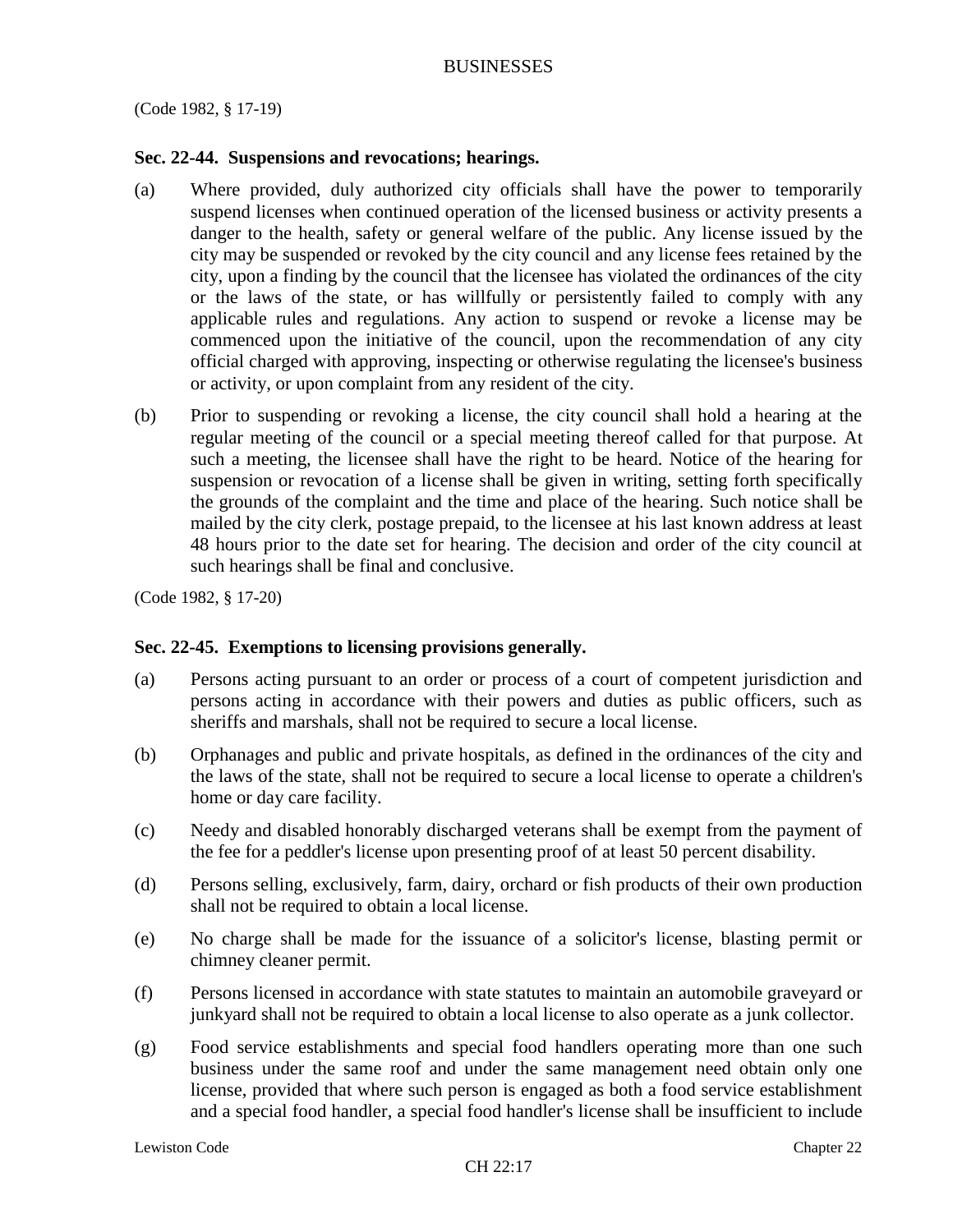the food service establishment's operation and the license required shall be that required for a food service establishment.

- (h) Persons traveling by foot, wagon, automotive vehicle or any other type of conveyance, from place to place, from house to house or from street to street selling magazines or other merchandise by sample, list or catalogue for future delivery shall not be required to obtain a local peddler's license, but such persons shall be required to register with the police department.
- (i) Persons who use their own homes to provide foster care to children shall not be required to obtain a local license.
- (j) Public or private school cafeterias and nursing homes shall not be required to obtain a local food service establishment license.

(Code 1982, § 17-21; Ord. No. 98-11, 11-19-98)

### **Sec. 22-46. Schedule of fees.**

The fees for business licenses shall be paid by the owner or his agent in accordance with the business fee schedule established by the city council.

(Code 1982, § 17-22; Ord. No. 98-11, 11-19-98; Ord. No. 01-4, 4-7-01; Ord. No. 01-21, 1-10-02; Ord. No. 01-22, 1-10-02; Ord. No. 02-14, 8-29-02)

# **Sec. 22-47. Regulation of business days and hours of class E food service establishments.**

- (a) No liquor shall be consumed in a class E food service establishment except as provided in this section.
	- (1) Liquor may be consumed in any class E food service establishment between the hours of 6:00 a.m. and 1:15 a.m. except as provided in this section.
	- (2) No liquor shall be consumed in any class E food service establishment between the hours of 1:15 a.m. and 6:00 a.m. and between 1:15 a.m. and 12:00 noon on Sundays.
	- (3) Licensees of class E food service establishments may permit the consumption of liquor on their premises on January 1 of any year until 2:15 a.m.
	- (4) Liquor may be consumed in class E food service establishments on the day of holding a general election or statewide primary after the city polls have closed.
	- (5) No liquor shall be consumed in a class E food service establishment on Memorial Day prior to 12:00 noon.
- (b) As used in this section, the word "liquor" means and includes any alcoholic, spirituous, vinous, fermented or other alcoholic beverage, or combination of liquors and mixed liquors, intended for human consumption, which contains more than one-half of one percent alcohol by volume.
- (c) Any licensee of a class E food service establishment, by himself, clerk, servant or agent, who permits the consumption of liquor on his premises in violation of this section shall be guilty of an offense.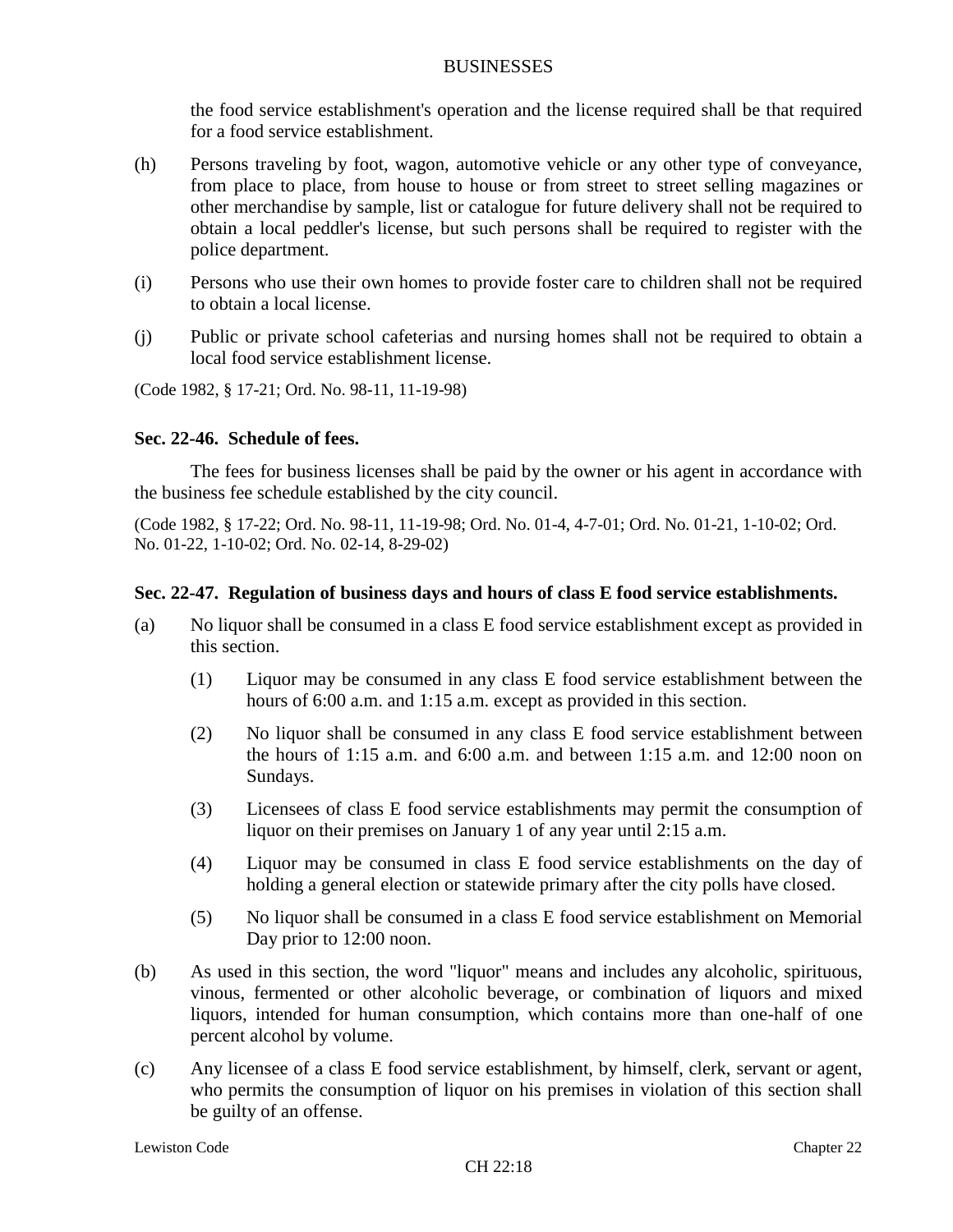(Code 1982, § 17-23)

### **Sec. 22-48. Group care facilities.**

It shall be the responsibility of the licensee of a group care facility to ensure that such facility is in compliance with the following regulations:

- (1) The building must be kept in good repair and free of safety hazards.
- (2) The grounds and accessory building or structure must be kept in a safe, sanitary and presentable condition. Grounds shall be kept free from refuse and litter, as well as insect and rodent breeding areas.
- (3) Each licensed group care facility shall maintain staff sufficient to keep the building, accessory buildings or structures and grounds in compliance with this section.
- (4) Each facility shall have sufficient trained staff present at all times to properly supervise its operation.
- (5) The licensee is responsible for the prevention of activities constituting a nuisance or annoyance injurious to the health, safety or comfort of the citizens of the city.

(Code 1982, § 17-24)

### **Sec. 22-49. Adoption of State of Maine Rules.**

For the purpose of protecting the public health the City hereby adopts and enacts the following State of Maine Rules:

- (1) The U.S. FDA food code as adopted and amended by the Maine Department of Human Services 10-144 CMR 200 in the enforcement of all Food Service Establishments, Special Food Handlers, Mobile Units and Class A Lounges licensed by the City of Lewiston as if fully set forth herein, except for the changes set forth in the Article.
- (2) The rules relating to Lodging Establishments adopted and amended as set forth by the Department of Health and Human Services, Maine Centers for Disease Control and Prevention, Division of Environmental Health 10-144 CMR 206.
- (3) The rules relating to the Administration and Enforcement of Establishments licensed and amended by the Health Inspection Program, Department of Health and Human Services, Maine Center for Disease Control and Prevention, Division of Environmental Health Inspection Program 10-144 CMR Chapter 201.

**(**Ord. No. 12-12, 11-16-12; Ord. No. 13-1, 2-21-13; Ord. No. 20-04, 03-26-20)

**Secs. 22-50--22-70. Reserved.**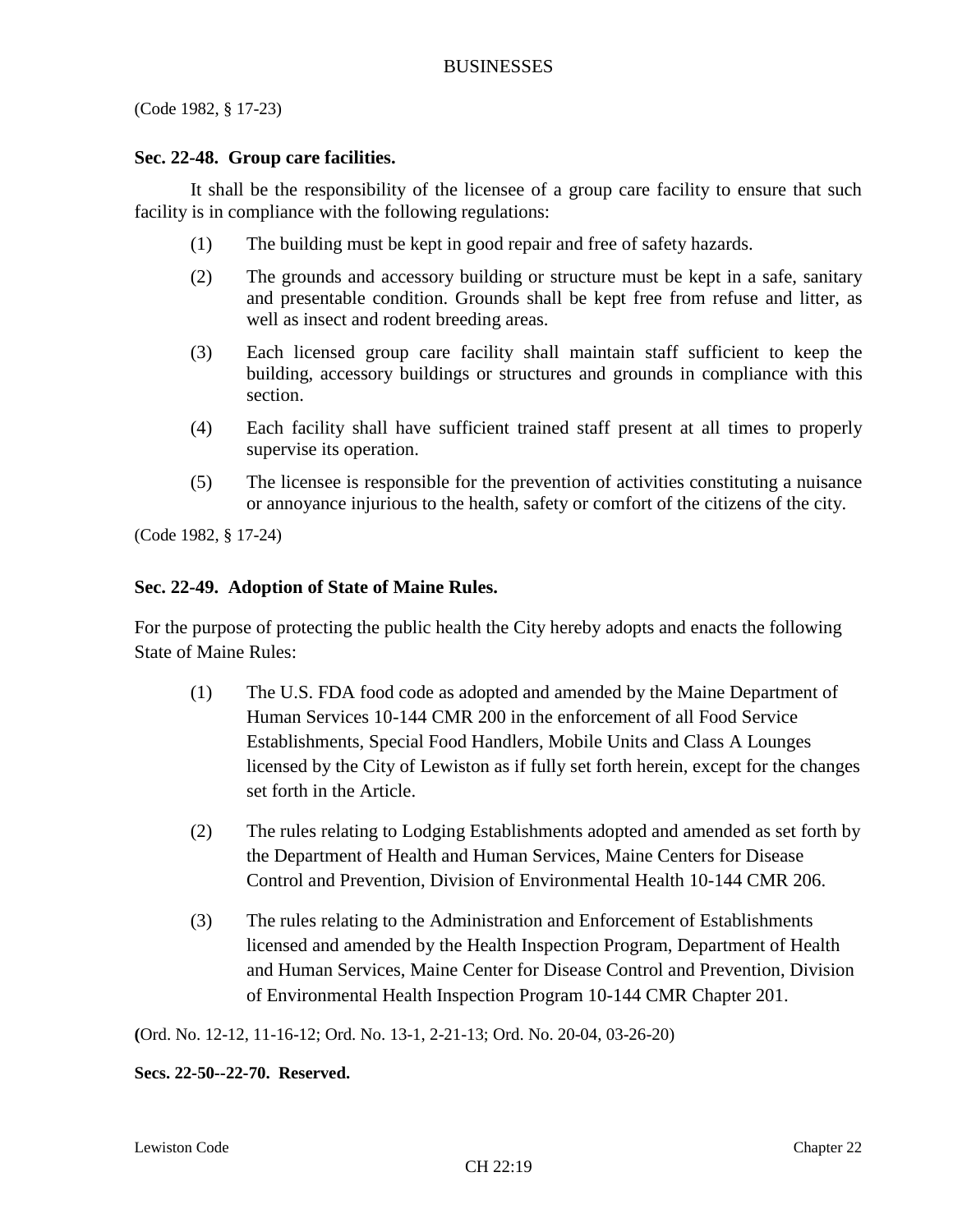### **ARTICLE III. AUTOMOBILE GRAVEYARDS AND JUNKYARDS**

#### **Sec. 22-71. Purpose.**

The purpose of this article is to provide adequate controls to ensure that the establishment, operation and maintenance of automobile graveyards and junkyards do not have a deleterious impact on the natural environment or the public health, safety and general welfare.

(Code 1982, § 17-160)

#### **Sec. 22-72. Applicability.**

This article shall apply to any automobile graveyard or junkyard all or part of which is within the city, except those owned or operated by the city.

(Code 1982, § 17-161)

#### **Sec. 22-73. Definitions.**

The following words, terms and phrases, when used in this article, shall have the meanings ascribed to them in this section, except where the context clearly indicates a different meaning:

*Aquifer* means a geological formation composed of rock or sand and gravel that stores and transmits significant quantities of recoverable water, as mapped by the state geological survey.

*Automobile graveyard* means a yard, field or other area used as a place of storage, other than temporary storage, by an establishment or place of business which is engaged primarily in doing auto body repair work for the purpose of making repairs to render a motor vehicle serviceable, for three or more unserviceable, unregistered and/or uninspected, discarded, wornout or junked motor vehicles as defined in 29-A M.R.S.A. section 101, subsection 42, or parts thereof, referred to in this article as "vehicle" and includes an area used for automobile dismantling, salvage and recycling operations.

*Classified waterway* means surface water, inland or tidal, and direct or indirect tributaries thereof, which is described and designated by distinct category by the state department of environmental protection pursuant to 38 M.R.S.A. § 363-A or 38 M.R.S.A. § 364.

*Floodplain* means the low land and relatively flat areas adjoining inland and coastal waters, including floodprone areas of offshore islands, which are inundated by a flood that has a one percent or greater chance of recurring in any year or a flood of magnitude equaled or exceeded once in 100 years on the average as identified by the Federal Insurance Administration.

*Junkyard* means a yard, field or other area used as a place of storage for:

- (1) Discarded, wornout or junked plumbing, heating supplies, household, appliances and furniture;
- (2) Discarded, scrapped and junked lumber;
- (3) Old or scrap copper, brass, rope, rags, batteries, paper trash, rubber debris, waste and all scrap iron, steel and other scrap ferrous or nonferrous material; and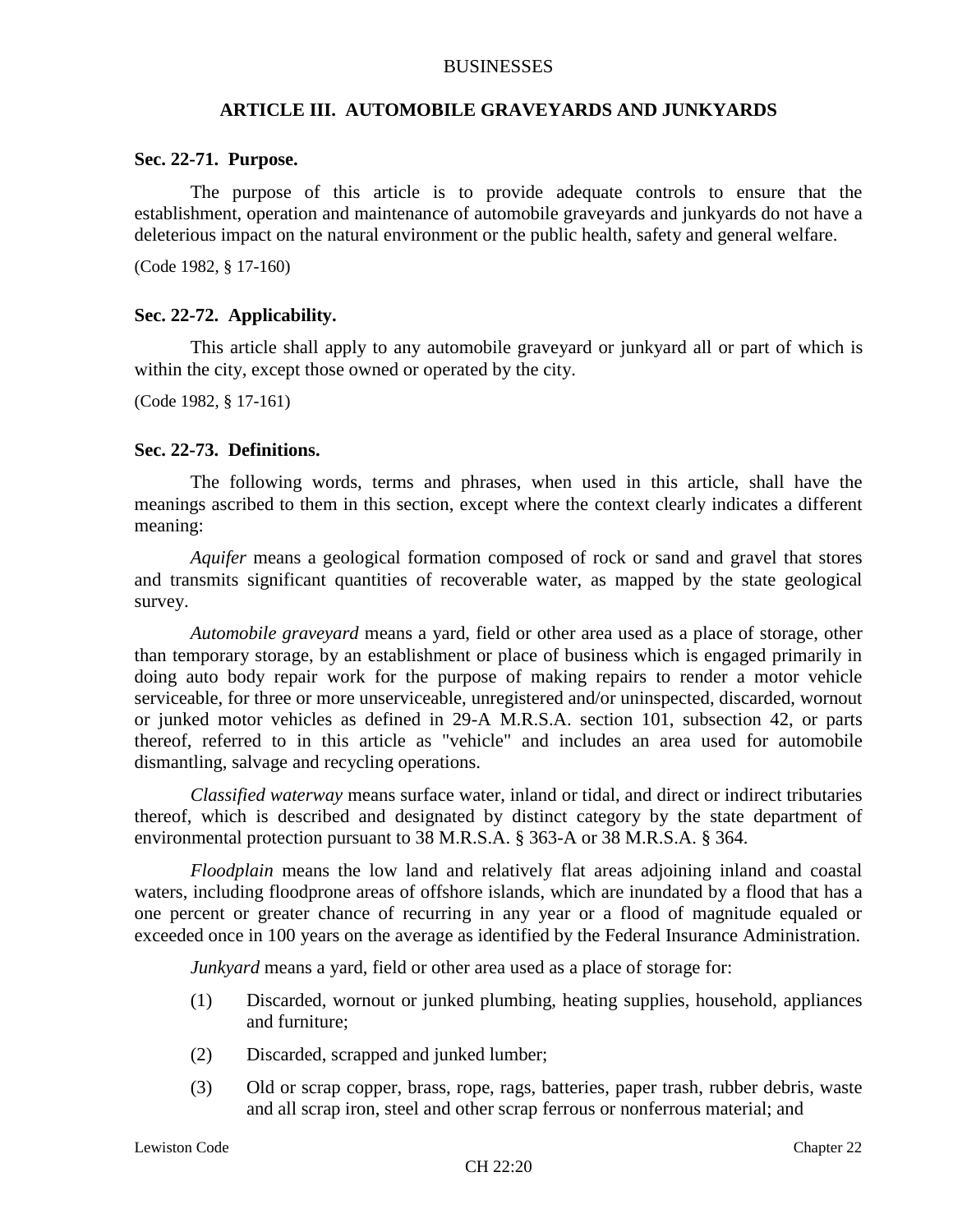(4) Garbage dumps, waste dumps and sanitary fills;

all of which are referred to in this article as "junk."

(Code 1982, § 17-162; Ord. No. 04-24, 2-3-05) **Cross references:** Definitions generally, § 1-2.

# **Sec. 22-74. Permit required.**

- (a) No person shall establish, operate or maintain, and the owner of property shall not permit the establishment, operation or maintenance of, any junkyard or automobile graveyard all or any part of which is within the city without first obtaining a permit therefor in accordance with the provisions of this chapter and 30-A M.R.S.A. § 3752 et seq.
- (b) All permits issued under this article shall be approved by the city council and issued by the city clerk.
- (c) All permits issued under this article shall be for a term not to exceed one calendar year, which expires on the first day of the year next following unless earlier suspended or revoked.
- (d) In addition to the application fee provided for in this article, the fee required for the issuance of any permit under this article shall be paid in advance in the amount provided for in 30-A M.R.S.A. § 3756.

(Code 1982, § 17-163)

### **Sec. 22-75. Administration.**

- (a) *Conditions of approval.* The city council may impose conditions on the approval of any permit application under this article to ensure compliance with the provisions of this chapter. Such conditions may include, but are not limited to, the following:
	- (1) The applicant provide documentation to the city clerk of the receipt of any approvals required by any federal or state agency or department pursuant to federal or state law prior to the issuance of any permit under this article.
	- (2) The applicant provide documentation to the city clerk of the receipt of any approvals required by any city board pursuant to this Code prior to the issuance of any permit under this article.
	- (3) Any screening requirements imposed pursuant to the provisions of this chapter be installed and completed prior to the issuance of any permit under this article.
- (b) *Contents of application.* All applications for permits under this article shall be filed with, and in a form satisfactory to, the city clerk. Such application shall include, but is not limited to, the following:
	- (1) Name, address and contact information including a phone number of the applicant and all other persons having a legal interest in the property.
	- (2) The location of the premises for which a permit is sought by identification of city tax map number and street address.
	- (3) The dimensions and acreage of the property.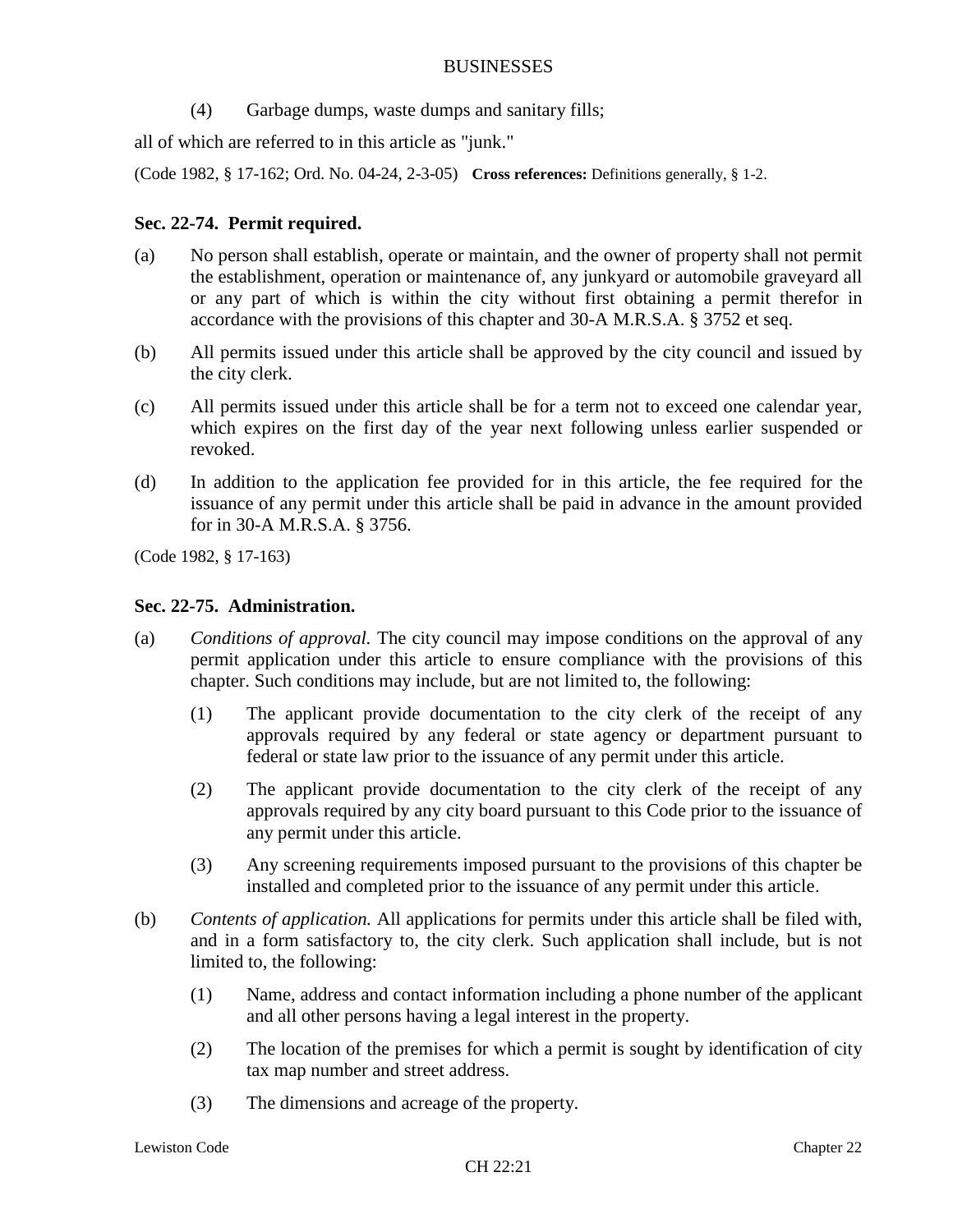- (4) An original and three copies of a site plan, drawn to a scale of 100 feet or less to the inch, which contains the following information:
	- a. The boundary lines of the property for which a permit is sought.
	- b. The location of all existing and proposed buildings and structures.
	- c. The location of all existing and proposed areas within which all vehicles and junk will be located.
	- d. The location of any aquifer or classified waterway on the property or within 300 feet thereof.
	- e. The location of any water bodies on the property or within 300 feet thereof.
	- f. The location of any floodplain areas located on the property.
	- g. The location and characteristics of all existing and proposed vegetation which is proposed to be maintained for required screening.
	- h. The location and characteristics of all existing and proposed fencing proposed to be maintained for required screening.
	- i. The location of any residences, private wells or schools within 300 feet of the property.
	- j. The characteristics of the soils existing on the property as determined by the soil conservation service soils survey map.
	- k. The contours of the property as determined by the U.S. Geological Survey Contour Map.
	- l. The location and characteristics of all vehicular entrances and exits serving the property.
- (5) A statement as to whether approval by any state agency or department is required pursuant to state law and, if so, a copy of the required license and/or approval.
- (6) A nonrefundable application fee in accordance with the city's policy manual as approved by the city council.
- (c) *Compliance standards.* The following standards shall govern the issuance of permits under this article and the operation and maintenance of all permitted premises:
	- (1) An effective visual screen at least six feet in height shall be located and maintained around all sides of the area where vehicles or junk are to be located such that these areas are entirely screened from ordinary view from all directly abutting properties and public ways at all times.
	- (2) All screening and location requirements of 30-A M.R.S.A. § 3754-A and § 3755- A shall be satisfied. There shall be no vehicles or junk stored outside the screened area.
	- (3) No vehicle or junk shall be stored within 300 feet of any water body, aquifer or classified waterway.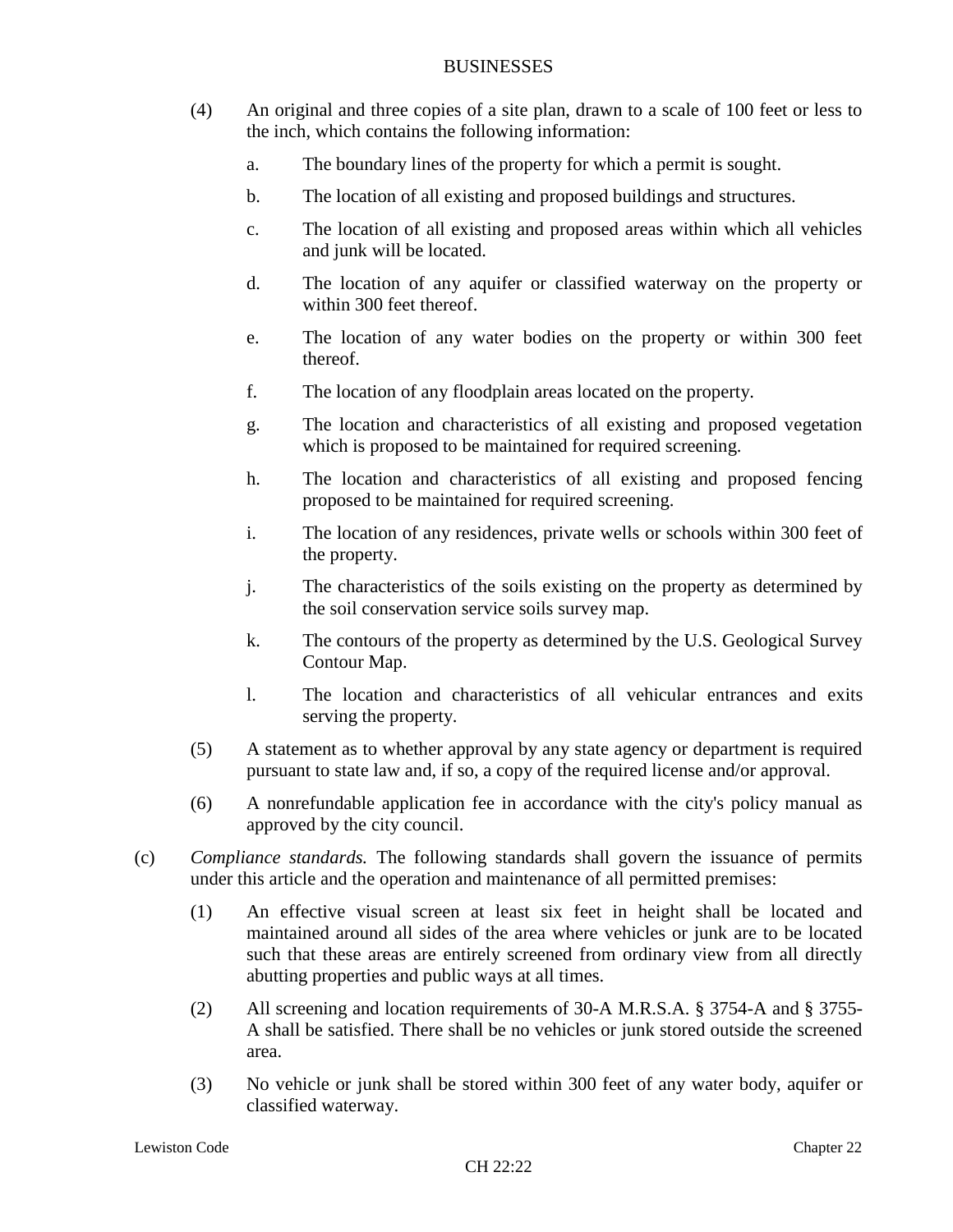- (4) No vehicles or junk shall be stored within 300 feet of any residence, private well or school.
- (5) No vehicles or junk shall be stored within a floodplain.
- (6) Upon receiving a motor vehicle, the fuel tank and battery shall be removed and the fuel, engine lubricant, transmission fluid, brake fluid and engine coolant shall be drained into watertight, covered containers and shall be recycled or disposed of according to all applicable federal and state laws, rules and regulations regarding disposal of waste oil and hazardous materials. No discharge of any fluids from any motor vehicle or junk shall be permitted into or onto the ground.
- (7) No vehicles or junk shall be located closer than 100 feet from all lot lines of the property.
- (8) All dismantling of motor vehicles with power tools shall take place within a building.
- (9) All federal and state hazardous waste laws and regulations shall be satisfied.
- (10) All vehicular entrances and exits shall be located and constructed in a manner which does not create or aggravate a traffic safety hazard.
- (11) No noise, vibration, glare, fumes or odor shall be emitted which is detectable to the normal senses from any abutting property.

Upon recommendation of the director of planning and code enforcement, the city council may waive compliance with any of the above standards when both the director of planning and code enforcement and the city council determine that strict compliance therewith is not necessary to accomplish the purposes of this article.

(d) *Nonconforming uses.* Any automobile graveyard or junkyard in existence and for which a valid permit was in effect on the effective date of the ordinance from which this article derives may remain in operation in its present location, pending the expiration of such permit, so long as such use complies with the provisions of 30 M.R.S.A. § 3751 et seq. Thereafter, such automobile graveyard or junkyard shall be required to comply with all the provisions of this article except those compliance standards contained in subsections  $(c)(3)$ ,  $(4)$ ,  $(5)$ ,  $(7)$ ,  $(8)$  and  $(10)$  of this section. Any expansion of such junkyard or automobile graveyard beyond the size which existed and for which a valid permit was in effect on the effective date of this article shall comply with all provisions of this article.

(Code 1982, § 17-164; Ord. No. 04-24, 2-3-05; Ord. No. 08-06d, 8-14-08)

# **Sec. 22-76. Penalty for violation of article.**

Any person who violates any provision of this article or the terms of any permit issued under this article may be penalized in the following manner:

(1) *Temporary suspension.* The city clerk is authorized, pursuant to section 22-44, to immediately and temporarily suspend any permit when continued operation of the permitted premises or activity presents a danger to the health, safety or the general welfare of the public.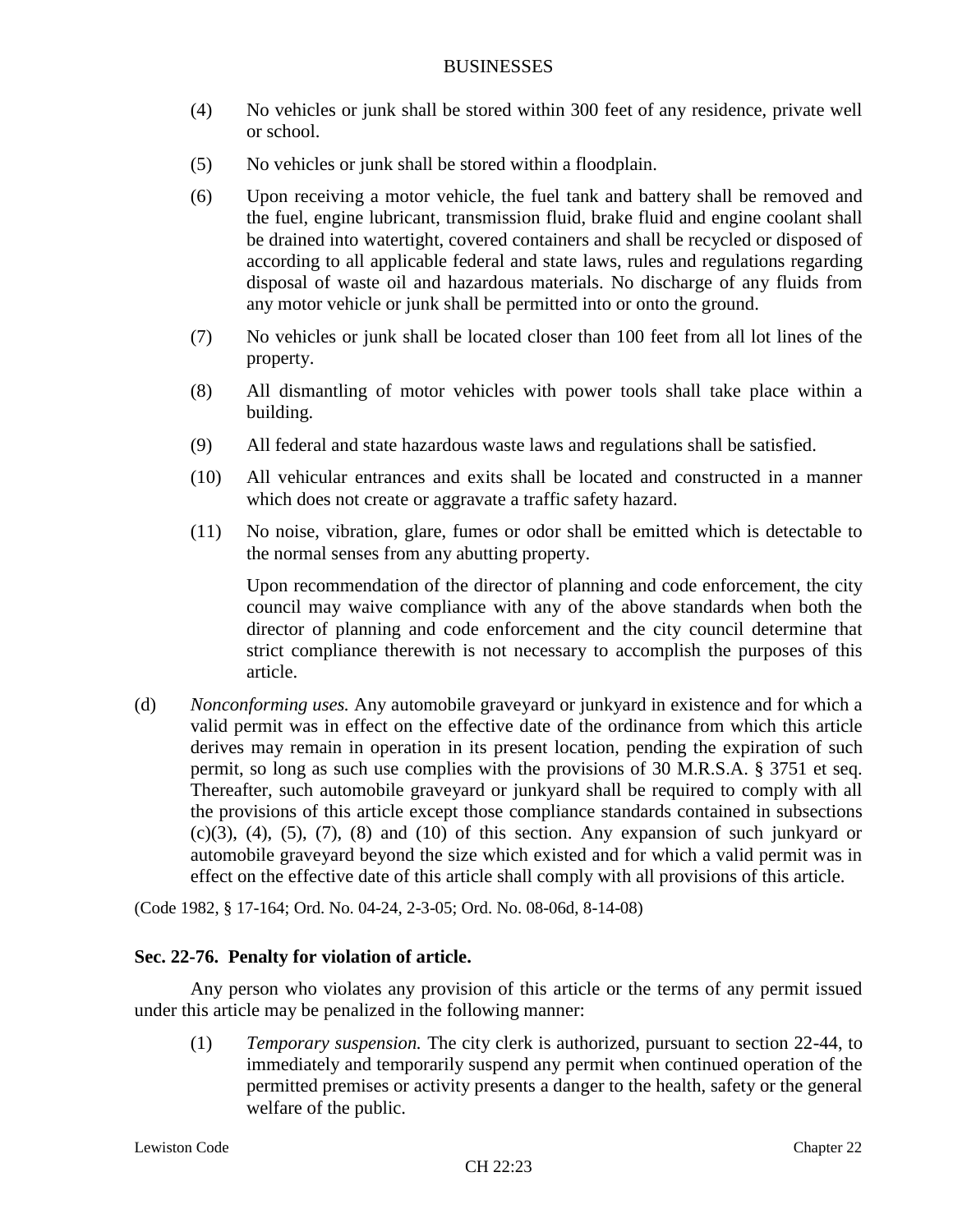- (2) *Suspension or revocation.* The city council may suspend or revoke a permit in accordance with the provisions of section 22-44 and 30-A M.R.S.A. § 3758-A and/or 30-A M.R.S.A. § 4452.
- (3) *Civil penalties.* The violator may be required to pay the penalties imposed by section 1-8 or 30-A M.R.S.A. § 3758 and 30-A M.R.S.A. § 4506, whichever are greater, as well as reasonable attorney fees, expert witness fees and costs pursuant to 30-A M.R.S.A. § 4506 and 30-A M.R.S.A. § 4452.

(Code 1982, § 17-165; Ord. No. 04-24, 2-3-05)

#### **Secs. 22-77--22-95. Reserved.**

### **ARTICLE IV. RESERVED\***

**\*Editor's note:** Ord. No. 03-13, effective Sept. 4, 2003, repealed art. IV, § 22-96, in its entirety. Formerly, said article pertained to children's homes and child care facilities record book as enacted by Code 1982, § 17-6.

**Secs. 22-96--22-120. Reserved.**

#### **ARTICLE V. FLEA MARKETS**

#### **Sec. 22-121. Purpose.**

The purpose of this article is to regulate the issuance of permits for conducting so-called flea markets.

(Code 1982, § 17-41)

### **Sec. 22-122. Defined.**

The term "flea market" means the selling or offering for sale, to the public, of any services, goods, wares and merchandise or personal property by three or more individuals, groups or organizations from or at one location.

(Code 1982, § 17-42)

**Cross references:** Definitions generally, § 1-2.

#### **Sec. 22-123. Permit required; application.**

No flea market shall be conducted without a permit, which shall be obtained as follows:

- (1) A permit shall be obtained by the owner or duly authorized agent of the premises where the flea market is to be located by submitting a completed application to the city clerk's office upon forms provided for such purpose.
- (2) The fee for a flea market permit shall be paid in accordance with the business fee schedule as established by the city council.

(Code 1982, § 17-43; Ord. No. 92-7, 3-19-92; Ord. No. 04-15, 7-15-04)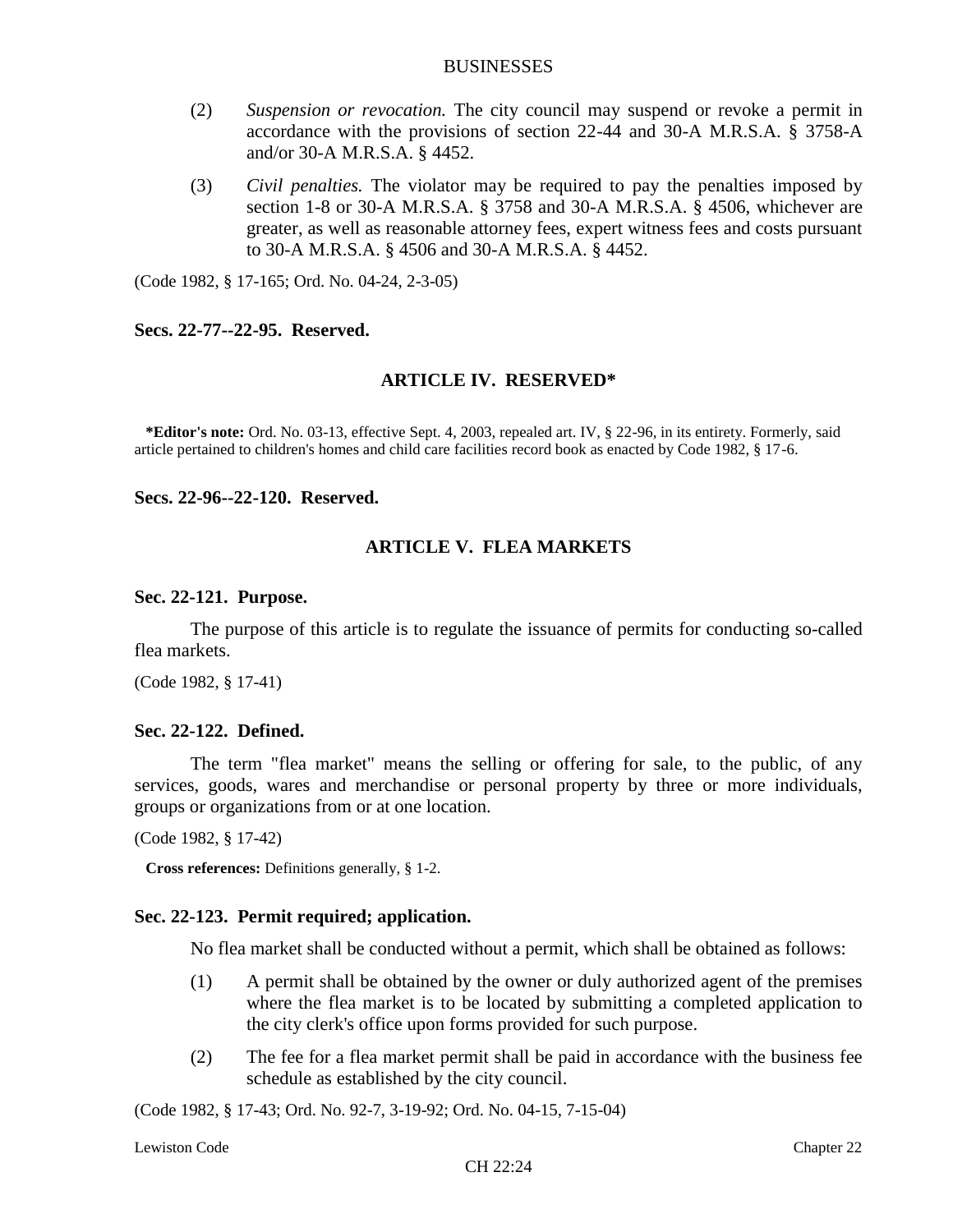#### **Sec. 22-124. Provisions of section 22-2 not applicable.**

Notwithstanding the provisions relating to peddlers under section 22-2, individual participants in a flea market need not secure a peddler's license.

(Code 1982, § 17-44)

#### **Secs. 22-125--22-145. Reserved.**

# **ARTICLE VI. FOOD SERVICE ESTABLISHMENTS, SPECIAL FOOD HANDLERS, MOBILE UNITS, CLASS A LOUNGES\***

**\*State law references:** Food and food handlers generally, 7 M.R.S.A. § 401 et seq., 22 MRS §§ 2491--2502, 30-A M.R.S.A. § 3931, 32 M.R.S.A. §§ 1751--1854.

# **DIVISION 1. GENERALLY**

### **Sec. 22-146. Reserved.**

### **Sec. 22-147. License required.**

No person shall engage in, operate or conduct the business of the manufacture, preparation, sale or service of food in the city unless such person has first acquired a license in accordance with the provisions of the article and articles I and II of this chapter.

(Code 1982, § 12-2; Ord. No. 20-04, 03-26-20)

#### **Sec. 22-148. Suspension of license; appeal.**

- (a) A license granted pursuant to this article may be temporarily suspended at any time by the health inspector/sanitarian of the city upon satisfactory evidence that food is being manufactured, prepared, sold or served in an unsanitary manner or in a manner not conducive to public health. The licensee shall have the right to appeal such suspension to the council, such appeal to be heard at the next regular meeting of the council.
- (b) The health inspector/sanitarian shall have discretion to remove the suspension and reinstate the license under this article prior to the hearing of the appeal upon finding that the unsanitary conditions have been remedied.

(Code 1982, § 12-3; Ord. No. 20-04, 03-26-20)

#### **Sec. 22-149. Reserved.**

#### **Sec. 22-150. Right to Enter.**

Lewiston Code Chapter 22 The health inspector/sanitarian shall be permitted to enter any licensed City establishment as described in Article VI of the code of ordinances during operating hours for the purpose of making inspections and of copying any and all records of food purchases and payrolls. It shall be the duty of every person responsible for the management or control of such establishment to afford free access to every part of such establishment and to render all aid and assistance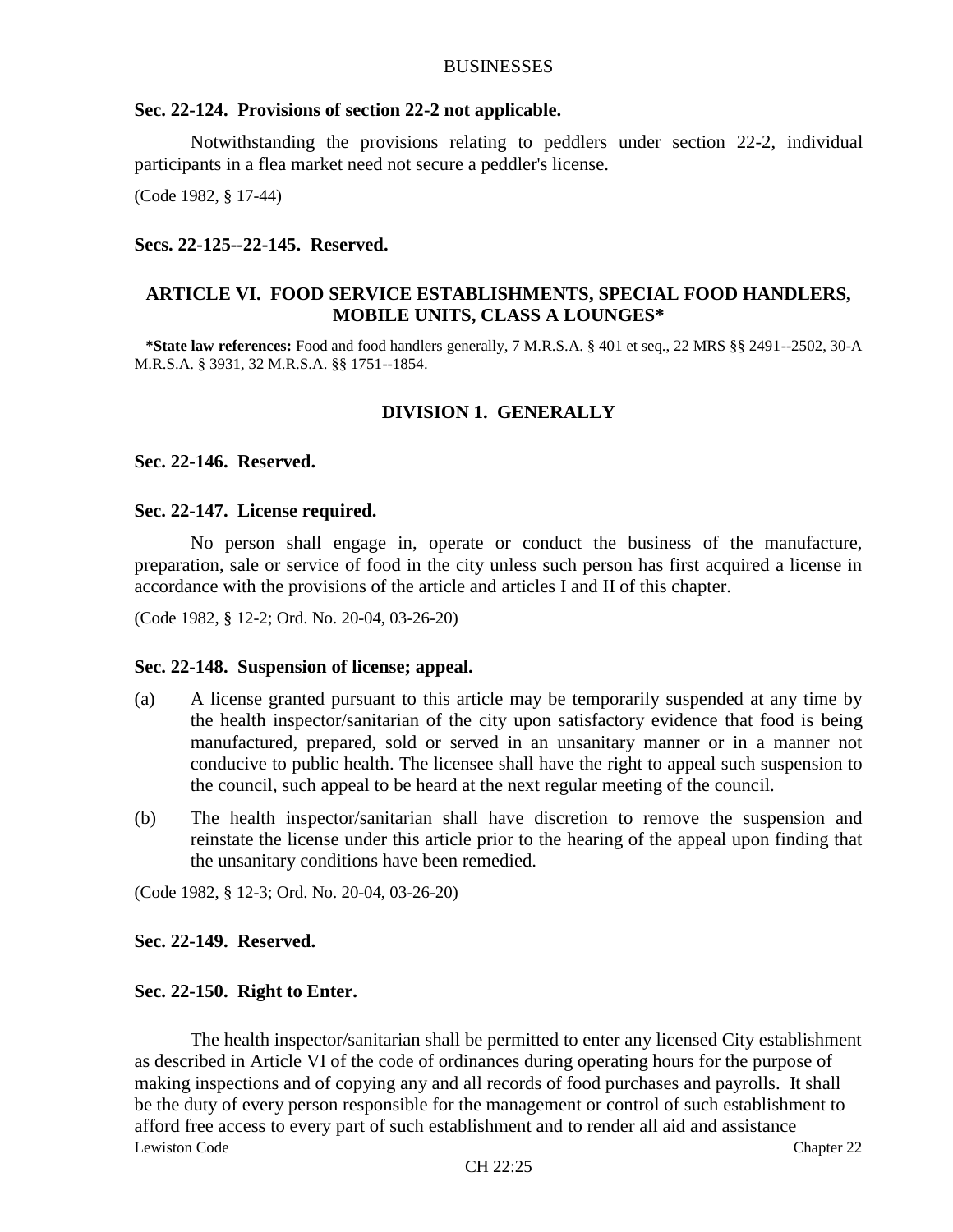necessary to enable the health inspector/sanitarian to make a full, thorough and complete examination thereof to determine compliance with this article and Section 22-49 of this code of ordinances. Records of purchases of food shall be held for a period of 3 months following the date of purchase either at the licensed establishment or at another place where they are customarily kept and shall be made available to the health inspector at the establishment within a reasonable time upon request. (Ord. No. 20-04, 03-26-20)

# **Sec. 22-151. Certified Food Protection Managers.**

(a) A food service establishment, special food handlers, mobile units and Class A lounges must have at least one employee granted supervisory and management responsibility designated a Certified Food Protection Manager (CFPM) as defined in the latest adopted and amended State of Maine Food Code.. Proof of CFPM certification is required as follows:

1. Prior to the issuance of any new license required by Chapter 22; Section 147.

2. Prior to the renewal of any license required by Chapter 22; Section 147.

3. Within 60 days of the date when a CFPM leaves employment.

4. At the time of any inspection by the City's health inspector/sanitarian.

(b) Proof of compliance with the requirements of this section shall be provided to the city health inspector/sanitarian. Prior to the issuance of any license required by Chapter 22, the city health inspector/sanitarian must certify that the requirements of this Section have been met. Failure to provide proof of compliance with the requirements of this Section will be subject to a denial, suspension or revocation of a license in accordance with the provisions of Chapter 22. In addition to license suspension or revocation, violations of subsection Sec. 22-151, above, shall result in a penalty to the violator and may result in a temporary suspension of the Food Service or Food Handler's license until compliance is met.

(c) An eating establishment may be deemed CFPM exempt by the city health inspector/sanitarian if the licensed establishment does not or minimally handle or prepare Potentially Hazardous Foods as defined by the FDA Food Code. The exemption will be documented on the health inspection/sanitarian report(s).

(Ord. No. 20-04, 03-26-20)

# **Secs. 22-152--22-165. Reserved.**

# **DIVISION 2. MOBILE UNITS**

# **Sec. 22-166. Intent and purpose.**

It is the intent and purpose of this division to establish minimum regulations for mobile units, where food is sold within the corporate limits of the city.

(Code 1982, § 12-19; Ord. No. 20-04, 03-26-20)

# **Sec. 22-167. Approval of health inspector/sanitarian, license required.**

Lewiston Code Chapter 22 No person shall operate a mobile unit without having first secured the approval of the health inspector/sanitarian and obtained a license in accordance with the provisions of this article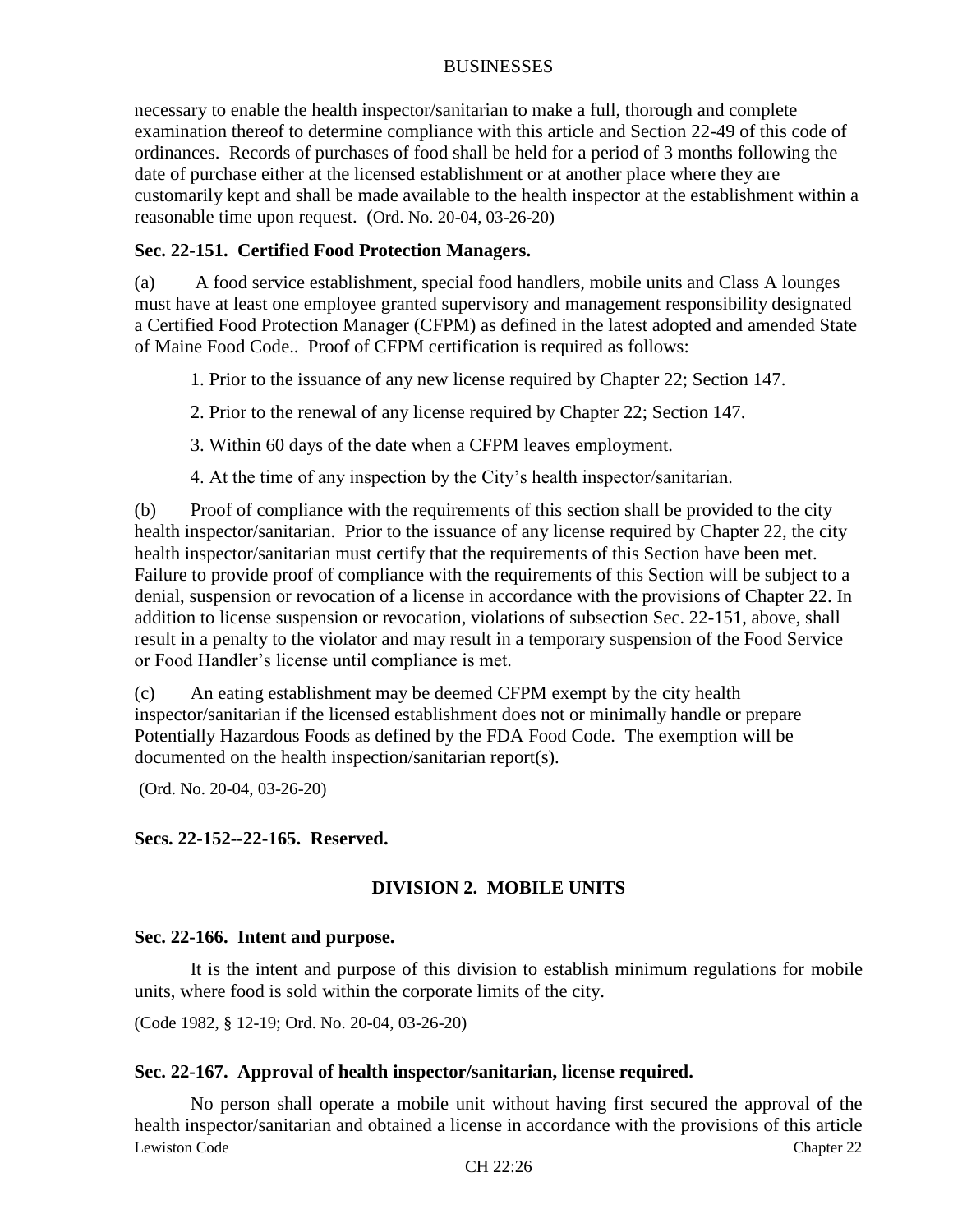and those of articles I and II of this chapter.

(Code 1982, § 12-20; No. 17-08, 08-17-17; Ord. No. 20-04, 03-26-20)

# **Sec. 22-168. Display of license or permit.**

Any person authorized to do business in accordance with this division as a mobile unit shall have displayed in a conspicuous place on the right-hand side of each vehicle, cart, conveyance or carrier used in such business a plate showing that a license or permit has been obtained. All mobile units shall submit an application on a form provided by the City Clerk's Office with colored pictures of at least two different angles of the unit and a description that includes the length and width, when in its widest configuration.

(Code 1982, § 12-21; No. 17-08, 08-17-17; Ord. No. 20-04, 03-26-20)

### **Sec. 22-169. Mobile units in streets and public places.**

- (a) Pushcarts licensed as mobile units may be operated in the streets, ways and public places in accordance with the provisions of this section. For the purpose of this section, the term "public places" shall include public parks and grounds.
- (b) No pushcart shall be operated or stationed:
	- (1) In the roadway as defined in chapter 66 of this Code, except when specifically authorized to do so by the chief of police on a street which has been blocked to vehicular traffic for purposes of a public event.
	- (2) Within 100 feet, measured by the most direct line, of occupied space of a food service establishment having a fixed location.
	- (3) On the premises of a public school.
	- (4) In any City park unless part of a permitted event.
	- (5) In such a manner as to unreasonably obstruct the normal flow of pedestrian traffic or to expose any pedestrian to a risk of injury.
	- (6) On any city sidewalk where the remaining pedestrian travel path is less than six feet.
	- (7) In such a way that any part of the equipment overhangs over private property, unless the owner of the pushcart has authorization from the property owner in writing.
- (c) No pushcart shall be operated or stationed in, on or within 100 feet of any area subject to an exclusive franchise granted by the city. The city clerk shall maintain a list of such areas and shall advise operators of pushcarts of the location thereof.
- (d) Operators of pushcarts shall provide waste paper receptacles for use by their customers and shall maintain the areas in which they operate free of litter generated by their business.
- Lewiston Code Chapter 22 (e) A license to operate a pushcart in the streets, ways and public places pursuant to this division may be suspended by the city clerk upon three days' written notice and hearing, for a period of five days, for a violation of any provision of this section and may be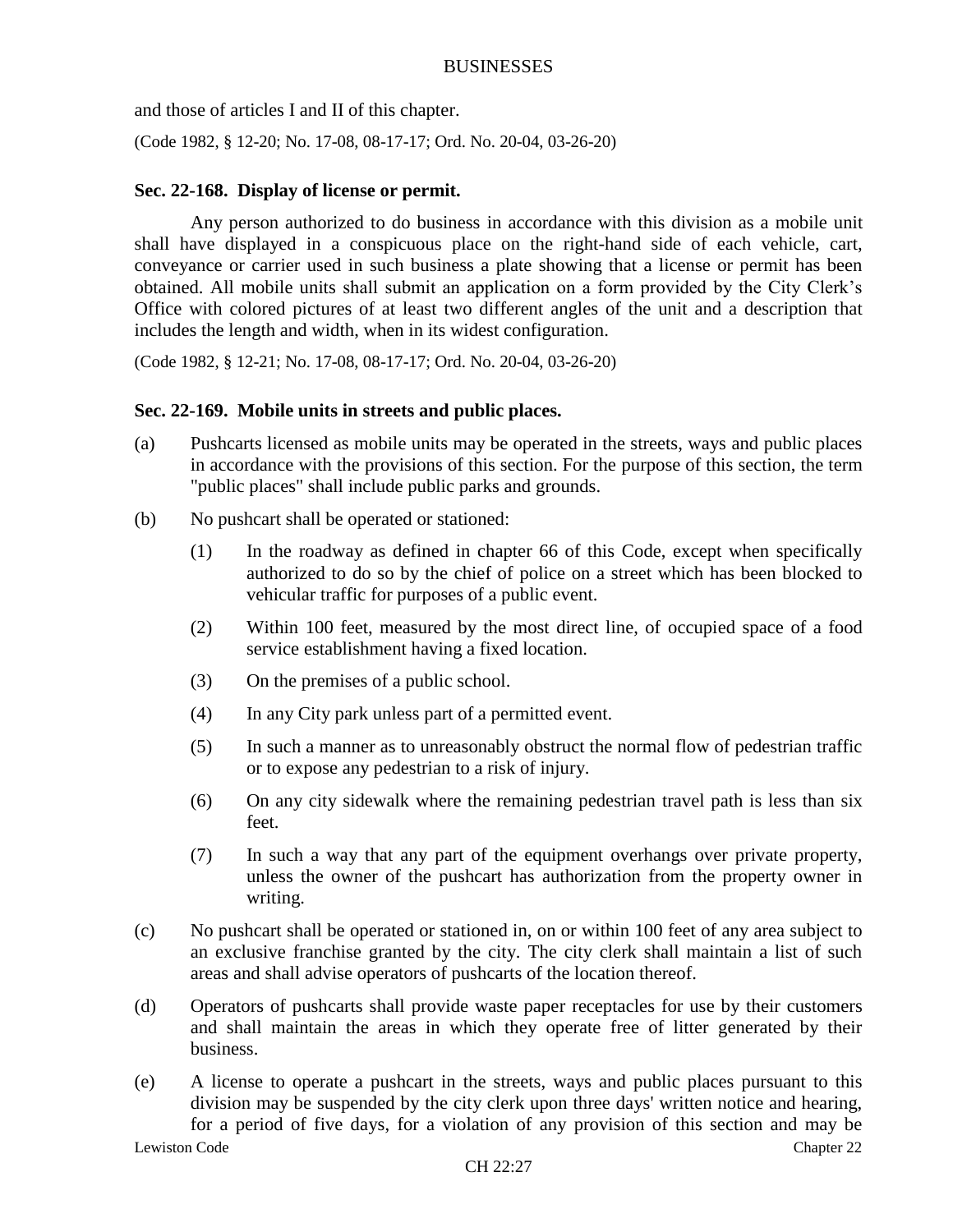revoked by the municipal officers upon five days' written notice and hearing, for repeated violations of the provisions of this section.

- (f) Food trucks, stick built joints and food trailers
	- (1) Food trucks and trailers may operate on City owned property from 6:00 a.m. to 10:00 p.m. and 6:00 a.m. to 1:00 a.m. on private property in zoning districts where restaurants are a permitted use as per Appendix A Article XI, Section 22(c) of the Code of Ordinances of the City of Lewiston with the permission of the property owner.
	- (2) Police Department has the right to close down or request a food truck or trailer to relocate, where in the opinion of the Department, the food truck or trailer is causing or contributing to an imminent public safety hazard.
	- (3) Food trucks, stick built joints and food trailers shall not be permitted on the grounds of any school unless as part of a school authorized function.
	- (4) Food trucks, stick built joints and food trailers shall not be permitted in cemeteries, parking garages, city owned parking lots, on Lisbon Street, and within the boundaries of a City park unless part of a permitted event.
	- (5) In locations on public property where food trucks and trailers are permitted to operate, food trucks and trailers shall comply with all parking rules outlined in Chapter 70, Article IV of the City Code of Ordinances, except that food trucks otherwise operating lawfully and actively offering food for sale on public property may, in any twenty-four (24) hour period, "feed" any parking meter once in order to extend the maximum parking time to 4 hours. Hourly parking food trucks or trailers may have a maximum of 4 hours at any timed spot.
	- (6) Separation Requirement:
		- a. Except when operating in connection with a festival or special event, food trucks, stick built joints and food trailers shall not locate within 100 feet, measured by the most direct line, of occupied space of a food service establishment having a fixed location.
		- b. No minimum measured space is required between food trucks, stick built joints and food trailers.
	- (7) In addition to complying with the City's ordinances related to mobile units and these regulations, the owner and operator of a food truck, stick built joint or food trailer is responsible for applying for and obtaining all other necessary city licenses required for the service of food and beverages. The food truck or trailer itself shall be in compliance with the motor vehicle laws of the State of Maine, securing State of Maine Mobile Vendor license, and the food truck or trailer owner is responsible for verifying that a specific location does not violate an ordinance of the City.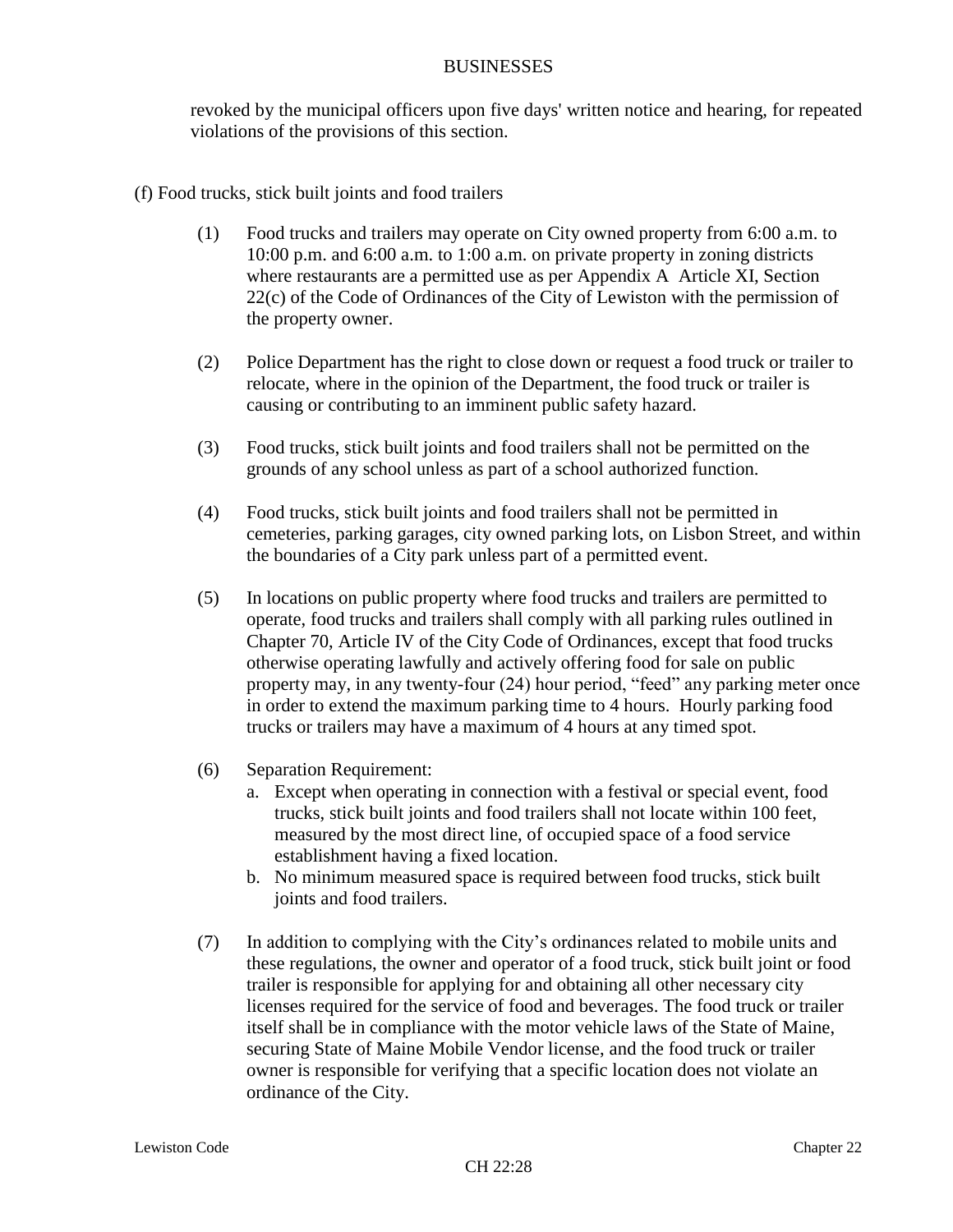- (8) Food trucks, stick built joints and food trailers may not be parked overnight on city streets or in city parking lots.
- (9) Size limitations: Food trucks and trailers shall not exceed ten (10) feet in width, including any side extensions or awnings. Food trucks and trailers parking in metered parking spaces on city-owned property shall not exceed twenty (22) feet in length including the length of any trailer hitch, trailer, or other extension. Food trucks and trailers parking in non-metered parking spaces on city-owned property shall not exceed twenty-four (24) feet in length, including the length of any trailer hitch, trailer, or other extension.
- (10) Food trucks and trailers shall be self-contained when operating, except for the required trash and/or recycling receptacles, which shall be in contact with the food truck, in a safe location and in no event shall impede the free movement of automobiles or pedestrians. Owner is responsible for all clean up and waste.
- (11) Food trucks and trailers shall serve to the sidewalk or esplanade next to a sidewalk when parked in spaces parallel to City sidewalks.
- (12) Food trucks and trailers shall park parallel to sidewalk or esplanade.
- (13) Food trucks and trailers shall be in a timed, metered or legal parking spot.
- (14) Only food and/or non-alcoholic beverages are allowed to be sold on City property.
- (15) Each food truck, stick built joint or food trailer vendor shall provide the City of Lewiston with a certificate of insurance to cover public liability in the amount of at least \$400,000.00.
- (16) The food truck, stick built joint or food trailer shall be inspected and properly licensed. If food is prepared outside of the truck, stick built joint or trailer base station it shall be prepared in a State of Maine licensed food service establishment.
- (17) Food trucks, stick built joints and food trailers shall comply with the City's noise requirements.
- (18) A license to operate a food truck, stick built joint or food trailer in the streets, ways and public places pursuant to this division may be suspended by the city clerk upon three days' written notice and hearing, for a period of five days, for a violation of any provision of this section and may be revoked by the municipal officers upon five days' written notice and hearing, for repeated violations of the provisions of this section.
- (19) Stick built joints shall not be permitted in City streets.

Lewiston Code Chapter 22 (Code 1982, § 12-22; Ord. No. 91-3, § 1, 4-5-91; Ord. No. 04-12, 6-3-04; No. 17-08, 08-17-17; Ord. No. 20-04, 03-26-20)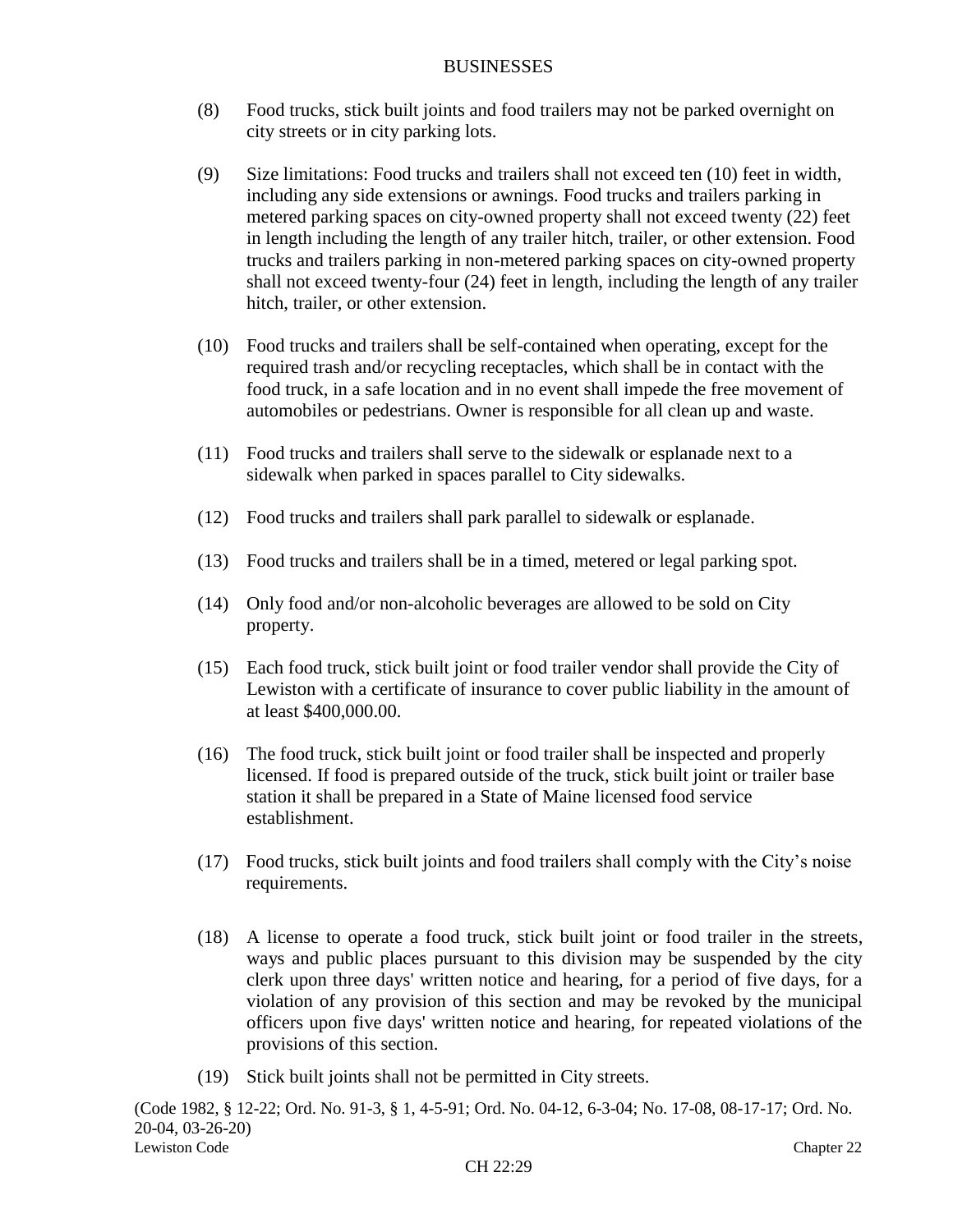### **Secs. 22-170--22-190. Reserved.**

# **ARTICLE VII. JUNK COLLECTORS, PAWNBROKERS AND SECONDHAND DEALERS**

### **Sec. 22-191. License.**

- (a) No person shall conduct business as a pawnbroker, junk collector or secondhand dealer without first obtaining a license pursuant to the following provisions:
	- (1) The city clerk shall issue a license to conduct business as a pawnbroker, junk collector or secondhand dealer to any person over the age of 21 who demonstrates that he:
		- a. Has no record of criminal convictions for crimes of moral turpitude, dishonesty or fraud; and
		- b. Possesses adequate financial resources.
	- (2) A license shall be obtained by the owner or duly authorized agent of the premises where the business is to be located ("licensed business location") by submitting a completed application to the city clerk's office upon forms provided for such purposes.
- (b) The fee for such licenses shall be set from time to time and a schedule of such fees shall be on file and available in the city clerk's office.
- (c) Before any pawnbroker, secondhand dealer or junk collector license shall be issued to any person that does not maintain a permanent business location in the City of Lewiston, the person shall file with the city clerk a surety company performance bond in the sum of five thousand dollars (\$5,000.00), the form of which bond shall be approved by the city clerk. It shall be a condition of such bond that the principal named therein shall observe and abide by all laws, regulations and City ordinances regulating pawnbrokers, secondhand dealers and junk collectors, and shall account for and retain any merchandise, article or property which comes into their possession through their business as such pawnbroker, secondhand dealer or junk collector in accordance with the requirements of this Article.
- (d) Any license issued pursuant to this provision shall be valid for one year only.
- (e) Any person denied a license to conduct a pawnbroking, junk collector or secondhand dealer business may appeal the denial to the city council by filing a notice of appeal with the office of the city clerk within 30 days of the date of any such denial.

(Code 1982, § 17-70; Ord. No. 11-06, 8-18-11)

### **Sec. 22-192. Account of business done and disclosure to consumer.**

- (a) *Account kept.* Every pawnbroker shall maintain records in which the pawnbroker shall enter:
	- (1) The date, duration, amount, periodic rate of interest and annual percentage rate of every loan that is made;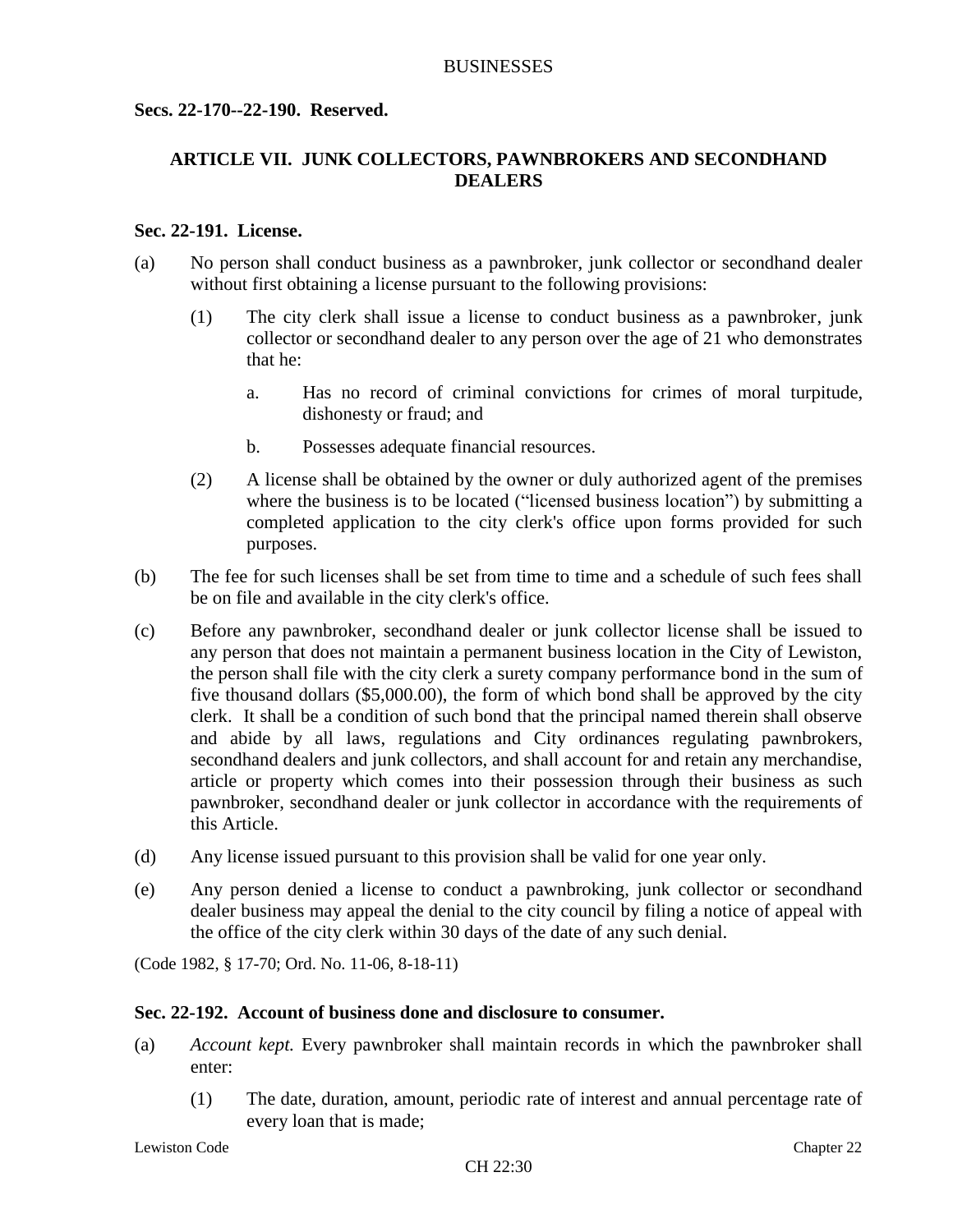- (2) The finance charge, due dates for payment and the total payment needed to redeem or repurchase the pawned property;
- (3) An accurate account and description of the property pawned;
- (4) The terms of redemption or repurchase, including any reduction in the finance charge for early redemption or repurchase and the right of the consumer to at least one extension of 31 days at the same rate of interest upon request in writing or in person; and
- (5) The name and address of the consumer.
- (b) *Inspection.* The pawnbroker shall allow the municipal officers to inspect these records at all reasonable times.
- (c) *Delivery to consumer.* At the time of the pawn transaction, the pawnbroker shall deliver to the consumer a signed, written disclosure complying with the truth-in-lending provisions of the Maine Consumer Credit Code, 9-A M.R.S.A. § 8-101 et seq. containing the items required by subsection 1 and the name and address of the pawnbroker.

(Code 1982, § 17-71)

# **Sec. 22-193. List of transactions; seller to furnish proof of identification.**

- (a) Every person licensed as a junk collector or secondhand dealer shall make out, and have available for periodic collection, a legible and correct list, upon a format furnished by the police chief, containing an accurate description of all articles taken in pawn, purchased, or taken in exchange, the name, residence and date of birth of the buyer or seller other than the licensee, together with the correct and exact time when such articles were pawned or purchased, and the amount the item was sold for. Before recording the information required by this section, a dealer shall require reasonable written proof of the seller's identification in the form of a motor vehicle operator's license, military identification card, adult liquor identification card or similar item which confirms the person's identification by date of birth and by physical description.
- (b) Alternative compliance mechanism for secondhand dealers. In lieu of the requirements set forth in subsection (a), a secondhand dealer is in compliance with this section with respect to certain secondhand goods if it establishes and maintains the following system for identifying and reporting the purchase of such goods:
	- (i) *Application to low value goods*. This section shall apply only with respect to individual secondhand goods of a mass manufacture process with no specific individual identifying feature, valued at or below \$20, provided the total value of secondhand goods sold by a person to the dealer within a 30 day period does not exceed \$100. Any sale of a secondhand good in excess of the limits established in this paragraph must comply with the requirements set forth in subsection (a) of this section.
	- (ii) *Goods with serial number.* This section shall not apply to a second hand good displaying a readily identifiable serial number or similar registration number, or any other personalized identifying characteristic marking having been uniquely applied. Any sale of a secondhand good with an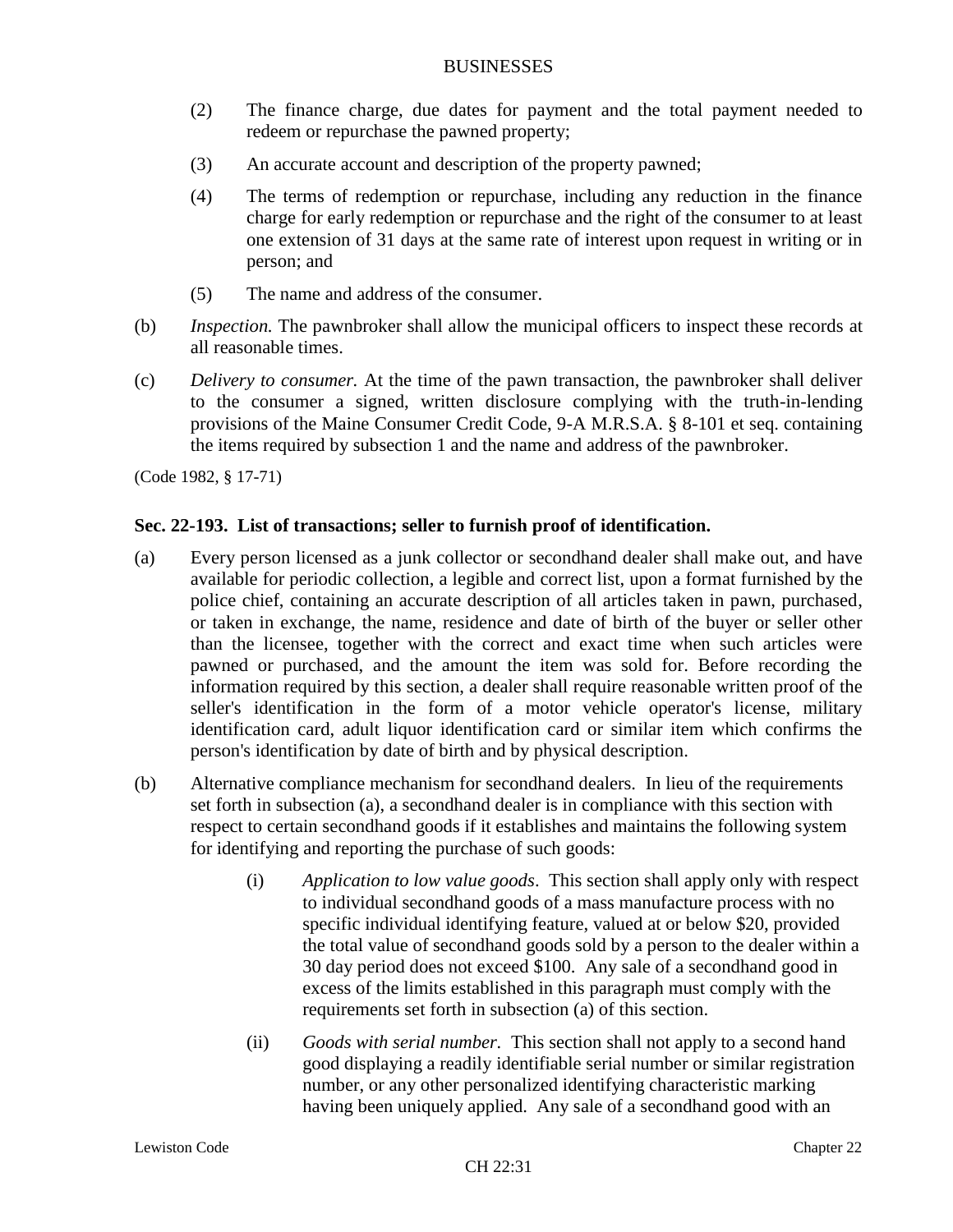identifiable number, along with all other secondhand goods sold at such time by the same individual, must comply with the requirements set forth in subsection (a).

- (iii) *Record retention.* With respect to any sale of secondhand goods under this subsection, the dealer shall maintain records of each secondhand good purchased by the dealer, the date of the purchase, and the name and address of the person selling the good to the dealer. Records may be retained in electronic form.
- (iv) *Transmittal to police department.* No later than the 15th day of each calendar month, the dealer shall transmit to the chief of police, or the chief's designee, the purchase records collected by the dealer under subparagraph (iii) during the prior calendar month. Transmittal may be provided in electronic form.
- (v) *Identification of seller.* At the time of purchase of a secondhand good by a dealer, the dealer shall verify the name, address, and date of birth of the person making the return using reasonable means of identification as described in subsection (a).
- (vi) *Definitions.* For purposes of this section, the term "purchase" includes the provision by the secondhand dealer of any item or thing of value in exchange for the acquisition of a secondhand good.

(Code 1982, § 17-72; Ord. No. 10-01, 3-4-10; Ord. No. 12-08, 7-19-12)

# **Sec. 22-194. Receiving articles from minors, thieves.**

No one licensed pursuant to this article shall purchase or receive any article from any person under the age of 18 years without the written consent of such person's parent or guardian, from any person known by the licensee to be a thief or a receiver of stolen property, or from any person whom the licensee has reason to believe to be a thief or receiver of stolen property.

(Code 1982, § 17-73; Ord. No. 12-08, 7-19-12)

#### **Sec. 22-195. Retention of articles purchased.**

- (a) Articles purchased by anyone licensed in accordance with the provisions of this article, excepting pawnbrokers, shall be retained by such licensee in the same condition in which they were obtained and in an accessible place at the licensed business location where such articles can be examined and inspected for at least 15 days before they are disposed of. This paragraph does not apply with respect to the sale of any secondhand good or goods which conforms to the requirements of section 22-193(b).
- (b) No pawnbroker shall sell, destroy or alter any property pawned until it has remained in his possession for the duration of time as required by this article, unless forfeited in writing by the customer.

(Code 1982, § 17-74; Ord. No. 10-01, 3-4-10; Ord. No. 11-06, 8-18-11; Ord. No. 12-08, 7-19-12)

# **Sec. 22-196. Periodic inspections of junkyards.**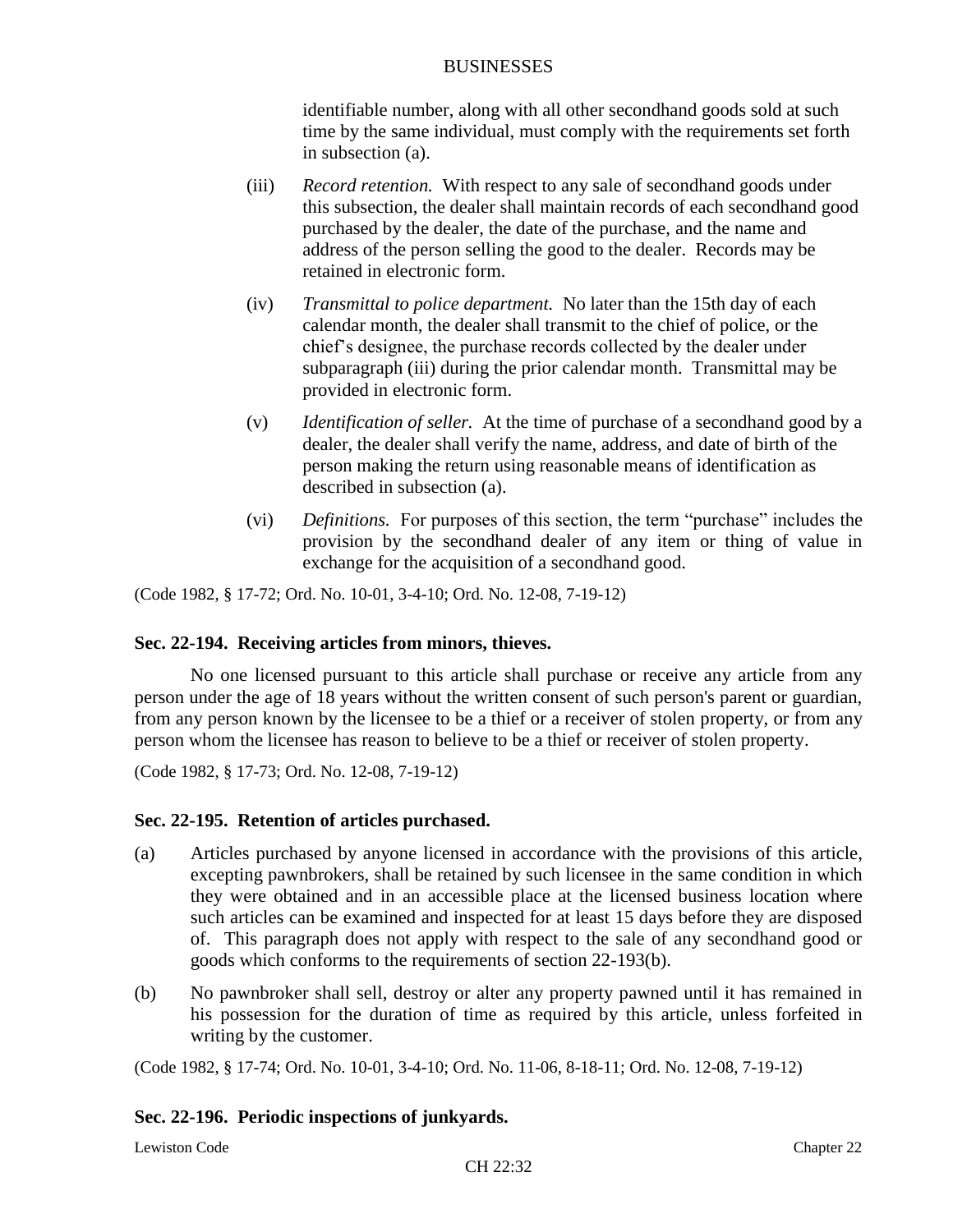The police chief shall be responsible for inspection of all junkyards periodically and shall report immediately to the council any violation of the license conditions of this article.

(Code 1982, § 17-75)

# **Secs. 22-197--22-220. Reserved.**

# **ARTICLE VIII. MOBILE HOME PARKS**

### **Sec. 22-221. License required to operate.**

- (a) It shall be unlawful for any person to operate and maintain any mobile home park within the city unless such person holds a valid license issued annually by the city council in the name of such person for the specific mobile home park. All applications for licenses shall be made at the city clerk's office, where the city clerk shall issue a license upon compliance by the applicant with the provisions of this section and regulations issued under this section and of the applicable legal requirements.
- (b) Every person holding a license to operate a mobile home park shall give notice in writing to the city council within 72 hours after having sold, transferred, given away or otherwise disposed of interest in or control of any mobile home park. Such notice shall include the name and address of the person succeeding to the ownership or control of such mobile home park. A license is a personal privilege and is not assignable or transferable.
- (c) Application requirements:
	- (1) Application for original licenses shall be made only after the proposed mobile home park has been approved by the planning board and shall be in writing, signed by the applicant as to the truth of the application, and accompanied by the deposit of a fee according to the business fee schedule as established by the city council; and such application shall contain:
		- a. The name and address of the applicant;
		- b. The location and legal description of the mobile home park;
		- c. A site plan of the mobile home park showing all mobile home lots, structures, roads, walkways and other facilities.

And in addition to the foregoing, the applicant shall furnish to the city clerk such other information as may be required by this article.

- (2) Applications for renewals of licenses shall be made in writing by holders of the licenses, shall be accompanied by the deposit of a fee according to the business fee schedule as established by the city council; and shall contain any change in the information submitted since the original license was issued or the latest renewal granted.
- (d) Any person whose application for a license to operate and maintain a mobile home park has been denied may request, and shall be granted, a hearing on the matter before the city council under the procedure provided by section 22-223 and from the city council to the superior court.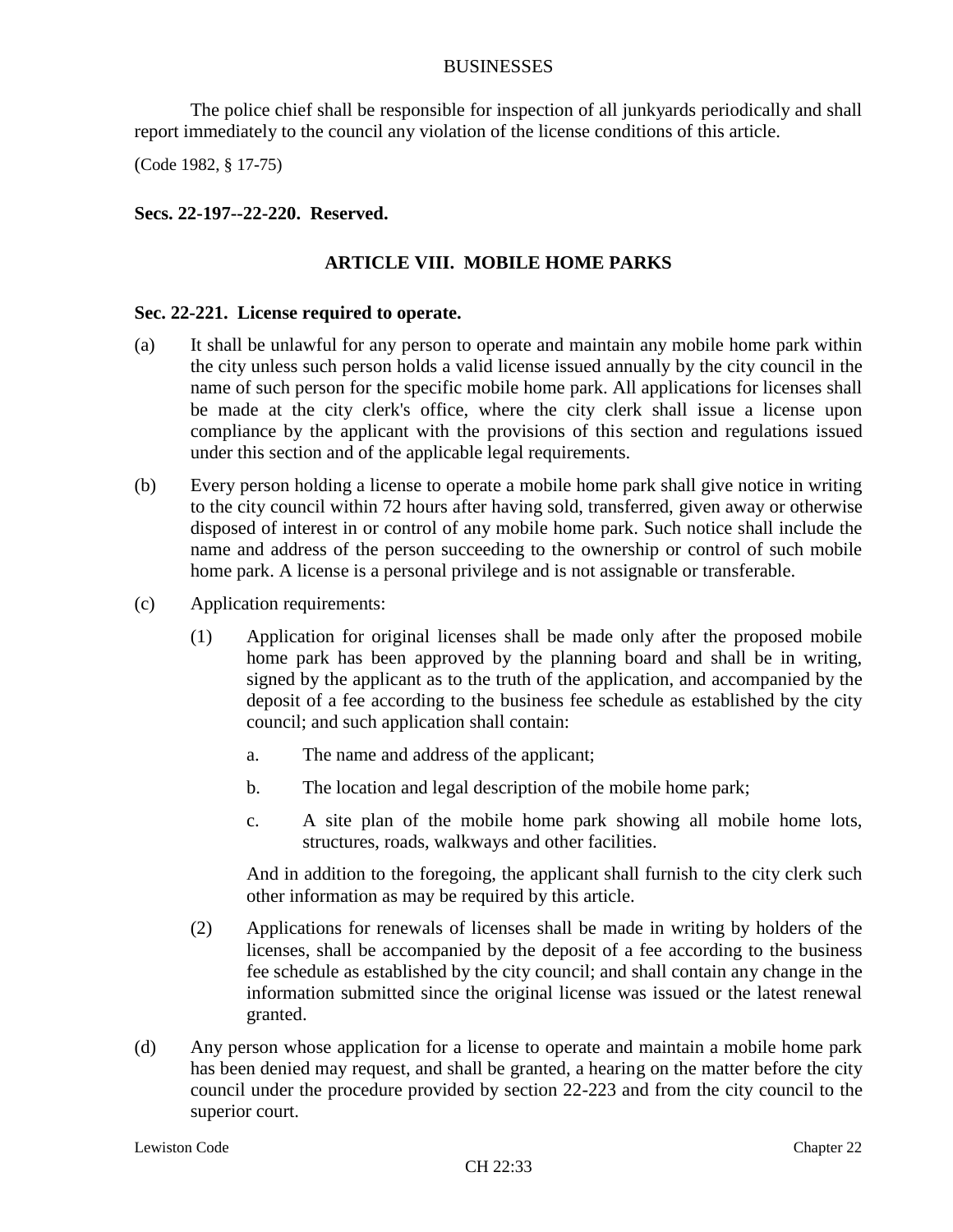(e) Whenever, upon inspection of any mobile home park, the director of code enforcement or his designee finds that conditions or practices exist which are in violation of any provision of this article or regulations issued under this article or appendix A of this Code, he shall report such to the city council, which shall direct the director of code enforcement to communicate in writing in accordance with section 22-223 to the person to whom the license was issued that unless such conditions or practices are corrected within a reasonable period of time specified in the notice by the city council, the license shall be suspended. At the end of such period, the director of code enforcement or his designee shall reinspect such mobile home park and, if such conditions or practices have not been corrected, he shall report such to the city council, which will suspend the license and give notice in writing of such suspension to the person to whom the license is issued. Upon receipt of notice of such suspension, such person shall cease operation of such mobile home park except as provided in section 22-223.

(Code 1982, § 17-167; Ord. No. 04-15, 7-15-04)

# **Sec. 22-222. Inspections; access.**

- (a) It shall be the duty of the owners or occupants of mobile home parks and mobile homes contained therein, or of the person in charge thereof, to give the director of code enforcement or his designee free access to such premises at reasonable times for the purpose of inspection.
- (b) It shall be the duty of every occupant of a mobile home park to give the owner thereof or his agent or employee access to any part of such mobile home park or its premises at reasonable times for the purpose of making such repairs or alterations as are necessary to effect compliance with this article and regulations issued under this article and appendix A of this Code, or with any lawful order issued pursuant to the provisions of this article.

(Code 1982, § 17-168)

# **Sec. 22-223. Notices, hearings and orders.**

- (a) Whenever the city council determines that there are reasonable grounds to believe that there has been a violation of any provision of this article, or regulations issued under this article, the city council shall direct the director of code enforcement to give notice of such alleged violation to the person to whom the license was issued as provided in this section. Such notice shall:
	- (1) Be in writing;
	- (2) Include a statement of the reasons for its issuance;
	- (3) Allow a reasonable time for the performance of any act it requires;
	- (4) Be served upon the owner or his agent, as the case may require, provided, that such notice or order shall be deemed to have been properly served upon such owner or agent when a copy thereof has been sent by registered mail to his last known address, or where he has been served with such notice by any method authorized or required by the laws of the state;
	- (5) Contain an outline of remedial action which, if taken, will effect compliance with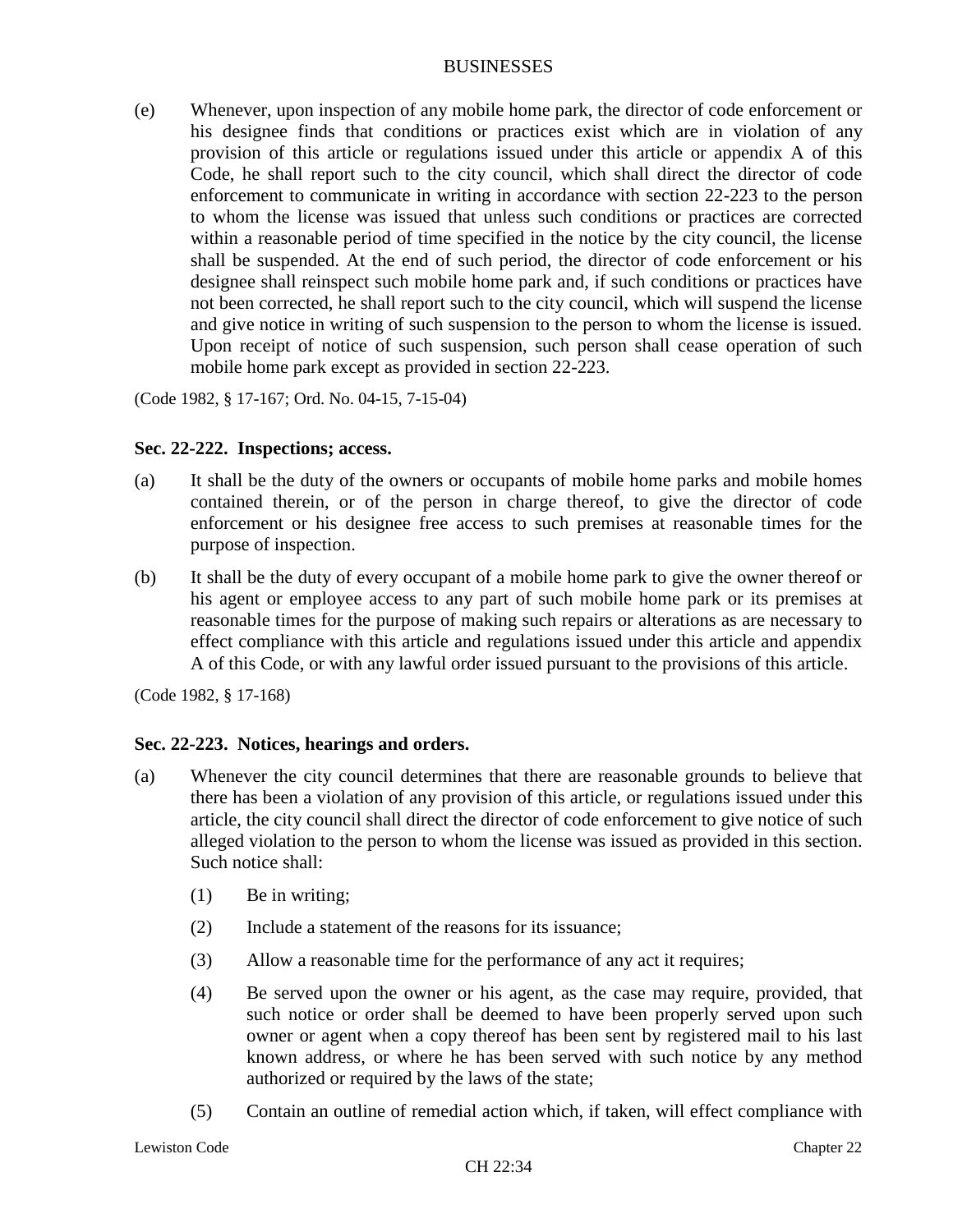the provisions of this article and regulations issued under this article.

- (b) Any person affected by any notice which has been issued in connection with the enforcement of any provision of this article, or regulations issued under this article, may request, and shall be granted, a hearing on the matter before the city council; provided, that such person shall file in the office of the city clerk a written petition requesting such hearing and setting forth a brief statement of the grounds therefor within ten days after the day the notice was served. The filing of the request for a hearing shall operate as a stay of the notice and of the suspension except in the case of an order issued under subsection (e) of this section. Upon receipt of such petition, the city council shall set a time and a place for such hearing and shall give petitioner written notice thereof. At such hearing the petitioner shall be given an opportunity to be heard and to show why such notice should be modified or withdrawn. The hearing shall be commenced not later than ten days after the day on which the petition was filed; provided, that, upon application of the petitioner, the city council may postpone the date of the hearing for a reasonable time beyond the ten-day period when in its judgment the petitioner has submitted good and sufficient reasons for such postponement.
- (c) After the hearing under this section, the city council shall make findings as to compliance with the provisions of this article and regulations issued under this article and appendix A of this Code and shall issue an order in writing, sustaining, modifying or withdrawing the notice which shall be served as provided in subsection (a)(4) of this section. Upon failure to comply with any order sustaining or modifying a notice, the licensee shall be in violation of this section and the license of the mobile home park affected by the order shall be suspended.
- (d) The proceedings at such a hearing, including the findings and decisions of the city council, and together with a copy of every notice and order related thereto, shall be entered as a matter of public record in the office of the city clerk, but the record of the proceedings need not be transcribed unless judicial review of the decision is sought to the superior court.
- (e) Whenever the city council shall find that an emergency exists which requires immediate action to protect the public health, it may, without notice or hearing, issue an order reciting the existence of such an emergency and requiring that such action be taken as the council may deem necessary to meet the emergency, including the suspension of the permit or license. Notwithstanding any other provisions of this article, such order shall be effective immediately. Any person to whom such an order is directed shall comply therewith immediately, but, upon petition to the city council, shall be afforded a hearing as soon as possible. The provisions of subsections (c) and (d) of this section shall be applicable to such hearing and the order issued thereafter.

(Code 1982, § 17-169)

# **Secs. 22-224--22-245. Reserved.**

# **ARTICLE IX. PEDDLERS**

# **DIVISION 1. GENERALLY**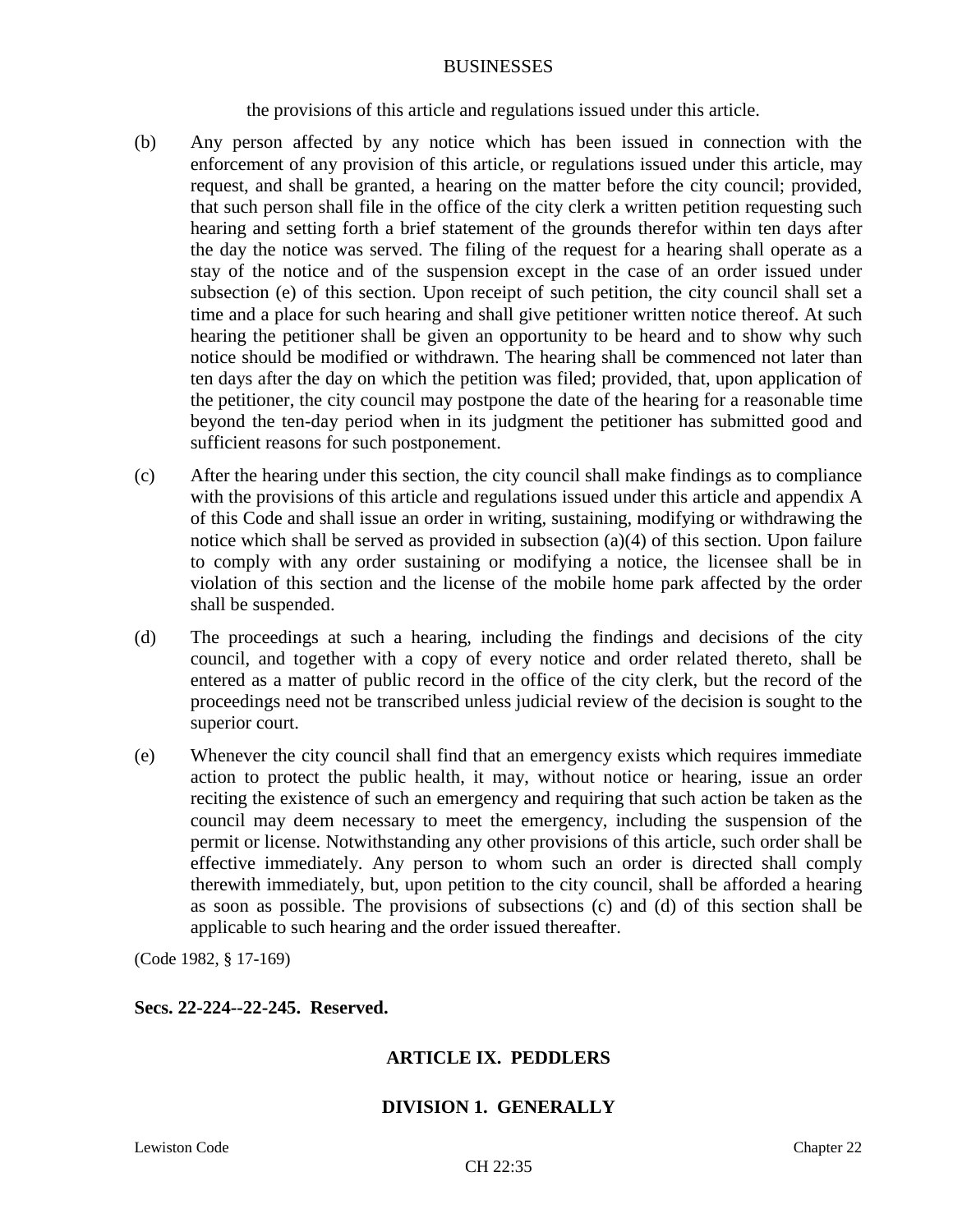### **Sec. 22-246. Use of streets.**

No peddler shall have any exclusive right to any location in the public streets, nor shall any peddler be permitted a stationary location, nor shall he be permitted to operate in any congested area where his operations might impede or inconvenience the public. For the purpose of this article, the judgment of a police officer, exercised in good faith, shall be deemed conclusive as to whether the area is congested or the public impeded or inconvenienced.

(Code 1982, § 17-89)

**Secs. 22-247--22-255. Reserved.**

# **DIVISION 2. LICENSE**

#### **Sec. 22-256. Application.**

- (a) An applicant for a license under this article shall file with the city a sworn application in writing on a form to be furnished by the clerk, which shall give the following information:
	- (1) Name of the applicant;
	- (2) Permanent home address and full local address of the applicant;
	- (3) A brief description of the nature of the business and the goods to be sold;
	- (4) If employed, the name and address of the employer, together with credentials establishing the exact relationship;
	- (5) If a vehicle is to be used, a description of such vehicle, together with a license number or other means of identification;
	- (6) A statement as to whether or not the applicant has been convicted of any crime, misdemeanor, felony or violation of any municipal ordinance, the nature of the offense and the punishment or penalty assessed therefor.
- (b) The application for a license under this article shall be accompanied by a photograph, in duplicate, of the applicant, at least two inches square, taken within 30 days immediately prior to the date of the filing of the application.

(Code 1982, § 17-86)

# **Sec. 22-257. Contents.**

A license issued pursuant to this article shall contain the signature and seal of the issuing officer and shall show the name, address and photograph of the licensee, the date of issuance and the length of time such license shall be operative, as well as the license number and other identifying description of any vehicle used.

(Code 1982, § 17-87)

# **Sec. 22-258. Exhibition of license.**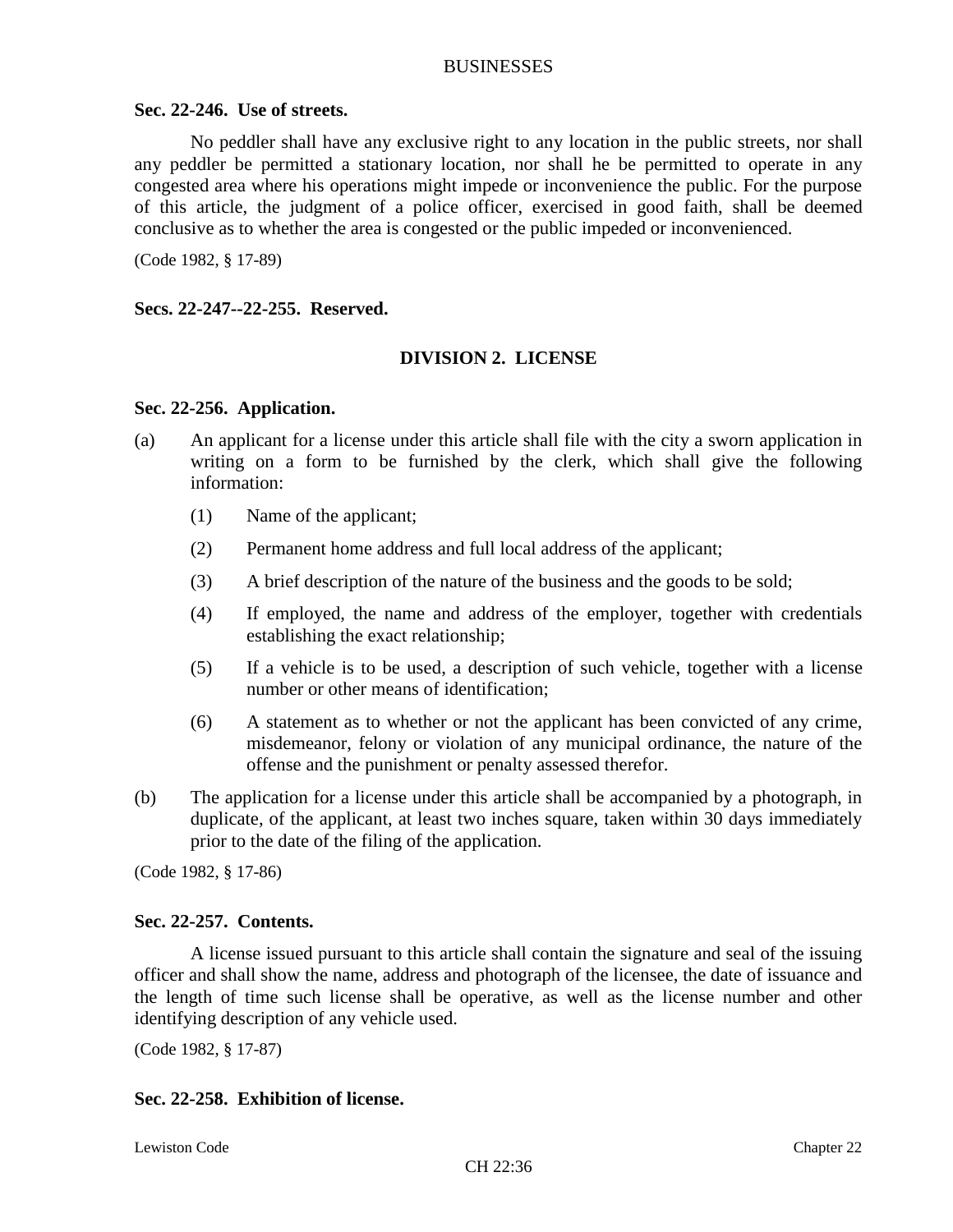Every licensee at all times while engaged in peddling shall have in his immediate possession the license issued to him and when so peddling shall display such license upon demand of any police officer of the city and upon demand of any person to whom he is peddling.

(Code 1982, § 17-88)

#### **Sec. 22-259. Suspension and revocation.**

Upon complaint being filed with the police department that any person to whom a local peddler's license has been issued has violated any law or ordinance which has a reasonable relationship to the conduct of the licensed business, and, if upon investigation, it is found that such complaint is valid, the police official charged with the duty of investigating such complaint may suspend such license for no more than three days. It shall be the duty of the police official who effects such a suspension to notify the city clerk and the city council on the next regular working day following such suspension. The grounds of such suspension shall also be sufficient basis for revocation of that same license.

(Code 1982, § 17-90)

#### **Sec. 22-260. Special event license.**

A special event peddlers license can be issued to eligible applicants for a maximum of seven consecutive days, and will limit their sale area to be inside the designated festival zone area, as per requirements of the festival event organizers. Only one special event peddlers license shall be needed for booths or sales tables operated by the same vendor, and individuals working for the primary vendor at the booth shall not require a separate license. The primary vendor shall be subject to a criminal background investigation regarding their peddler application for this section.

The license shall be displayed the entire time the vendor is operating the booths or sales tables.

(Ord. No. 04-11, 5-20-04)

#### **Secs. 22-261--22-280. Reserved.**

# **ARTICLE X. SALE OF PERSONAL PROPERTY FROM RESIDENTIAL PREMISES**

#### **Sec. 22-281. Definitions.**

The following words, terms and phrases, when used in this article, shall have the meanings ascribed to them in this section, except where the context clearly indicates a different meaning:

*Donated personal property* means the personal property of persons other than those residing on the residential premises where such sale is to take place, such personal property being donated to, or the sale being conducted by, a tax-exempt religious or charitable organization, and the entire proceeds from such sale being donated to, or retained by, the sponsoring tax-exempt religious or charitable organization.

*Residential premises* means a building or structure having at least one dwelling unit,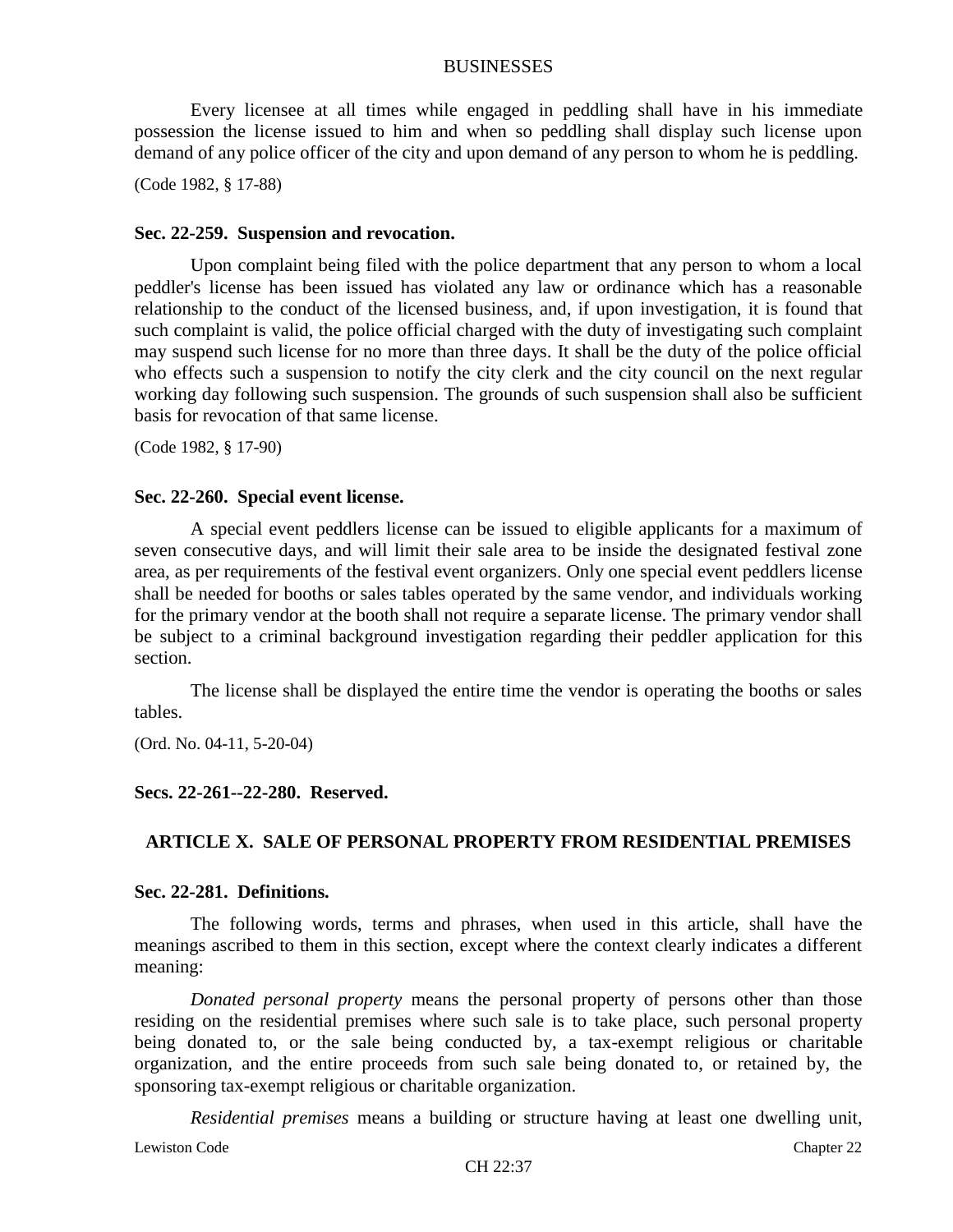boarding or lodging room, and the lot of land associated therewith, and any accessory structures; and any lot of land within a residential zone.

(Code 1982, § 17-116)

**Cross references:** Definitions generally, § 1-2.

### **Sec. 22-282. Permit required; conditions.**

No person shall sell or offer for sale personal property from any residential premises except as permitted by this article. Only the sale of donated personal property and the sale of personal property owned, used and maintained for personal use only by the seller, and not for resale to the public, shall be permitted to be sold from residential premises, and only after issuance to the seller of a permit for such purposes, as follows:

- (1) A permit may be obtained from the city clerk's office. The fee for a permit shall be paid in accordance with the business fee schedule as established by the city council.
- (2) No permit shall be issued for sales of personal property upon residential premises for a period of more than three consecutive days, and no more than three permits shall be issued for such sales upon a residential premises in any one calendar year. Permits required under this article shall be on forms furnished by the city clerk.

(Code 1982, § 17-117; Ord. No. 04-15, 7-15-04; Ord. No. 14-4, 4-3-14)

### **Sec. 22-283. Signs.**

Notwithstanding the provisions relating to signs under appendix A of this Code, one single-faced sign, containing not more than four square feet in total area, may be placed upon residential premises where the sale of personal property has been permitted for the duration of the sale only.

(Code 1982, § 17-118)

#### **Sec. 22-284. Exemption.**

The provisions of this article shall not apply to sales of personal property made under court order or process.

(Code 1982, § 17-119)

**Secs. 22-285--22-305. Reserved.**

# **ARTICLE XI. SOLICITATIONS**

#### **Secs. 22-306--22-315. Reserved.**

#### **Sec. 22-316. Required.**

Lewiston Code Chapter 22 It shall be unlawful for any person to solicit on any public street or sidewalk, park or other public place or at any doorway or entranceway immediately abutting thereon, within the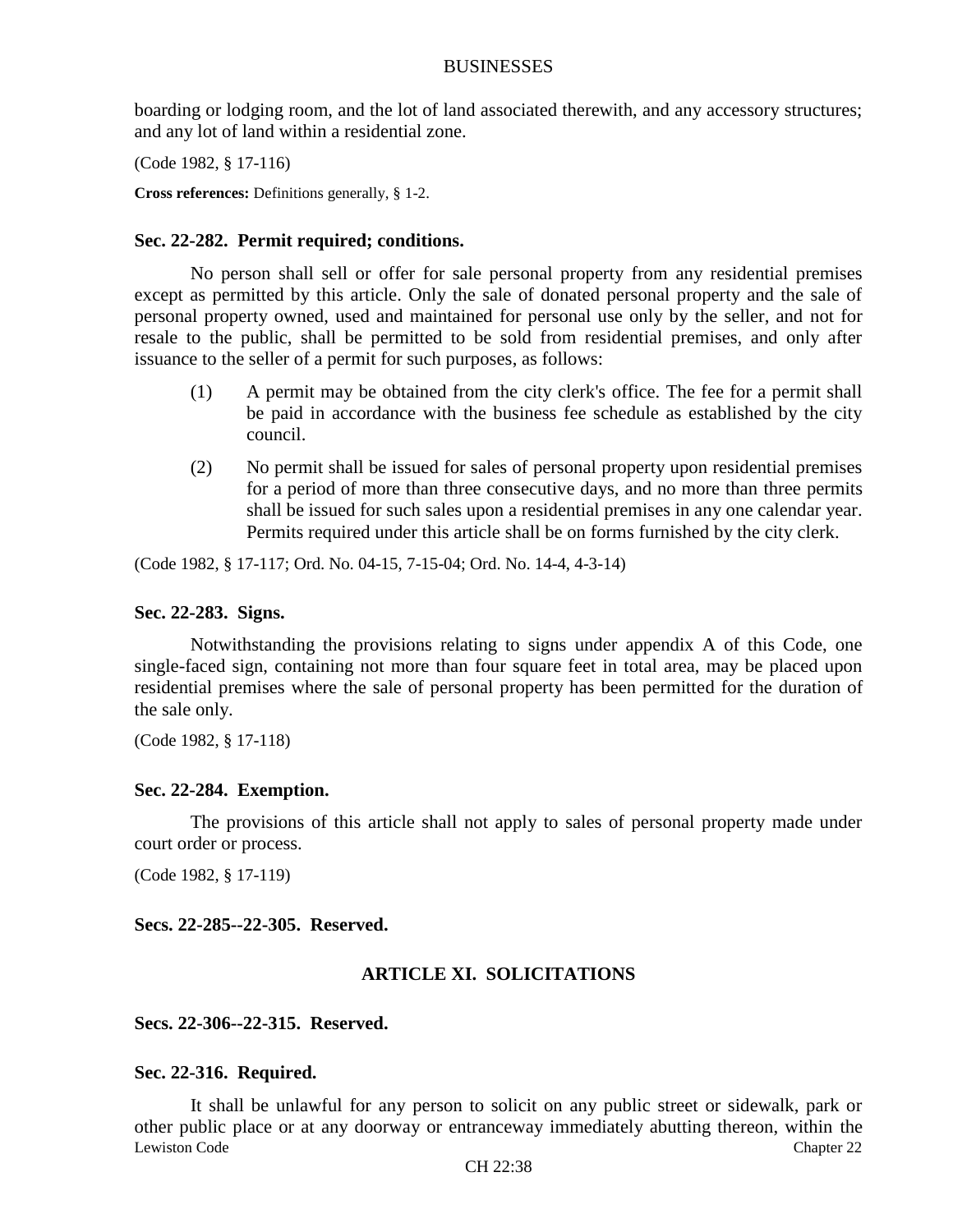corporate limits of the city, the sale of any subscription of any magazine, periodical or other publication, newspapers excepted, or the sale of any tangible personal property, for delivery at a subsequent time without a license.

(Code 1982, § 17-101)

### **Sec. 22-317. Application.**

Applicants for licenses under this article shall file with the city clerk a sworn application in writing on a form to be furnished by the clerk, which shall give the following information:

- (1) Name of the applicant and name of the agent making the application and remuneration to be received by the agent for services rendered;
- (2) Permanent home address and full local address of the applicant and of the agent making application;
- (3) A brief description of the nature of the applicant's activities;
- (4) A brief description of the intended disposition of the funds to be solicited by the applicant;
- (5) If the application is for a so-called "tag day" or "poppy day," then it shall indicate the exact date the solicitation is to be made on.

(Code 1982, § 17-102)

#### **Sec. 22-318. Issuance and duration.**

After an investigation of the representations made in an application required by this article, the city clerk shall issue the license. If the application is for a "tag day" or "poppy day," then the license shall be issued for a date certain on a first come, first served basis only, and no more than one such license shall be made available to any person and used by him in any one calendar year. If the application is for other than a "tag day" or "poppy day," then the license may be issued for any period of time not in excess of one year.

(Code 1982, § 17-103)

#### **Secs. 22-319--22-340. Reserved.**

# **ARTICLE XII. TATTOOING**

# **DIVISION 1. GENERALLY**

### **Sec. 22-341. Definitions.**

The following words, terms and phrases, when used in this article, shall have the meanings ascribed to them in this section, except where the context clearly indicates a different meaning:

*Operator* means the individual who performs or practices the art of tattooing on the person of another.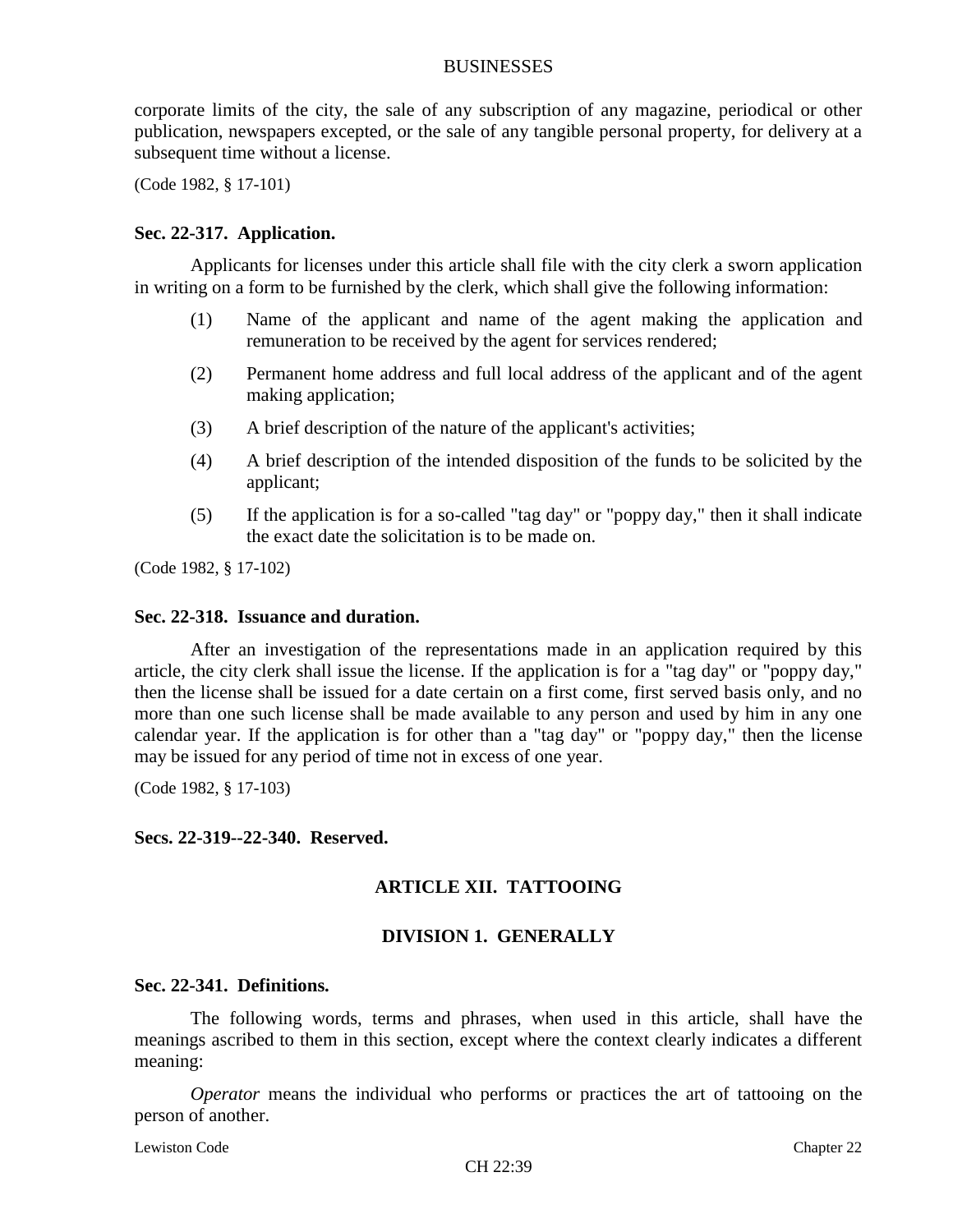*Tattoo* means to insert pigment under the skin of a human being by pricking with a needle or otherwise, so as to produce an indelible mark or figure visible through the skin.

(Code 1982, § 17-153)

**Cross references:** Definitions generally, § 1-2.

### **Sec. 22-342. Prerequisites to tattooing.**

No tattoo shall be administered except by conforming to all of the following:

- (1) *Age.* No tattoo shall be administered to any person less than 18 years old, as verified by a driver's license, liquor identification card, military identification card or other adequate record.
- (2) *Notice of permanency.* Before administering a tattoo, the patron shall be advised that the tattoo should be considered permanent; that it can be removed only with a surgical procedure; and that any effective removal will leave permanent scarring and disfigurement. The written cautionary notice contained in subsection (7) shall be furnished to and signed by the patron.
- (3) *Skin condition.* The skin to be tattooed shall be free from rash, pimples, infection or recent (less than two years) scar tissue. The patron must be in apparent good health, and the skin to be tattooed generally in a healthy condition to all appearances.
- (4) *Sobriety of patron.* Tattoos shall not be administered to any person under the influence of drugs or alcohol, and the operator is charged with the responsibility of making reasonable observation and inquiry to assure himself that the patron is not under the influence of drugs or alcohol.
- (5) *Food, drink, smoking, and alcoholic beverages prohibited.* The consumption of food or drink and smoking is prohibited in the tattooing area. The consumption of alcoholic beverages on the tattooing premises is prohibited.
- (6) *Prior jaundice or hepatitis.* The patron shall be asked, before the operation, whether he has had jaundice or hepatitis. If the answer is in the affirmative, the tattoo operation shall not be performed.
- (7) *Record; form.* The tattoo establishment shall keep a permanent record of all patrons tattooed, stating name, age, address, date of tattoo, operator's name, place where tattooed, and a description of the design of the tattoo. Such records shall be made available to any city official upon request, and shall be in the following form, which shall be signed by the patron and the tattoo operator:

#### Date

I, the undersigned, realize that a tattoo is permanent; that it can be removed only with a surgical procedure; and that any effective removal will leave permanent scarring and disfigurement.

Name \_\_\_\_\_\_\_\_\_\_\_\_\_\_\_\_\_\_\_\_\_\_\_\_\_\_\_\_\_\_\_\_\_\_\_\_\_\_

Address  $\overline{A}$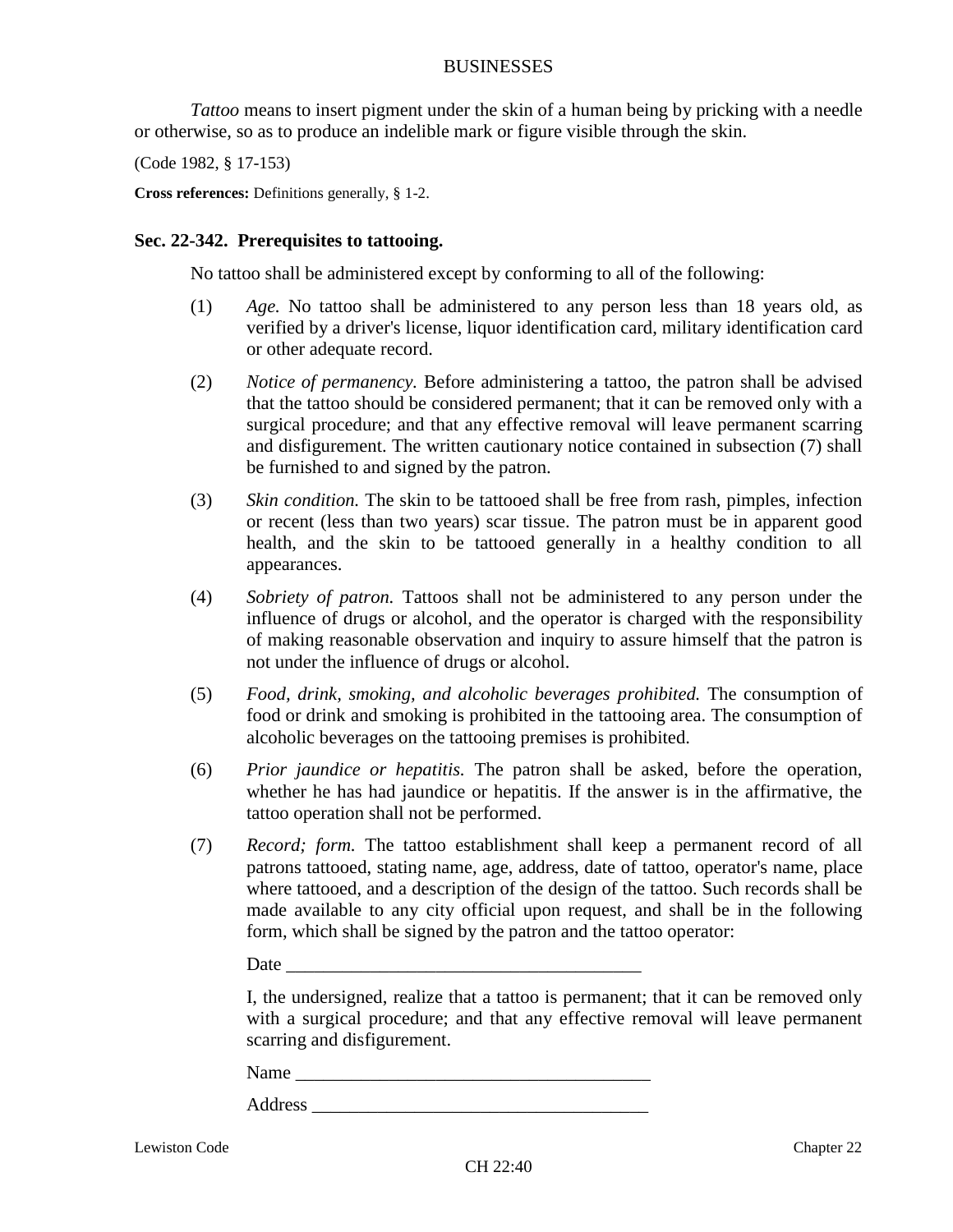Date of birth  $\blacksquare$ 

Social security no. \_\_\_\_\_\_\_\_\_\_\_\_\_\_\_\_\_\_\_\_\_\_\_\_\_\_\_\_

Serial number if a member of armed forces \_\_\_\_\_\_\_\_\_\_\_\_\_\_\_\_\_\_\_\_\_\_\_\_\_\_\_\_\_\_\_\_\_\_\_\_\_\_\_\_\_\_\_\_

Have you had jaundice or hepatitis within the last two years?

Yes \_\_\_\_\_\_\_\_ No \_\_\_\_\_\_\_\_

Patron

Description of tattoo \_\_\_\_\_\_\_\_\_\_\_\_\_\_\_\_\_\_\_\_\_\_\_\_\_\_\_

 $\frac{1}{2}$  , and the contract of the contract of the contract of the contract of the contract of the contract of the contract of the contract of the contract of the contract of the contract of the contract of the contract

 $\frac{1}{2}$  , and the contract of the contract of the contract of the contract of the contract of the contract of the contract of the contract of the contract of the contract of the contract of the contract of the contract

Area of body \_\_\_\_\_\_\_\_\_\_\_\_\_\_\_\_\_\_\_\_\_\_\_\_\_\_\_\_\_\_\_\_\_

Tattoo operator

(Code 1982, § 17-154)

# **Sec. 22-343. Tattooing procedure.**

The minimum required procedure for administering a tattoo shall be as follows:

- (1) No tattooing shall be done on the head, neck, hands, feet or the genitalia of any person.
- (2) The operator shall wash his hands thoroughly with soap and water before starting to tattoo; the hands shall be dried with individual single-use towels.
- (3) No skin area shall be penetrated, abraded or treated with chemicals for the purpose of removing, camouflaging or altering any blemish, birthmark or scar.
- (4) Safety razor with a new single-service blade for each patron or a straight-edge razor may be used and shall be thoroughly cleaned and sterilized as required by the state before use on each patron.
- (5) The area to be tattooed shall first be thoroughly washed, i.e., for a period of two minutes with warm water to which has been added an antiseptic soap. A sterile single-use sponge shall be used to wash the area. After shaving and before tattooing is begun, a solution of 70 percent alcohol shall be applied to the area with a single-use sponge used and applied with a sterile instrument.
- (6) Only petroleum jelly in collapsible metal or plastic tubes, or its equivalent as approved by the state, shall be used on the area to be tattooed and it shall be applied with a sterile gauze.
- (7) The use of styptic pencils, alum blocks, or other solid or liquid styptics to check the flow of blood is prohibited.
- Lewiston Code Chapter 22 (8) A patch test for sensitivity for each of the dyes used shall be made on the patron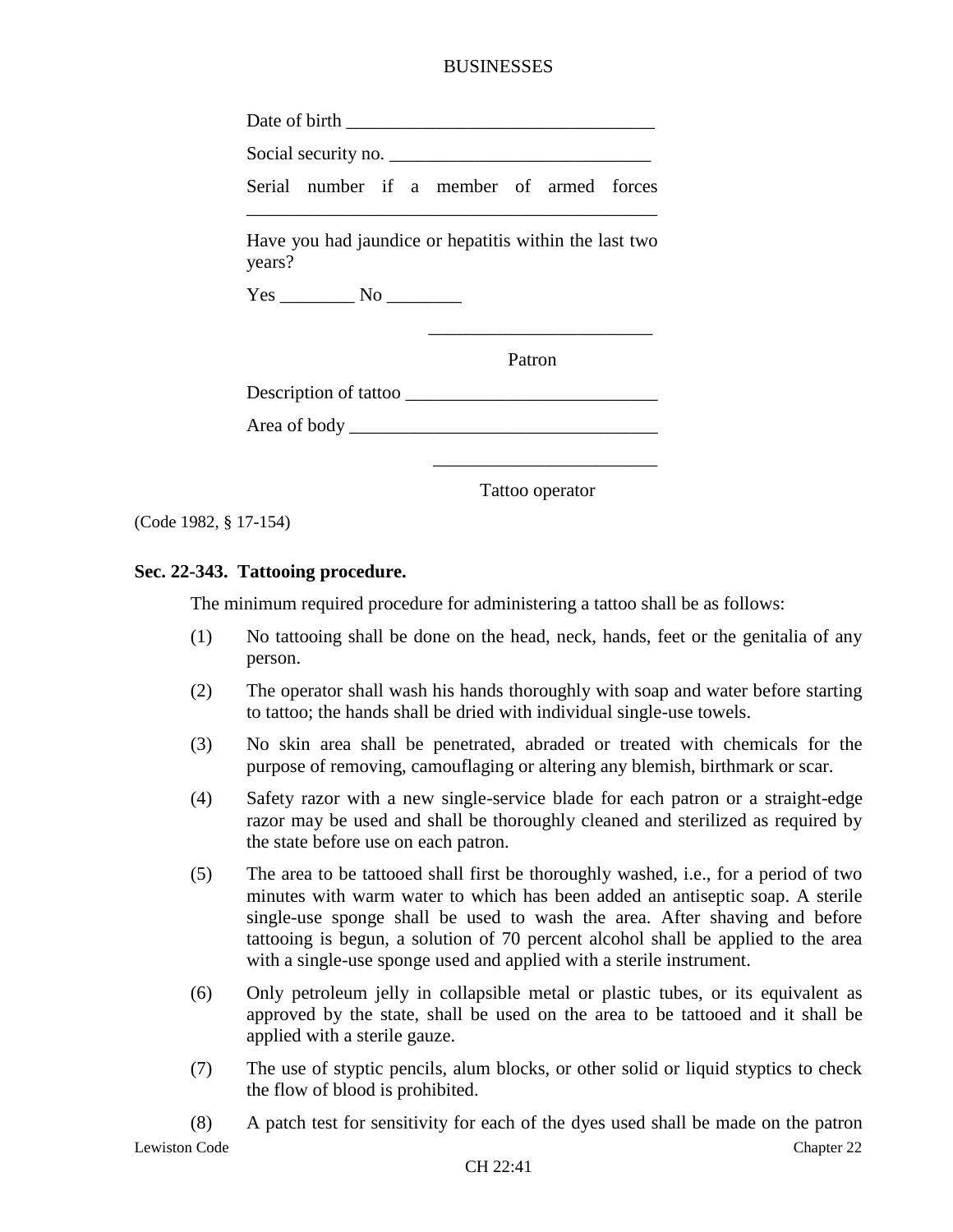before any tattooing design is applied.

- (9) Single service or individual containers of dye or ink shall be used for each patron and the container therefor shall be discarded immediately after completing work on a patron and any dye in which the needles were dipped shall not be used on any person.
- (10) Excess dye or ink shall be removed from the skin with an individual sterile sponge which shall be used only on one person and then immediately discarded.
- (11) After completing work on any person, the tattooed area shall be washed with sterile gauze saturated with an antiseptic soap solution approved by the state, or a 70 percent alcohol solution. The tattooed area shall be allowed to dry and petroleum jelly from a collapsible or plastic tube shall be applied, using sterile gauze. A sterile gauze dressing shall then be fastened to the tattooed area with adhesive.

(Code 1982, § 17-155)

#### **Sec. 22-344. Care of instruments.**

- (a) *Storing of instruments.* All clean and ready-to-use needles and instruments shall be kept in a closed glass or metal case or storage cabinet while not in use. Such cabinet shall be maintained in a sanitary manner at all times.
- (b) *Sterilizing of instruments.* A steam sterilizer (autoclave) shall be provided for sterilizing all needles and similar instruments before use on any customer, person or patron. Alternate sterilizing procedures may only be used when specifically approved by the authorized city inspector. Sterilization of equipment will be accomplished by exposure to live steam for at least 30 minutes at a minimum pressure 15 pounds per square inch, temperature of 240 degrees Fahrenheit or 116 degrees Celsius.
- (c) *Use of instruments.* The needles and instruments required to be sterilized shall be so used, handled and temporarily placed during tattooing so that they will not be contaminated.

(Code 1982, § 17-156)

#### **Sec. 22-345. Inspection of tattooing establishment.**

City inspectors may conduct periodic inspections of any tattooing establishment for the purpose of determining whether or not such establishment and the persons performing the art of tattooing therein are in compliance with all applicable health provisions contained within this article and other pertinent ordinances. It shall be unlawful for any person or operator of a tattooing establishment willfully to prevent or restrain the inspection officer from entering any licensed establishment where tattooing is being performed for the purpose of inspecting such premises, after proper identification is presented to the operator.

(Code 1982, § 17-157)

#### **Sec. 22-346. Licensed practitioners.**

Lewiston Code Chapter 22 The provisions of this article shall not apply to any establishment under the control or direction of a duly licensed practitioner of the healing arts, nor do they apply to licensed medical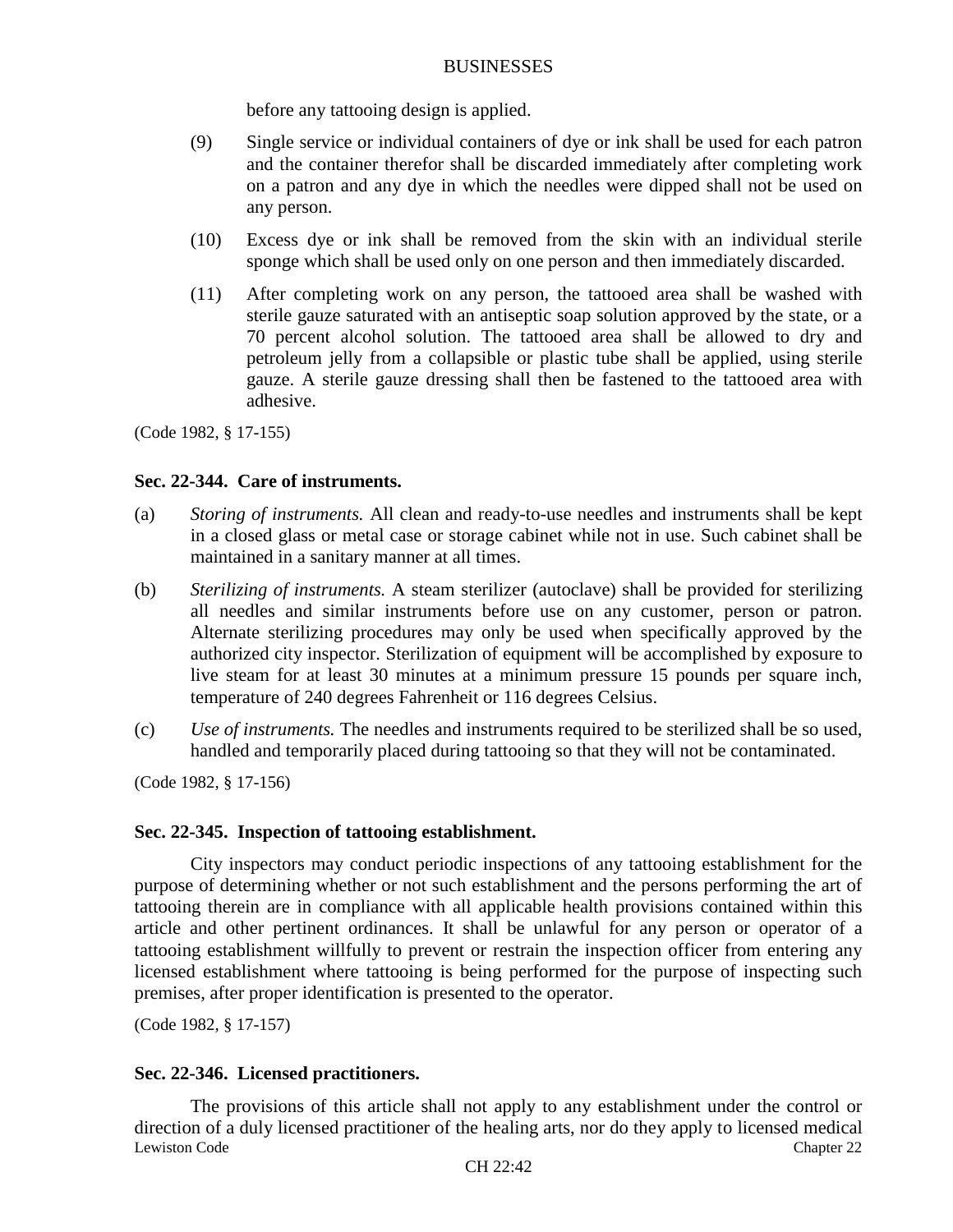hospitals, and similarly licensed medical institutions.

(Code 1982, § 17-158)

# **Sec. 22-347. Penalty for violation of article.**

In addition to the revocation and suspension of any license, any person violating any provision of this article shall be subject to the penalty set forth in section 1-8 of this Code.

(Code 1982, § 17-159)

# **Secs. 22-348--22-360. Reserved.**

# **DIVISION 2. LICENSE**

# **Sec. 22-361. Required.**

No individual shall tattoo another, or operate or conduct a tattooing establishment of any kind within the city without first obtaining a license therefor in accordance with the provisions of this article.

(Code 1982, § 17-150)

### **Sec. 22-362. Application fee.**

An application for a license under this article shall be accompanied by a fee in accordance with the city's policy manual as approved by the city council. No application fee shall be required for the renewal of an existing license.

(Code 1982, § 17-151; Ord. No. 08-06d, 8-14-08)

# **Sec. 22-363. License fee; expiration.**

Each applicant, before being granted a license under this article, shall pay an annual fee according to the business fee schedule as established by the city council. Each license shall expire one year from date of issuance.

(Code 1982, § 17-152; Ord. No. 04-15, 7-15-04)

# **Sec. 22-364. Right to appeal from suspension or denial; procedure.**

Any applicant or licensee under this article aggrieved by an order of suspension or denial shall have the right to appeal, provided such applicant or licensee submits an application to the board of appeals for a hearing. The board of appeals shall have the power to temporarily suspend, revoke or deny a tattooing license when operation by the applicant or license holder presents a danger to the health, safety or general welfare of the public. After such hearing, the board of appeals may affirm, modify or vacate the order of suspension or denial appealed from. (Ord. No. 13-14, 2-6-14; Ord. No. 18-01, 3-8-18)

# **Secs. 22-365--22-380. Reserved.**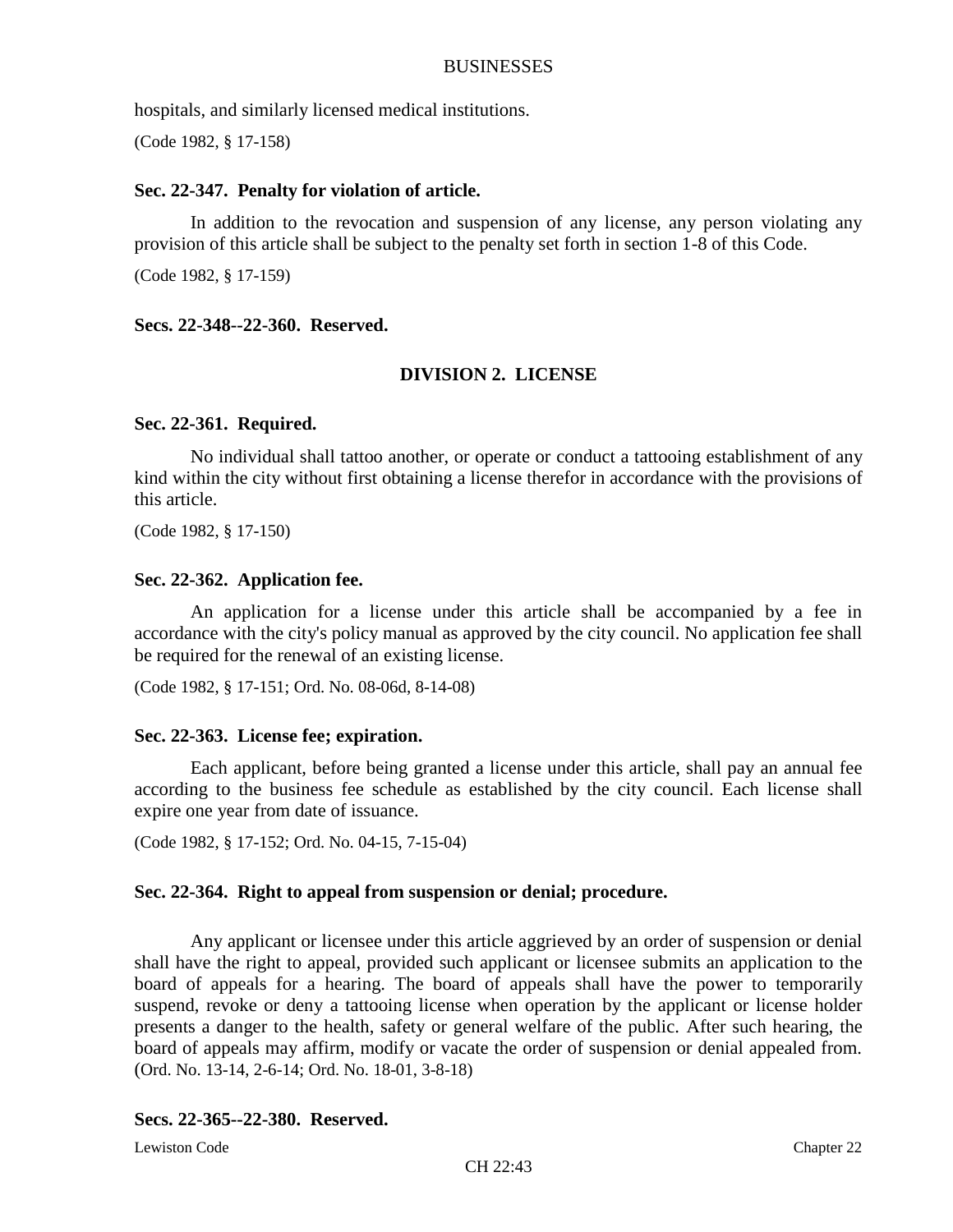#### **ARTICLE XIII. MASSAGE ESTABLISHMENTS AND MASSAGE THERAPISTS**

### **DIVISION 1. GENERALLY**

#### **Sec. 22-381. Title.**

This article shall be known as the "City of Lewiston Massage Establishment and Massage Therapist Regulatory Ordinance" and may be referred to by short title as the "massage ordinance". (Ord. No. 96-10, 9-12-96)

#### **Sec. 22-382. Purpose.**

The city recognizes that the practice of legitimate massage therapy by trained and experienced therapists is a valuable component of our health care system. The city also recognizes that persons without legitimate massage training or experience may masquerade as massage therapists as a facade for unlawful purposes such as prostitution. It is the purpose of this article to clearly distinguish between these persons and to promote the public health, safety and general welfare by simultaneously acknowledging and permitting legitimate massage therapy and prohibiting the commission of sexual intercourse, sexual contacts or sexual acts for money.

(Ord. No. 96-10, 9-12-96)

#### **Sec. 22-383. Definitions.**

For purposes of this article, the following definitions shall apply unless the context clearly implies otherwise:

*Client* means any person who receives a therapeutic massage.

*Massage* or *therapeutic massage* are used interchangeably to mean any method of rubbing, kneading, tapping, vibration, compression, percussion, application of friction or manipulation of the external parts of the human body other than parts of the body above the neck, with the hands or other parts of the body or with the aid of any instrument or device.

*Massage establishment* or *therapeutic massage establishment* are used interchangeably to mean any business including, but not limited to, a sole proprietorship in which the business operations consist of providing or making available massage in the city for consideration or with the expectation of receiving consideration or any gratuity, whether or not the business has a fixed place of business within the city limits.

*Massage therapist* means any person who performs therapeutic massage for consideration or gratuity or with the expectation of receiving consideration or any gratuity.

*Person* means an individual, partnership, corporation or other entity.

Lewiston Code Chapter 22 *Recognized school* means any post secondary, academic institution for massage, bodywork, and/or somatic therapy which offers a course of training in the theory, method, profession and work of massage therapy consisting of 500 hours or more, such institution being approved by the Maine Higher Education Department or an equivalent agency in another state. The 500 hours shall include at least 100 hours of anatomy/physiology; at least 100 hours devoted to professional aspects of the practice of massage including but not limited to ethics, draping, contraindications, first aid, CPR, and business management; and at least 200 hours of theory,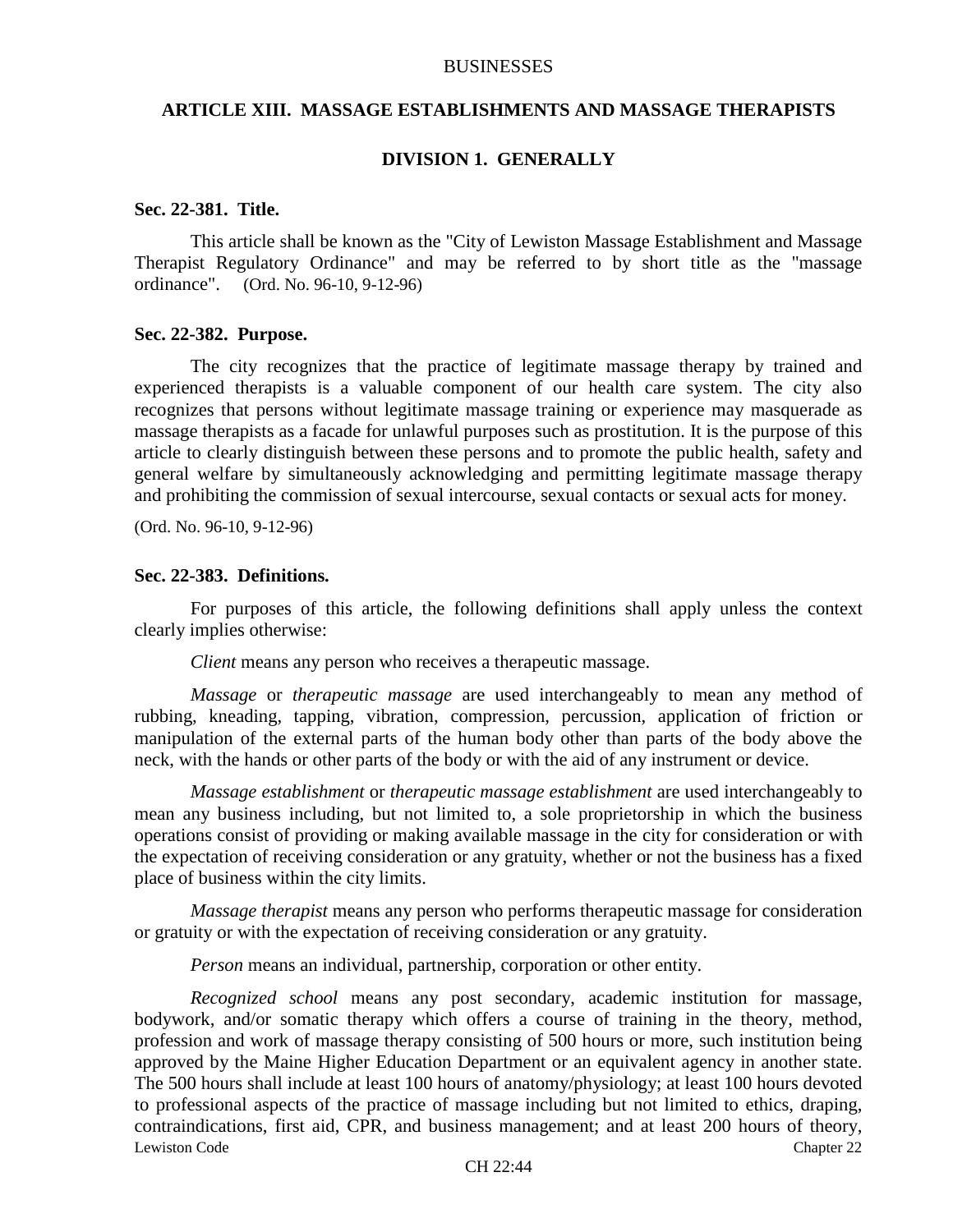practice and techniques of massage therapy.

(Ord. No. 96-10, 9-12-96; Ord. No. 96-14, 11-14-96; Ord. No. 99-1, 2-18-99)

# **Sec. 22-384. Exemptions.**

The following persons shall be exempt from this article while licensed and practicing in accordance with the laws of this state: physicians, physician's assistants, surgeons, osteopaths, nurses, chiropractors, physical therapists, and persons holding a license issued by the State of Maine Department of Professional and Financial Regulations, Division of Licensing and Enforcement. Students enrolled in a recognized school who are required to give massages as part of their training shall be exempt from this article.

(Ord. No. 96-10, 9-12-96; Ord. No. 96-14, 11-14-96; Ord. No. 99-1, 2-18-99)

### **Sec. 22-385. General provisions to apply.**

Except to the extent that this article contains a contrary provision, all provisions of chapter 22 shall apply to this article.

(Ord. No. 96-10, 9-12-96)

# **DIVISION 2. LICENSES**

#### **Sec. 22-386. Required.**

- (a) *Therapeutic massage establishment license.* No person shall operate a therapeutic massage establishment without a valid therapeutic massage establishment license issued by the city. A separate license shall be required for each such establishment.
- (b) *Massage therapist license.* No person shall work as a massage therapist without a valid massage therapist license or a combined massage establishment/therapist license issued by the city.
- (c) *Combined massage establishment/massage therapist license.* A sole practitioner who employs no massage therapist other than himself may apply for a combined massage establishment/massage therapist license in lieu of both a therapeutic massage establishment license and a massage therapist license.

(Ord. No. 96-10, 9-12-96)

# **Sec. 22-387. Compliance of existing therapists and massage establishments.**

Any person presently operating as a massage therapist and/or operating a massage establishment in the city as defined herein on the effective date of this article shall comply with the terms of this article by obtaining a license hereunder within three months of the effective date of this article.

(Ord. No. 96-10, 9-12-96)

# **Sec. 22-388. License fee; expiration.**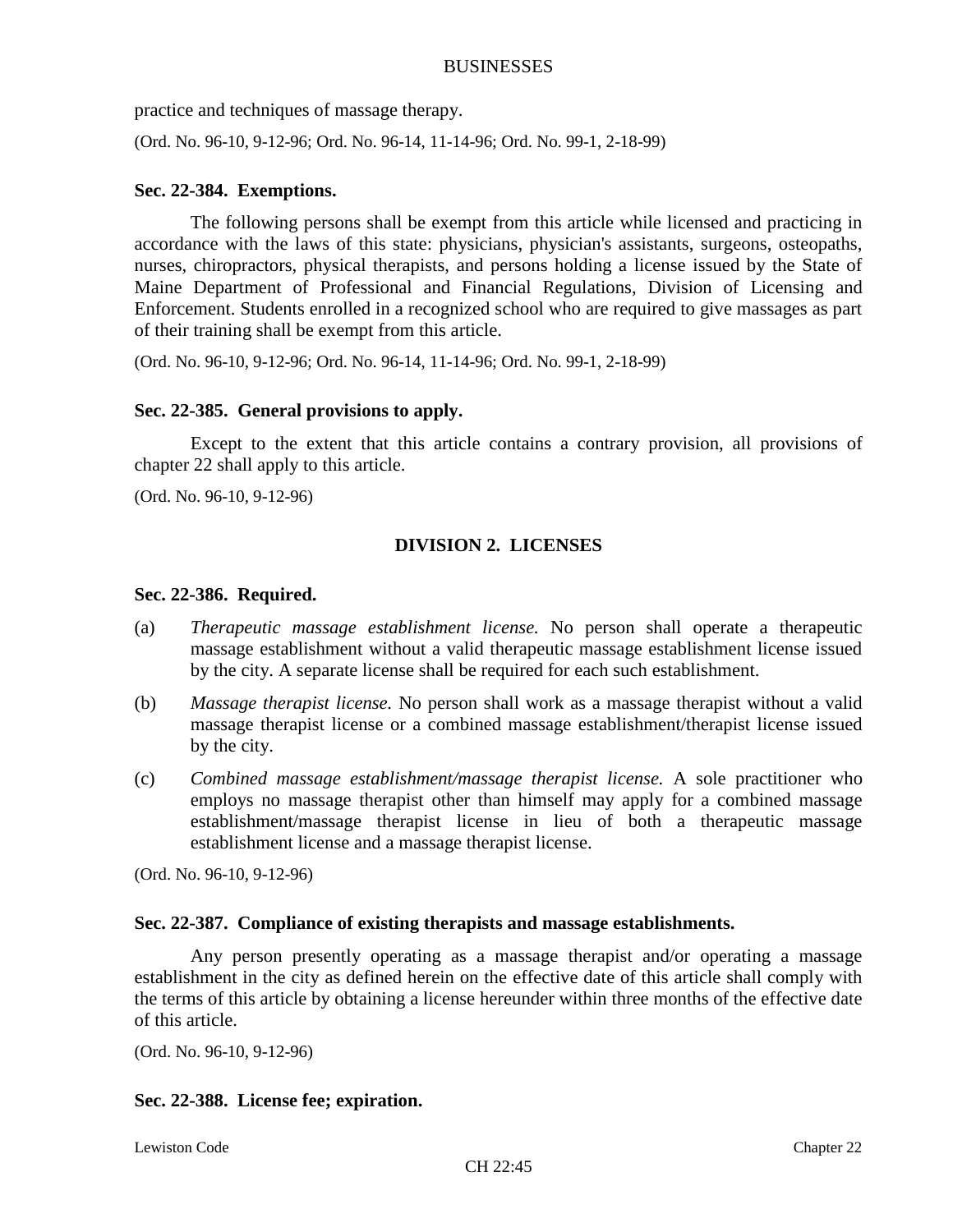Each applicant, within 30 days of approval of the application and before issuance of the license, shall pay an annual fee according to the business fee schedule as established by the city council. If the fee is not paid within said 30 days, the approval of the application shall expire. Any license issued pursuant to this chapter shall expire one year from date of issuance, unless otherwise suspended or revoked.

(Ord. No. 96-10, 9-12-96; Ord. No. 04-15, 7-15-04)

### **Sec. 22-389. Application and information.**

Each applicant for a license shall:

- (1) Complete all information upon and file an application on a form prescribed by the city clerk;
- (2) Pay a nonrefundable application fee in accordance with the city's policy manual as approved by the city council in advance to the city clerk;
- (3) Submit the completed application to the city clerk, together with attested copies of the articles of incorporation and bylaws, if the applicant is a corporation, evidence of partnership, if a partnership, or articles of association and bylaws, if the applicant is an association, as well as a list of all officers and directors;
- (4) File an affidavit which will identify all owners, officers, managers or partners of the applicant and their places of residence at the time of the application and for the immediately preceding five years;
- (5) For a combined massage establishment/massage therapist license or a massage therapist license, submit two front face photographs of the applicant taken within 30 days of application, of such size as the clerk may specify;
- (6) File the release authorized by 16 M.R.S.A. § 620(6), Criminal History Record Information Act, with the application for each applicant and for each officer, owner, manager or partner of an applicant seeking a therapeutic massage establishment or combined massage establishment/massage therapist license; and
- (7) File any information not set forth above which is required by section 22-32.

(Ord. No. 96-10, 9-12-96; Ord. No. 08-06d, 8-14-08)

# **Sec. 22-390. Qualifications of applicant, officers.**

Within the five years immediately preceding the date of application, no applicant for a massage establishment or combined massage establishment/massage therapist license, nor any owner, officer, manager or partner of an applicant, shall have been convicted of a crime now classified under Maine Statute as a Class A, B, or C crime, a crime involving moral turpitude, the crimes of engaging in prostitution or promotion of prostitution, nor of violating any of the gambling, drug or prohibitive liquor laws under the laws of the United States or the State of Maine or any other state. Hereinafter any one of the foregoing convictions or violations may be referred to as a "disqualifying criminal conviction".

(Ord. No. 96-10, 9-12-96)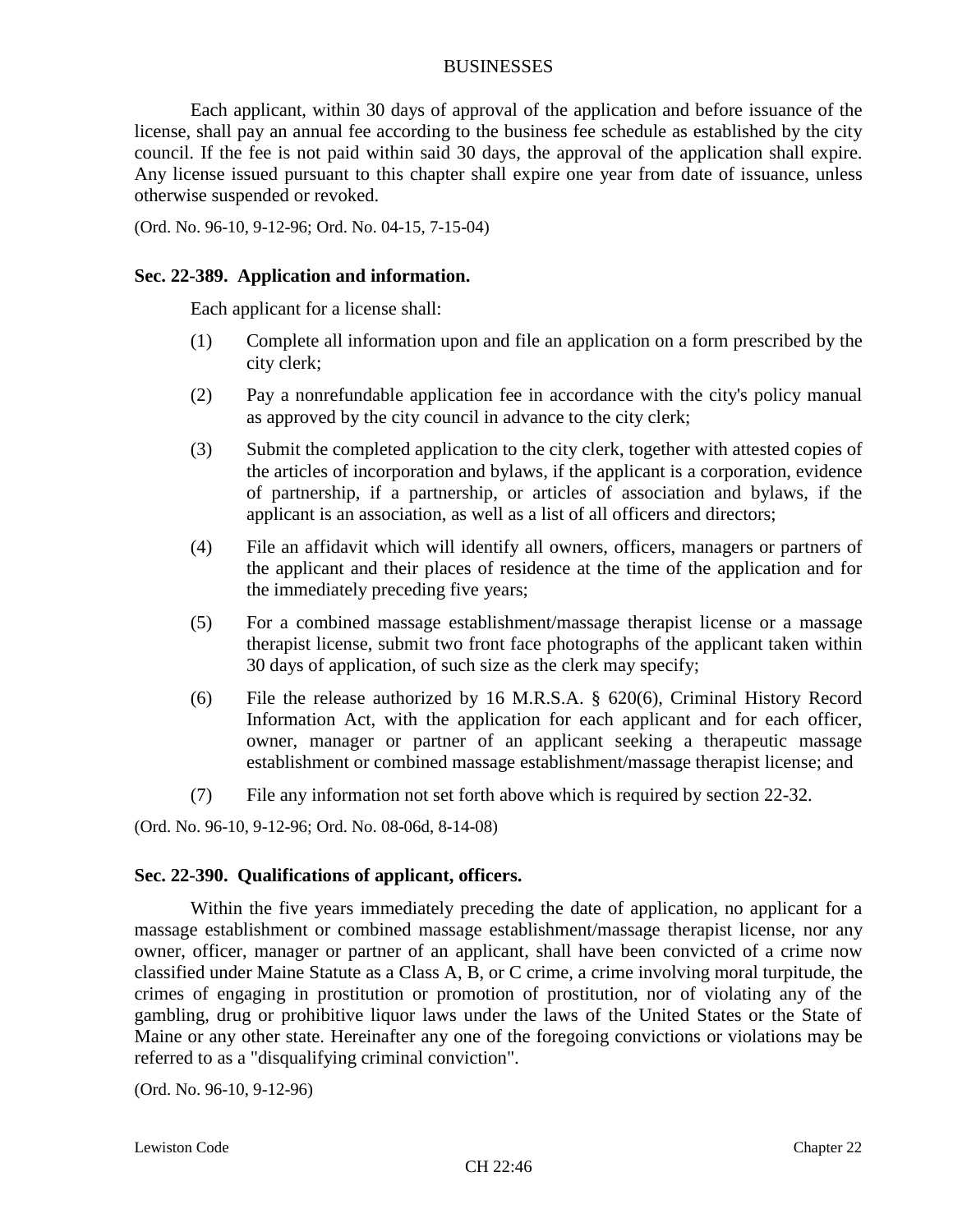# **Sec. 22-391. Investigation of applicant, officers.**

Upon receipt of an application or notice of a change of the owners, officers, managers or partners of the applicant:

- (1) The building inspector shall verify that the premises at which the establishment will be located complies with all applicable ordinances of the city including, but not limited to, the building code, electrical code, plumbing code and zoning ordinance and shall report his findings in writing to the city clerk;
- (2) The city clerk shall review the application and other documents and determine whether such documents comply with all of the requirements of this article;
- (3) The health officer shall inspect the location or proposed location to determine whether the applicable ordinances relating to health and safety have been satisfied and shall report his findings in writing to the city clerk;
- (4) The fire chief or his agent shall inspect the location or proposed location to determine if all city ordinances concerning fire and safety have been satisfied and shall submit his report in writing to the city clerk; and
- (5) The police chief or his agent shall investigate the application, including the criminal history record information authorized under subsection 22-389(6) and required under section 22-390 and shall report his findings in writing to the city clerk.

All reports under this section shall be filed with the city clerk.

(Ord. No. 96-10, 9-12-96)

# **Sec. 22-392. Basic proficiency.**

Each applicant for a massage therapist license or combined massage establishment/therapist license shall show proof of basic proficiency in the field of massage therapy which may be satisfied by:

- (1) Evidence of the satisfactory completion of all formal course work and training in massage therapy required for graduation from a recognized school, which shall be in the form of a diploma or certificate of graduation or equivalent documentation; or
- (2) A written statement from a physician, nurse, osteopath, chiropractor, physical therapist, or member of the AMTA stating that that person refers clients to the applicant for therapeutic massage.

(Ord. No. 96-10, 9-12-96)

# **Sec. 22-393. Obtaining license by fraud.**

No person shall make any false, untruthful or fraudulent statement, either written or oral, or in any way conceal any material fact, or give or use any fictitious name in order to secure or aid in securing a license required by this chapter. All names, including, but not limited to maiden name, ever used by the applicant must be noted on the application.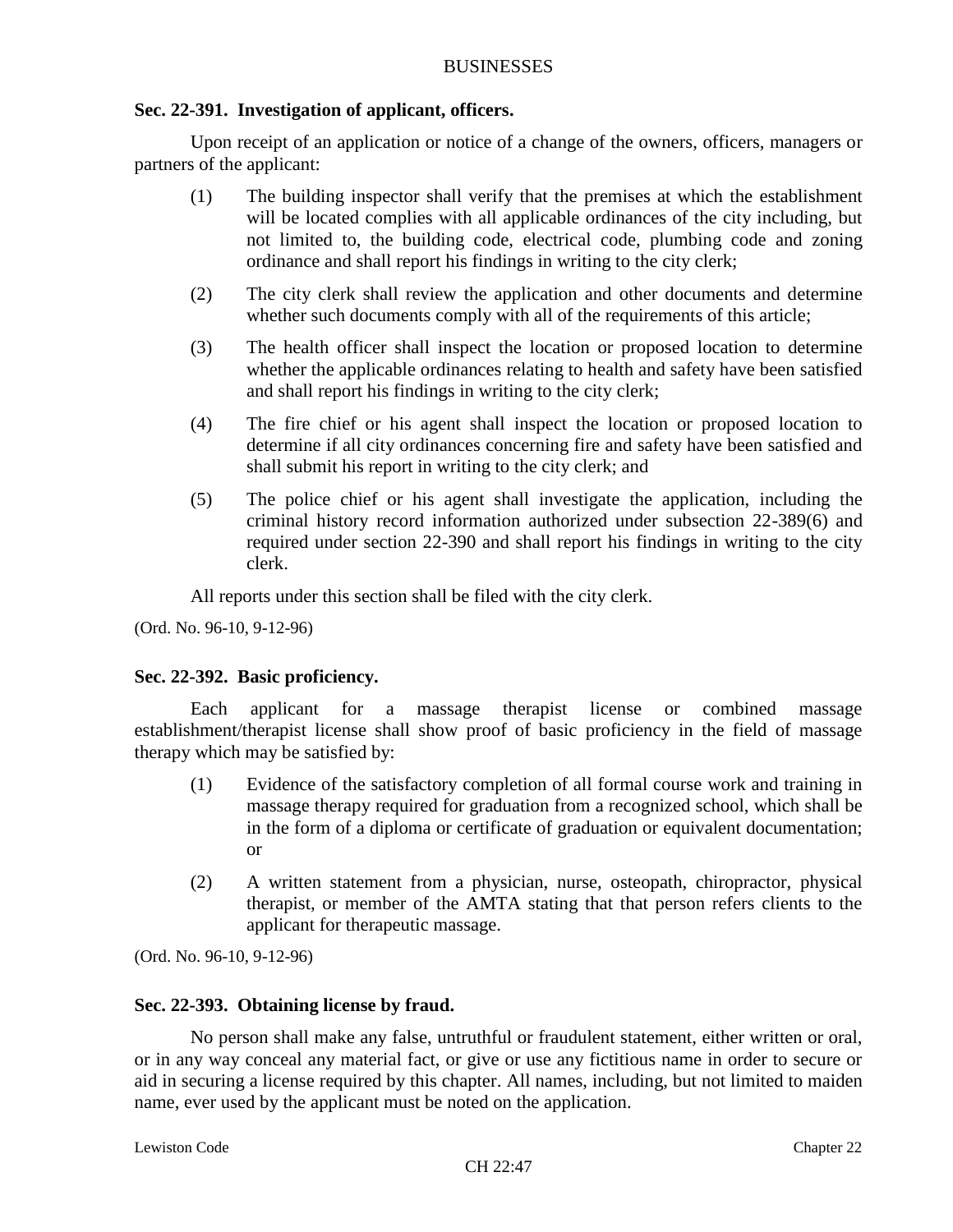Any license so secured shall be void.

(Ord. No. 96-10, 9-12-96)

### **Sec. 22-394. Use of license.**

No person shall make use of, in any manner, to his own or another's benefit, any license which has not been duly issued to him in accordance with this chapter.

(Ord. No. 96-10, 9-12-96)

### **Sec. 22-395. Standards for denial.**

A license under this division shall be denied to the following persons:

- (1) *Therapeutic massage establishment license:*
	- a. To a corporation not registered to do business in this state; or
	- b. To a corporation if any principal officer thereof or any person having an actual ownership interest or management authority therein has a disqualifying criminal conviction (as defined in section 22-390) within the immediately preceding five years; or
	- c. To an applicant, other than a corporation, if such applicant or any person having an actual ownership interest or management authority therein has a disqualifying criminal conviction within the immediately preceding five years.
- (2) *Massage therapist license, or combined massage establishment/massage therapist license:*
	- a. To an applicant who has a disqualifying criminal conviction at any time during the five years immediately preceding application; or
	- b. To an applicant who is not at least 18 years of age.
- (3) *All licenses:*
	- a. To an applicant who has submitted an incomplete application, knowingly made an incorrect statement of a material nature, or failed to supply additional information required by the city clerk or reasonably necessary to determine whether the license is issuable; or
	- b. To an applicant, if such applicant or any person having an actual ownership interest or management authority therein has been denied a license for knowingly making an incorrect statement of a material nature within the immediately preceding five years; or
	- c. To an applicant, if such applicant or any person having an actual ownership interest or management authority therein has had a license granted pursuant to this article revoked for any reason within the immediately preceding five years.

(Ord. No. 96-10, 9-12-96)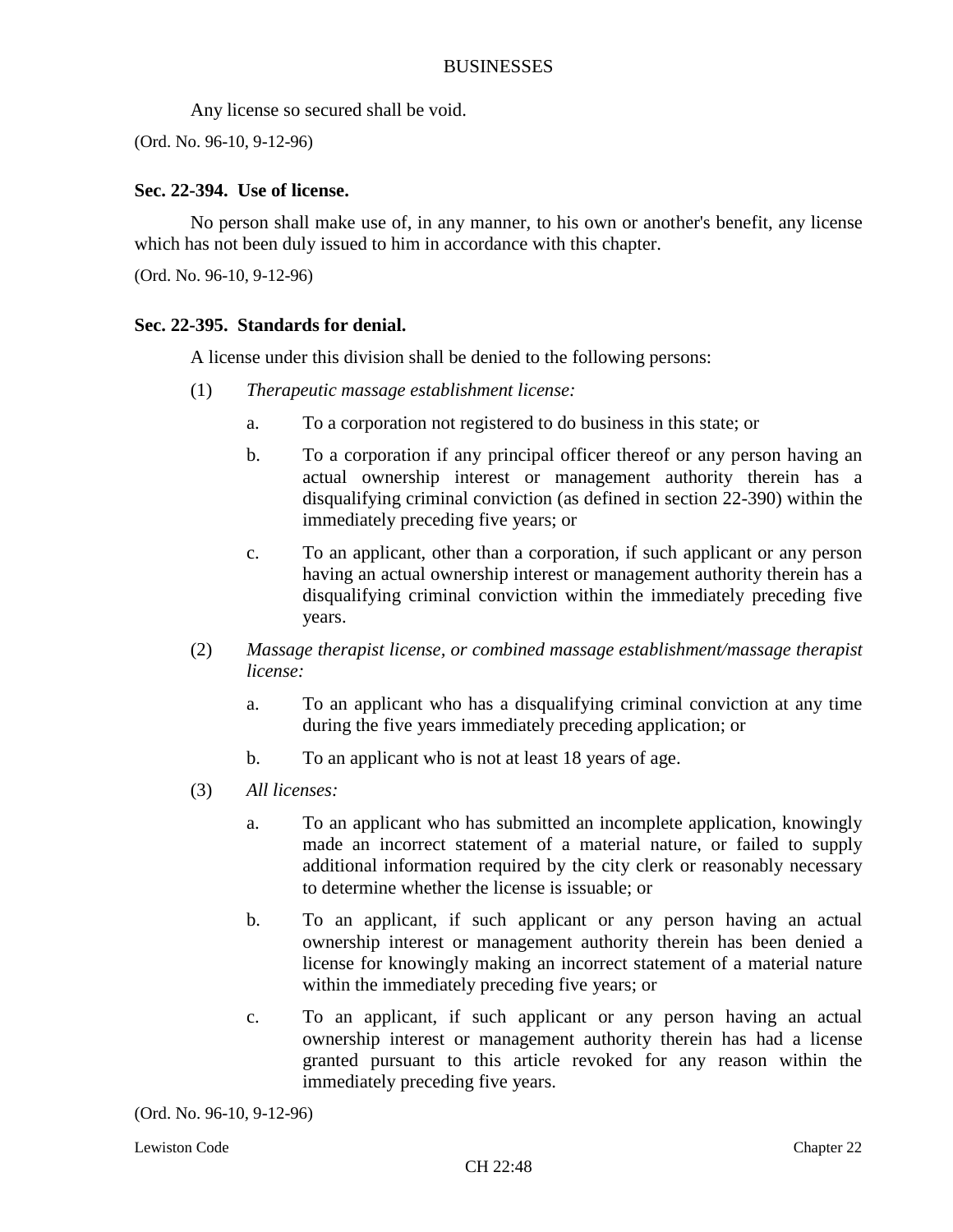#### **Sec. 22-396. Grounds for suspension or revocation.**

- (a) *All licenses.* In addition to the grounds of denial set forth in section 22-395, any license may be suspended or revoked upon a determination that the licensee:
	- (1) Failed to notify the clerk of any change in material fact set forth in the application for such license; or
	- (2) Violated any provision of this article.
- (b) *Therapeutic massage establishment or combined establishment/therapist license.* In addition to the provisions of subsection (a) hereof, either a massage establishment license or combined establishment/therapist license may be suspended or revoked upon a determination that the licensee:
	- (1) Permitted any person to perform therapeutic massage without a valid license to do so;
	- (2) Permitted or allowed an employee, massage therapist or conditional massage therapist, to violate any provision of this chapter on the premises of the establishment or in the course of conduct of the business of the establishment; or
	- (3) Knowingly permitted any violation of 17-A M.R.S.A. §§ 851 through 855. Such knowledge shall be presumed if there has been a conviction of any such offense within the immediately preceding five years. The applicant or licensee may rebut said presumption by showing that: (i) due diligence was exercised to prevent the recurrence of any such offense; and (ii) despite such diligence, he or she did not know and could not reasonably have known of any subsequent offense.

(Ord. No. 96-10, 9-12-96)

# **DIVISION 3. OPERATING REQUIREMENTS**

#### **Sec. 22-397. Licenses displayed.**

A valid therapeutic massage establishment license shall be displayed at all times in an open and conspicuous place in the massage establishment for which it was issued. A valid massage therapist license or combined massage establishment/massage therapist license must be readily available to be produced immediately if demanded of the licensee.

(Ord. No. 96-10, 9-12-96)

#### **Sec. 22-398. Age restrictions.**

No massage or therapeutic massage shall be practiced on a minor without the written consent of a parent or guardian. (Ord. No. 96-10, 9-12-96)

#### **Sec. 22-399. Massage tables.**

All therapeutic massage shall be administered on a massage table, treatment table, treatment mat, or treatment chair. (Ord. No. 96-10, 9-12-96)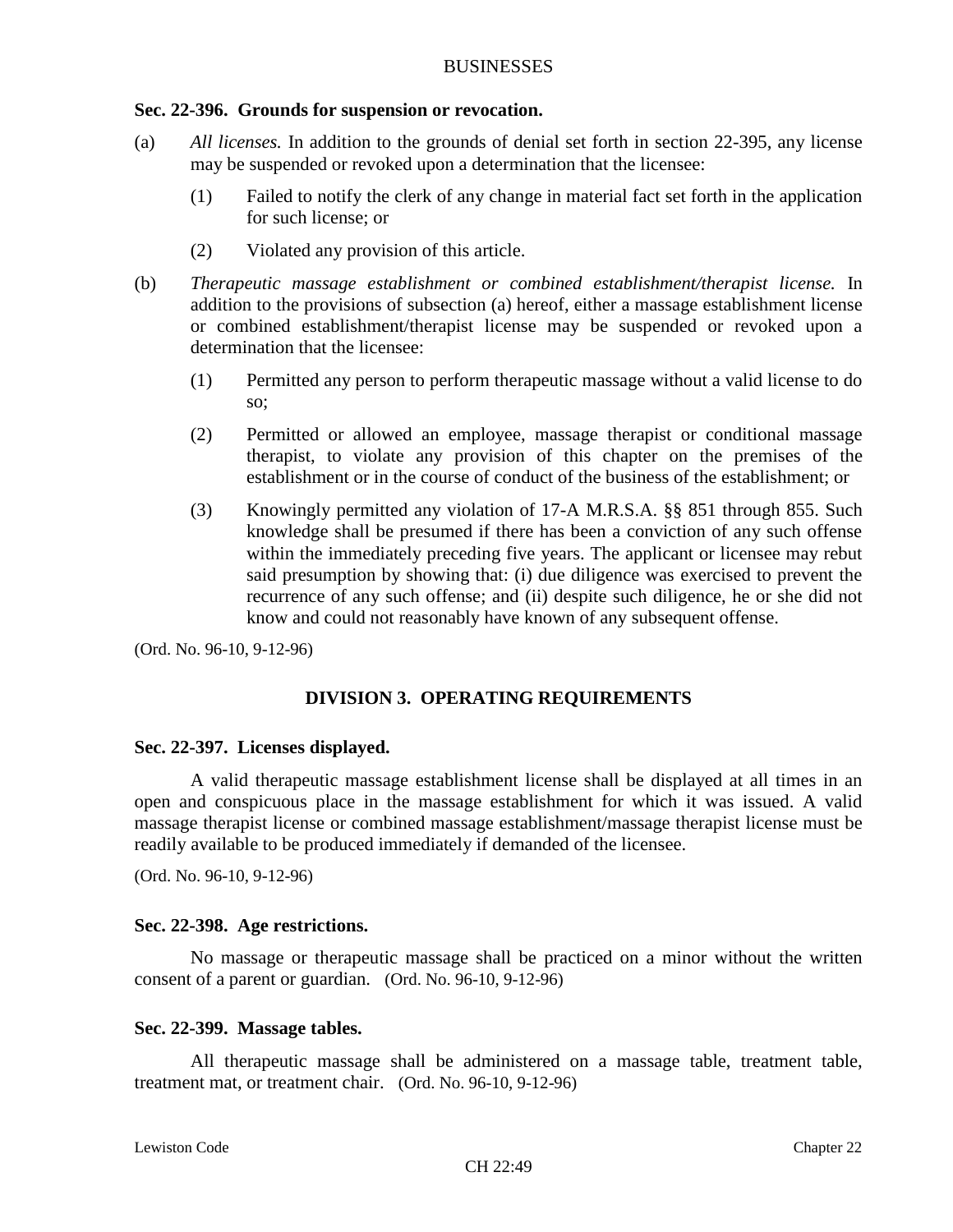#### **Sec. 22-400. Maintenance and cleaning.**

Every person who conducts or operates a therapeutic massage establishment shall keep the same at all times in a clean and sanitary condition. All instruments, supplies and devices of any kind, or parts thereof, that come into contact with the human body shall be kept clean by a modern and approved method of cleaning. (Ord. No. 96-10, 9-12-96)

### **Sec. 22-401. Prohibited activities.**

- (a) No massage therapist shall administer a massage to a client whose genitals are exposed.
- (b) No massage therapist shall administer or agree to administer a massage to the genitals or anus of a client.
- (c) No massage therapist shall administer a massage unless he or she is fully clothed with nontransparent clothing of the type customarily worn by massage therapists while administering a massage.
- (d) No massage therapist shall perform sexual intercourse, commit a sexual act or make sexual contact as defined in 17-A M.R.S.A. § 251, for pecuniary benefit to himself or a third party.

(Ord. No. 96-10, 9-12-96)

### **Sec. 22-402. Closing hours.**

At all times when open for business, a therapeutic massage establishment shall have upon the premises a licensed massage therapist or person who possesses a combination massage establishment/massage therapist license who shall be available to supervise the operation of the establishment and assure that no violations of this article occur. (Ord. No. 96-10, 9-12-96)

#### **Sec. 22-403. List of employees.**

The therapeutic massage establishment shall keep a written list of the names and current addresses of all employees, both on duty and off duty. Such list shall be shown to the chief of police, his authorized deputy, the city clerk or his representative, upon request.

(Ord. No. 96-10, 9-12-96)

# **DIVISION 4. PENALTIES**

#### **Sec. 22-404. Penalties.**

The violation of any provision of this article shall be punished by a fine in accordance with the city's policy manual as approved by the city council. Each act of violation and every day upon which any such violation shall occur shall constitute a separate offense. In addition to such penalty, the city may enjoin or abate any violation of this article by appropriate action, including, but not limited to revocation of the license. (Ord. No. 96-10, 9-12-96; Ord. No. 08-06d, 8-14-08)

### **Secs. 22-405--22-409. Reserved.**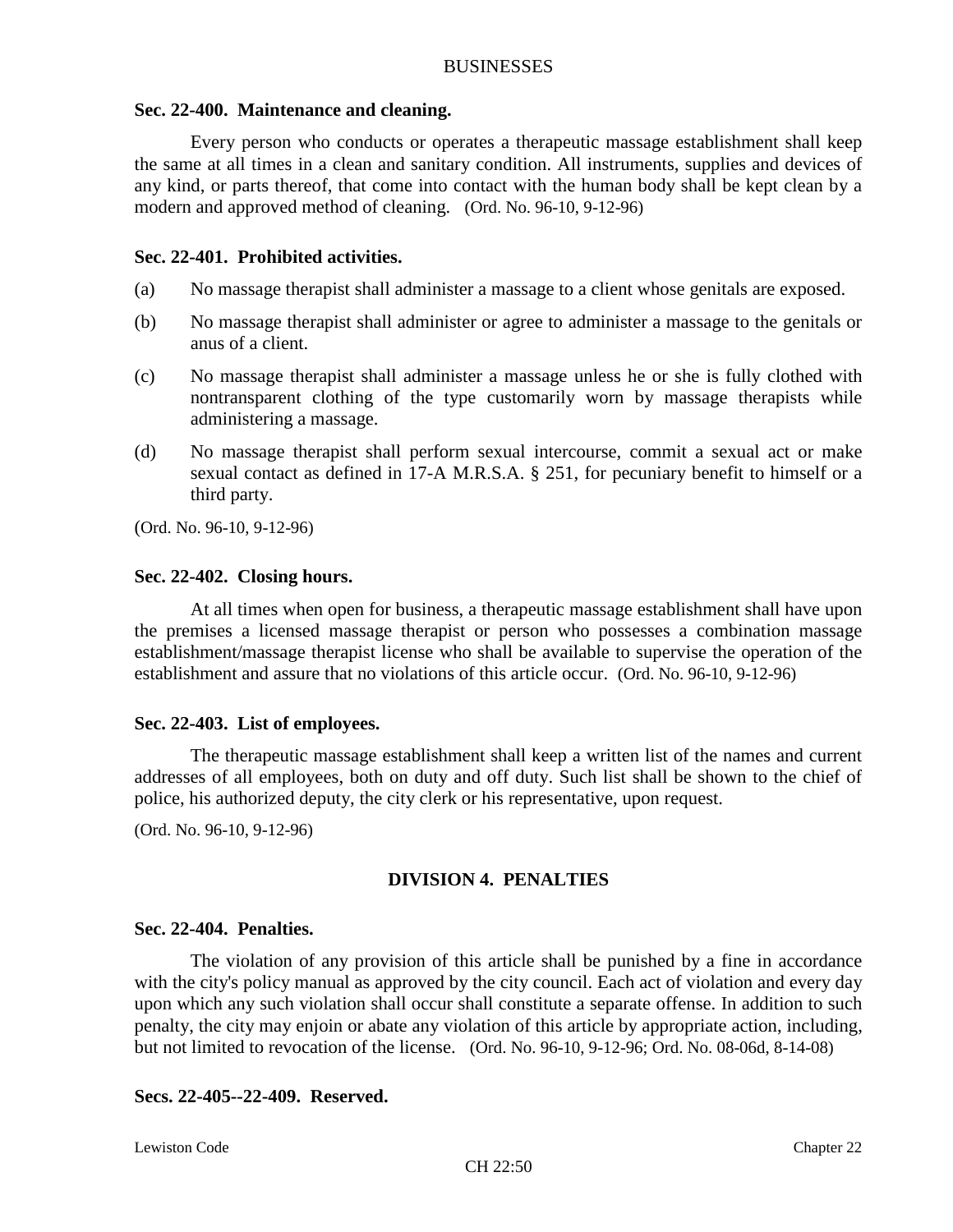### **ARTICLE XIV. OUTPATIENT ADDICTION TREATMENT CLINICS**

#### **Sec. 22-410. Purpose.**

The city council recognizes that an outpatient addiction treatment clinic can be a valuable component of our health care system. The city council also recognizes that the appropriate siting of such clinics, including restricting their proximity to schools, churches, family day care homes, small day care facilities, day care centers, and public parks and play grounds as well as other locations where children and other young adults may frequent is important in order to protect the public. In addition, the city has devoted substantial resources and made significant efforts to attract retail and commercial development in the Southern Gateway Development District, South Lewiston Retail Growth District, and Western Gateway Development District. The city council finds that it is in the best interests of the city to protect areas where efforts are currently being made to stimulate new business investment, and encourage focused and planned economic growth, which includes the districts identified above. Siting of outpatient addiction treatment clinics in these areas could detract from these efforts. Proper siting will also work to minimize potential adverse law enforcement impacts and overburdening of police and rescue resources. The city council finds that with the reasonable and necessary siting restrictions listed herein, there remain sufficient suitable areas within the city to site outpatient addiction treatment clinics. Licensing of these facilities will enhance community relations with the providers of such clinics and will establish lines of communications with the clinics. Licensing of these facilities is appropriate and consistent with the city's policies and practices to review and license business activities that impact its citizens. The licensing is not meant to duplicate the licensing done at the state level pursuant to 14-118 CMR Ch. 4 *Regulations for Licensing/Certifying Substance Abuse Treatment Programs in the State of Maine*, but to provide separate and additional requirements as necessitated by the above findings. (Ord. No. 06-06, 5-4-06)

#### **Sec. 22-411. Applicability.**

This article shall apply to any outpatient addiction treatment clinic which is located within the city. (Ord. No. 06-06, 5-4-06)

#### **Sec. 22-412. Definitions.**

For purposes of this article, the following definitions shall apply unless the content clearly implies otherwise:

*Church* means a building, together with its contiguous accessory buildings and uses, where persons regularly assemble for religious worship, and which building, together with its accessory buildings and uses, is maintained and controlled by a religious body organized to sustain public worship.

*Day care center* means a building, structure or other place in which a person, or combination of persons, maintains or otherwise carries out a regular program, for consideration, for any part of the day providing protection and child care for more than 12 children under 13 years of age, who are unattended by parents or guardians for any part of the day, and which holds all necessary licenses and permits from the State of Maine and/or the City of Lewiston.

*Family day care home* means child care for three to 12 children under 13 years of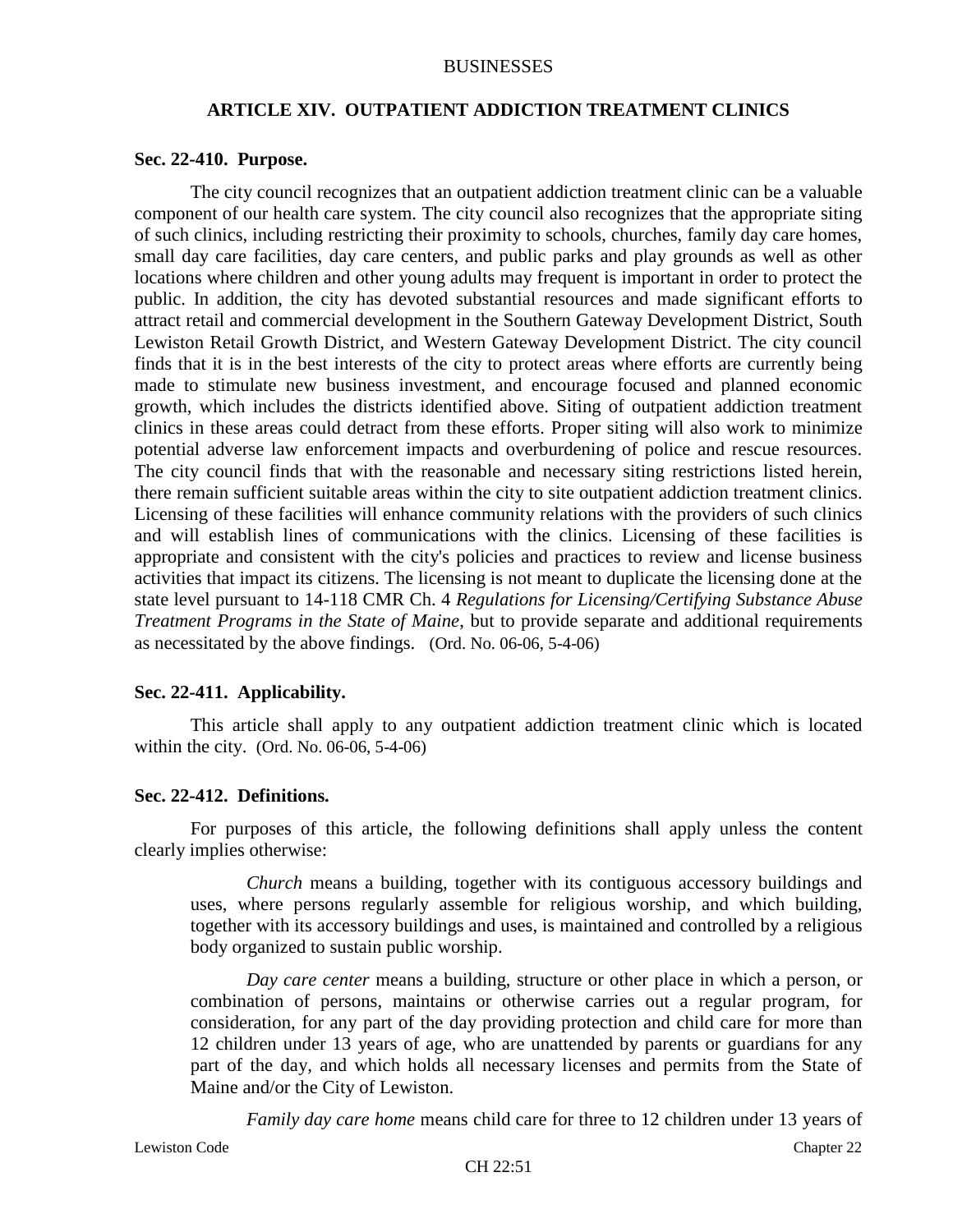age (not related by blood or marriage to, or legal wards of the operator, or foster children living in the private family residence (i.e. dwelling unit) serving as the day care home) who are unattended by parents or guardians for any part of the day. A family day care home shall be operated by a person who is domiciled and a resident within the private family residence, and who is the holder of all necessary licenses and permits from the State of Maine and/or the City of Lewiston.

*Outpatient addiction treatment clinic* means a program or facility operated for the purpose of and specializing in the care, treatment and/or rehabilitation of persons suffering with addictions, that is certified to dispense medication to clients under 42 Code of Federal Regulations, Part 8.

*School* means a building together with its contiguous accessory buildings and uses for the education and learning of children. Uses within the meaning of this definition shall include private and public preschool, elementary, middle and high school.

*South Lewiston Retail Growth District.* The area identified as a special retail growth area by the Lewiston City Council, which includes the contiguous land area defined in a map entitled (South Lewiston Retail Growth District), dated February, 2006 and kept on file with the Lewiston City Clerk.

*Southern Gateway Development District.* The land area identified as per appendix A, article XVI, section 2 of this Code.

*Small day care facility* means child care for three to 12 children under 13 years of age who, are unattended by parents or guardians for any part of the day, in a nonhome setting. Small day care facilities shall not be operated within a private family residence (i. e. dwelling unit).

*Western Gateway Development District.* The land area identified as per appendix A, article XVI, section 3 of this Code.

(Ord. No. 06-06, 5-4-06; Ord. No. 17-07, 7-20-17)

# **Sec. 22-413. Application requirements.**

All applications for licenses under this article shall be filed with, and in a form satisfactory to, the city clerk. Such application shall include, but is not limited to the following:

- (1) Name, address and contact information including a phone number of the applicant and all other persons having a legal interest in the clinic and property and the individual(s) hired by the applicant to manage operation of the facility, if any.
- (2) The location of the premises for which a license is sought by identification of city tax map number and street address.
- (3) The dimensions and acreage of the property.
- (4) A copy of a site plan, drawn to a scale of 50 feet or less to the inch, which contains the following information:
- (5) The boundary lines of the property for which a license is sought.
- (6) The location of all existing and proposed buildings and structures.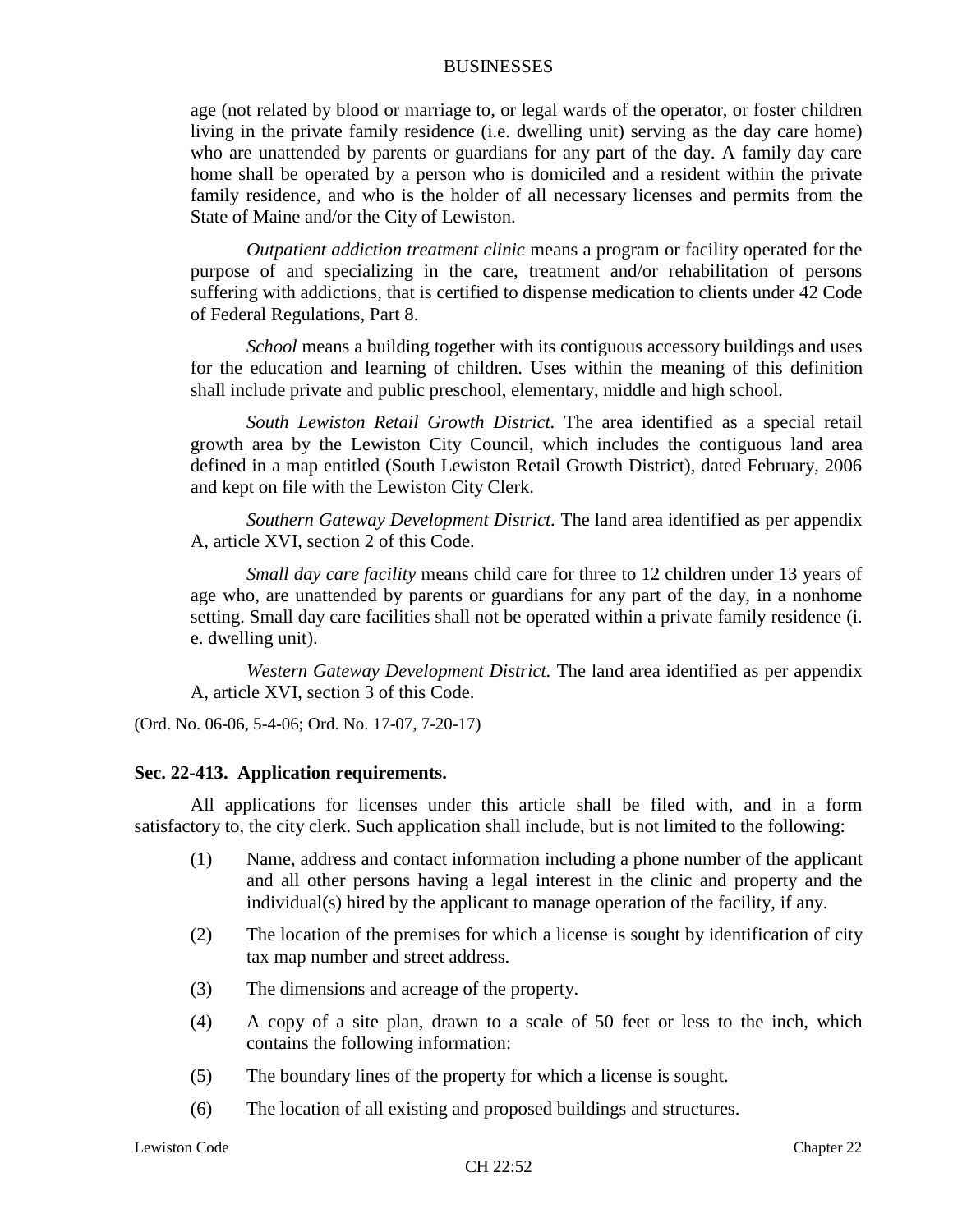- (7) The location of all existing and proposed parking areas and walkways and any other site improvements.
- (8) The location and characteristics of all existing and proposed vegetation which is proposed to be maintained for required screening.
- (9) The location and characteristics of all existing and proposed fencing proposed to be maintained for required screening.
- (10) A site location map at a scale of not greater on 1" to 100' showing all adjoining residential uses and any schools, churches, family day care homes, small day care facilities, day care centers and public parks and play grounds.
- (11) The location and characteristics of all vehicular entrances and exits serving the property.
- (12) A detailed description of the proposed outpatient addiction treatment clinic to include the following: population to be served, client services, methods of treatment, identification of controlled substances to be kept on site, staffing requirements, security provisions, hours of operation, anticipated parking demand, peak hour traffic, identification of other required licenses, etc.
- (13) Identification of any other approvals required the City of Lewiston, by any state agency or department or of any federal agencies.
- (14) A nonrefundable application fee in accordance with the city's policy manual as approved by the city council and an original and 15 copies of the license application and all supporting documentation.

(Ord. No. 06-06, 5-4-06; Ord. No. 08-06d, 8-14-08)

# **Sec. 22-414. Administration.**

- (a) *City council review*. License applications for outpatient addiction treatment clinics shall be filed with the city clerk and the clerk will order a background check from the police department for the applicant, individuals with a legal interest in the facility and any individual(s) hired to manage operation of the facility. The license application with the background check will then be reviewed by the city clerk to determine if the application is complete. If the application is not deemed complete, the license shall be denied. If the application is deemed to be complete, the application will be forwarded to the planning board for a recommendation regarding the location requirements contained in this article. In the event that development review approval is required pursuant to appendix A, article XIII of this Code, the planning board shall not provide a recommendation to the city council until it conducts a site plan review hearing on the proposed clinic.
- (b) *Planning board recommendation*. Once the city clerk receives the recommendation from the planning board, the clerk shall schedule public hearings for the city council to consider the request to establish the proposed outpatient addiction treatment clinic. The city council shall conduct two public hearings on the application for a license to allow adequate time for public comment and review.
- (c) *Conditions of license approval*. The city council may impose conditions on the approval of any license application under this article to ensure compliance with the provisions of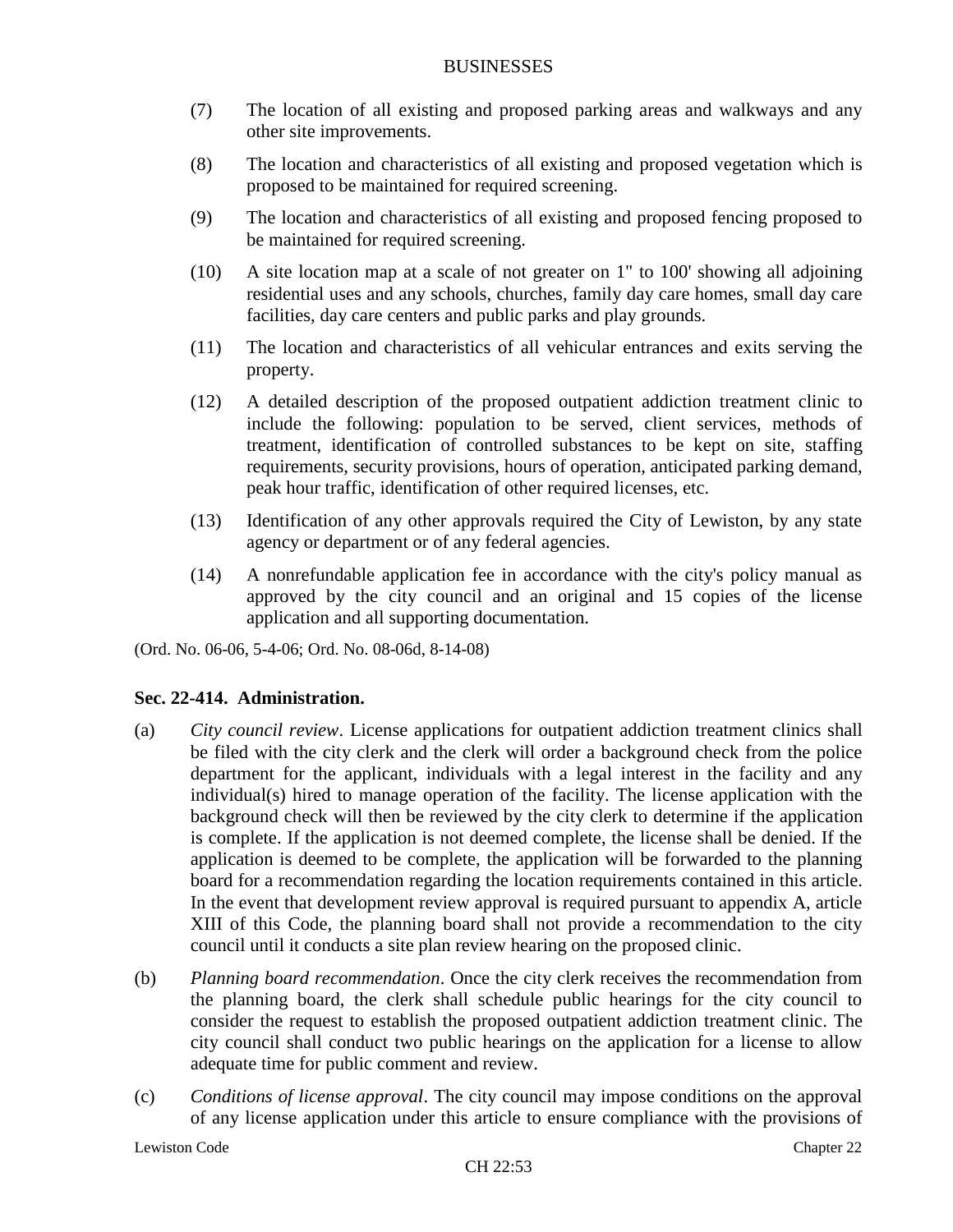this article or any other provision of law. Such conditions may include, but are not limited to, the following:

- (1) That the applicant provide documentation to the city clerk of the receipt of all approvals required by any federal or state agency or department pursuant to federal or state law prior to clinic operations.
- (2) That the applicant provide documentation to the city clerk of the receipt of any approvals required by any city board pursuant to this Code prior to the issuance of any license under this article.
- (3) That any screening and or other requirements imposed by the city council pursuant to the provisions of this article or by the planning board upon development review, shall be installed, completed and approved by staff prior to the issuance of any license under this article.

(Ord. No. 06-06, 5-4-06)

# **Sec. 22-415. Location criteria.**

Applicants for licenses must demonstrate to the satisfaction of the city council that all of the standards contained in this section are met in order to approve a license to operate an outpatient addiction treatment clinic.

- (1) *Location criteria*.
	- a. No clinic may be located within 1,000 feet of any church, school, family day care home, small day care facility, day care center, or public park or playground.
	- b. No clinic may be located within the bounds of the following revitalization and/or growth areas: South Lewiston Retail Growth Area, Southern Gateway, and the Western Gateway.
- (2) *Neighborhood compatibility standards*. No license shall be approved if the city council finds that the granting of the license would violate one or more of the following neighborhood compatibility standards:
	- a. Neither the proposed use nor the proposed site upon which the use will be located is of such a character that the use will have significant adverse impact upon the value or quiet possession of surrounding properties. The city council may not find that this standard is satisfied unless it finds that:
		- 1. The size of the proposed use is comparable to the size of surrounding uses;
		- 2. The amount and type of traffic to be generated, hours of operation, expanse of pavement, and the number of parking spaces are comparable to surrounding uses;
		- 3. The generation of noise, dust, odor, vibration, glare, smoke, litter and other nuisances is comparable to that generated surrounding uses;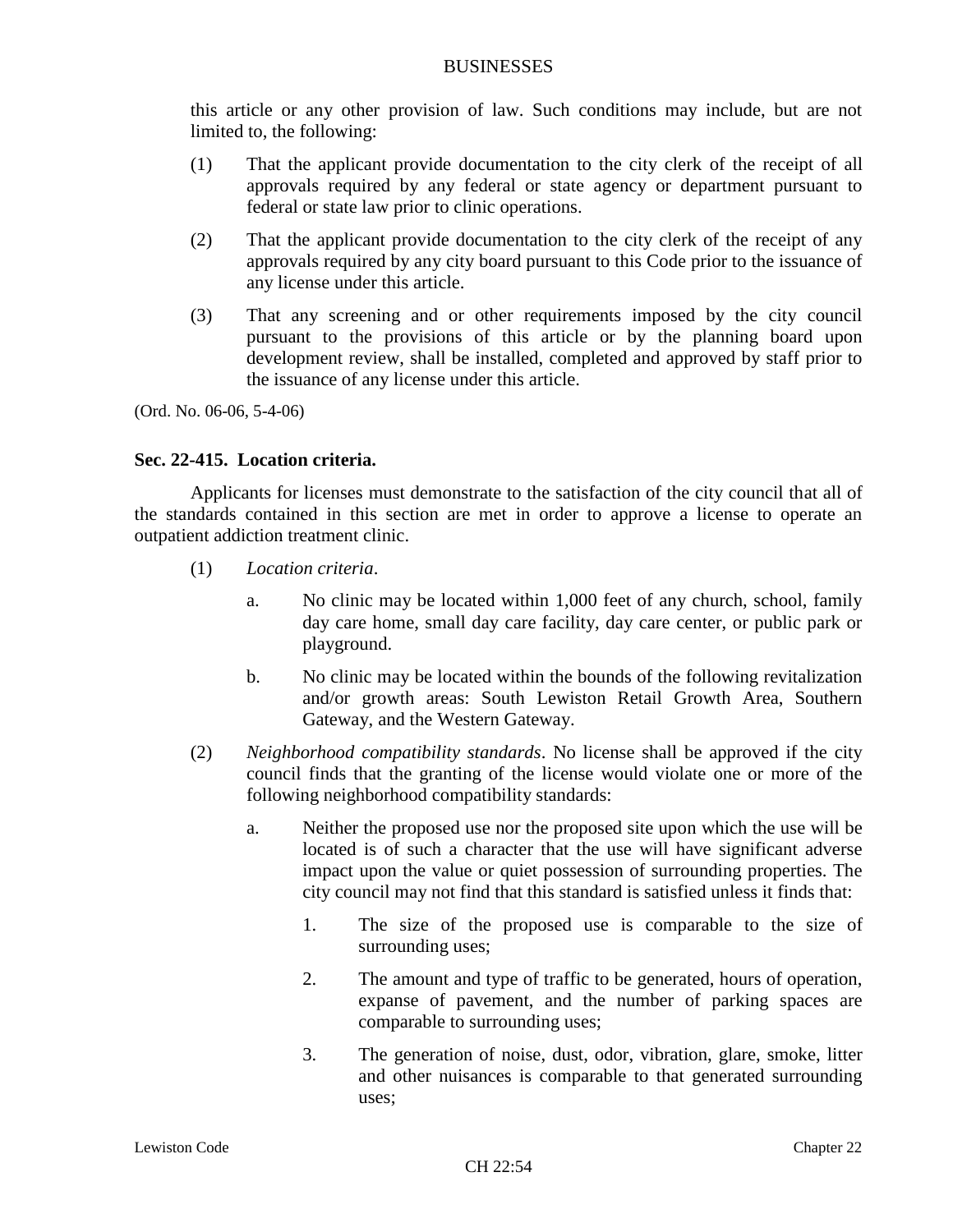- 4. The impact of the use on the quality and quantity of groundwater available to abutting properties is comparable to that for surrounding uses;
- 5. Unusual physical characteristics of the site, including size of the lot, shape of the lot, topography, and soils, do not aggravate adverse impacts upon surrounding properties.
- (3) Vehicular and pedestrian access and circulation to, from, into and within the site will be safe and no public way will be overburdened or made hazardous as a result of the new use of and/or development of the property. The city council may not find that this standard has been satisfied unless it first finds that:
	- a. Vehicular access to the site will be on roads which have adequate capacity to accommodate the additional traffic generated by the development. Adequate capacity means that: Intersections on major access routes to the site within a one-half mile radius of any entrance road will function after development at a minimum at Level of Service C, as defined in Maine Department of Transportation regulations, 17-229 C.M.R. Ch. 305, *Rules and Regulations Pertaining to Traffic Movement Permits* (2000); or
	- b. If any such intersection is functioning at a Level of Service D (as defined in MDOT regulations Chapter 305, cited above) or lower prior to the development, the project will not reduce the current level of service. The city council may approve a license for an application not meeting this requirement if the applicant demonstrates that: A public agency has committed funds to construct the improvements necessary to bring the level of access to said standard, or the applicant will assume financial responsibility for the improvements necessary to bring the level of service to said standard and will guarantee the completion of the improvements within one year of approval of the license.
- (4) The topography of the site shall permit the construction of all driveways, entrances or proposed streets to meet the standards set forth in appendix A, article XIII, subsection 4(c) of this Code.
- (5) Adequate facilities are present to assure the safety of pedestrians passing by or through the site.
- (6) Municipal or other facilities serving the proposed use will not be overburdened or made hazardous. The city council may not find that this standard is satisfied unless it finds that: The capacity of sewerage and water supply systems is adequate to accommodate the proposed use; the capacity of the storm drainage system is adequate to accommodate the proposed use; and the ability of the fire department to provide necessary protection services to the site and development is adequate.
- (7) The soils on the proposed site shall have adequate capacity and stability to support all loadings, including fill, developed by the proposed use and the use will not cause unreasonable soil erosion or reduction in the capacity of the land to hold water to the extent that a dangerous or unhealthy condition may result on the site or upon the land of abutters. In considering whether this standard is satisfied, the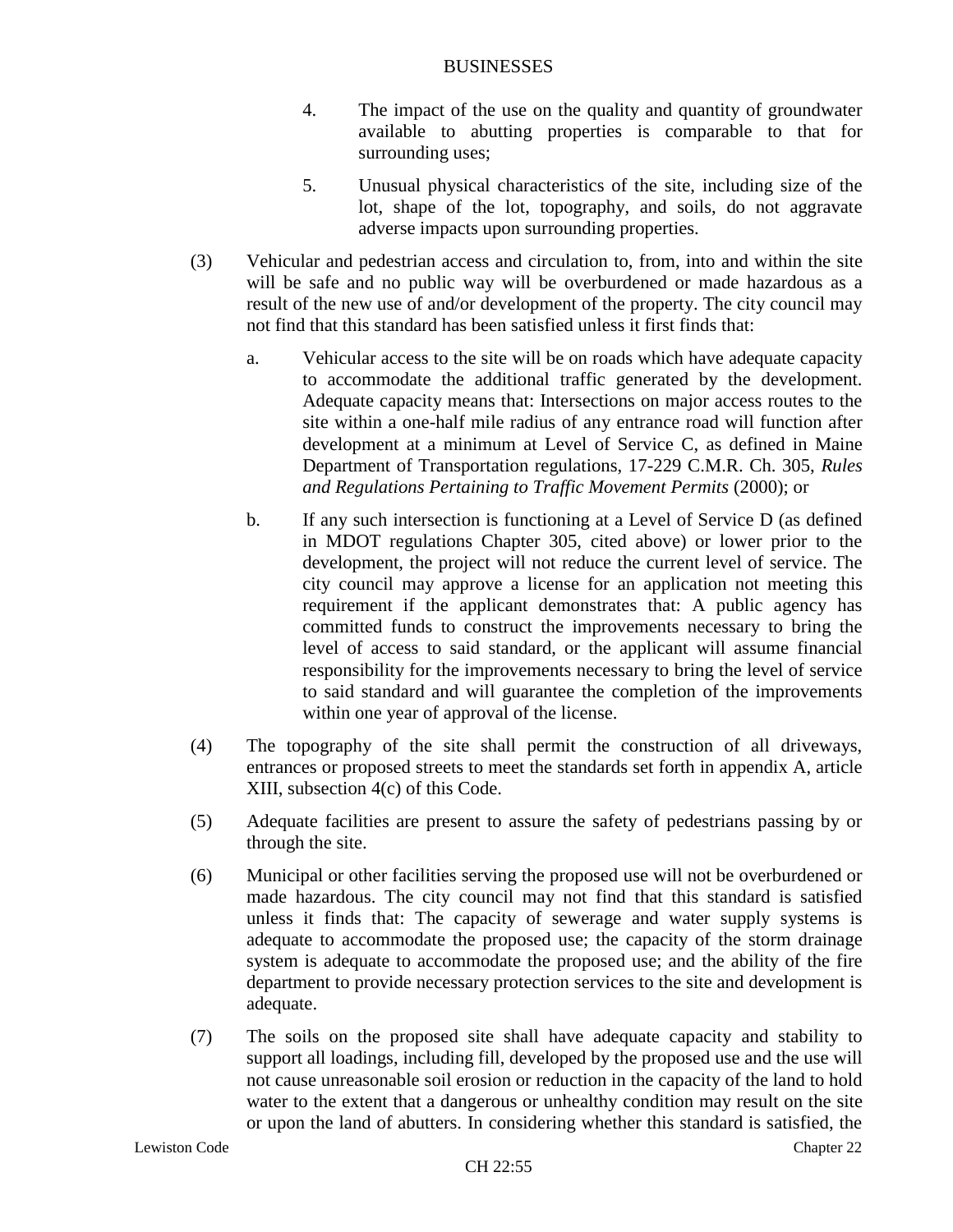city council shall take into account the elevation above sea level of the site and surrounding properties, its relation to floodplains, the slope and vegetation of the land and their effects on drainage.

(8) The scale and design of the proposed structures with respect to materials, scale and massing shall be compatible with existing structures within 500 feet of the site in areas where the existing structures are of a similar scale and architectural treatment.

(Ord. No. 06-06, 5-4-06)

### **Sec. 22-416. Screening requirements.**

All clinics shall be required to erect and maintain opaque fencing to provide an effective visual screen at least six feet in height to be located along side and rear property lines that abut properties in residential use. Said fencing is to screen the clinic entrance and parking lot from ordinary view from all directly adjoining properties. (Ord. No. 06-06, 5-4-06)

### **Sec. 22-417. Meetings with the chief of police.**

Meetings will be conducted at the clinic, held at the discretion of the chief of police, to allow the applicant and city staff the opportunity to discuss issues with the chief of police and or his designee. The purpose of said meetings is to establish a good working relationship between the police department and the owner and operators of clinics.

(Ord. No. 06-06, 5-4-06; Ord. No. 15-12, 11-19-15)

#### **Sec. 22-418. Nonconforming uses.**

Any outpatient addiction treatment clinic in lawful existence on the effective date of this article may remain in operation in its present location for 12 months following the effective date of this article. Thereafter, such clinics shall be required to comply with all the provisions of this article except the location and screening requirements set forth in sections 22-415 and 22-416 *supra.* (Ord. No. 06-06, 5-4-06)

#### **Sec. 22-419. Penalty for violation of article.**

Any person who violates any provision of this article or the terms of any license issued under this article may be penalized in the following manner:

- (1) *Temporary suspension.* The city clerk is authorized, pursuant to section 22-44, to immediately and temporarily suspend any license when continued operation of the licensed premises or activity presents a danger to the health, safety or the general welfare of the public.
- (2) *Suspension or revocation.* The city council may suspend or revoke a license in accordance with the provisions of section 22-44 of this chapter.
- (3) *Civil penalties.* A violator may be required to pay the penalties imposed by section 1-8 of this Code or 30-A M.R.S.A. (4452 et seq. as amended). A judgment from such a lawsuit in the city's favor can result in a court order that the owner and/or operator of said clinic abate any violations, pay a penalty in accordance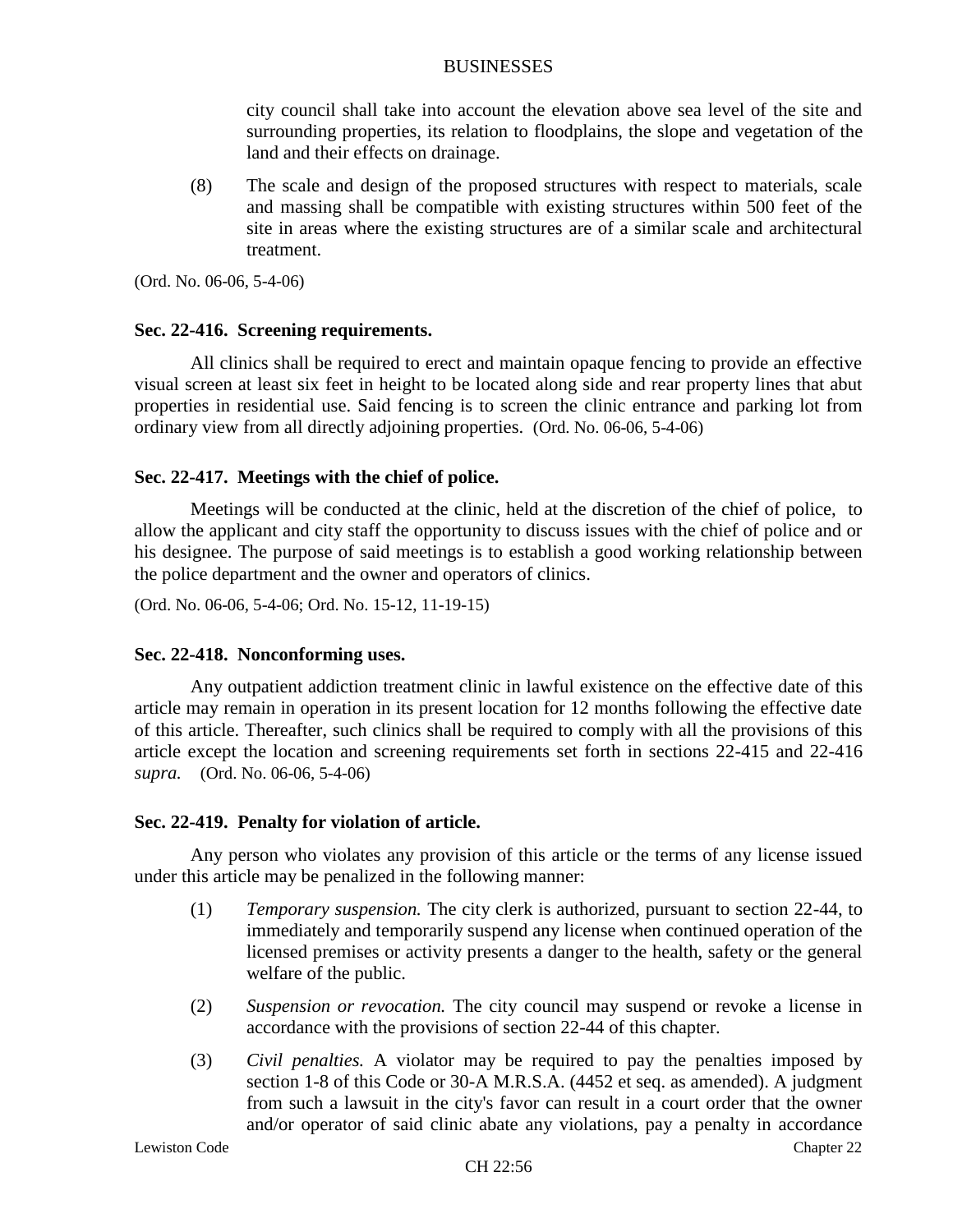with the city's policy manual as approved by the city council, and pay the court costs and legal and expert witness fees incurred by the city.

(Ord. No. 06-06, 5-4-06; Ord. No. 08-06d, 8-14-08)

# **ARTICLE XV. ADULT USE AND MEDICIAL MARIJUANA**

### **Sec. 22-420. Purpose.**

The purpose of this chapter is to implement the Marijuana Legalization Act, 28-B M.R.S.§101 et seq. and the Maine Medical Use of Marijuana Act, 22 M.R.S. §2421 et seq., and to protect the public health, safety, and welfare of the residents of and visitors to the City of Lewiston by prescribing the manner in which the cultivation and distribution of marijuana can be conducted in the City. This Article XV is adopted pursuant to the authority granted by 28-B M.R.S.A. § 401 *et seq*., as may be amended, and 22 M.R.S.A. §2429-D *et seq.,* as may be amended. In addition, this chapter:

- 1. Provides for the safe sale and distribution of marijuana to those who qualify to obtain, possess, and use marijuana under the Marijuana Legalization Act and Maine Medical Marijuana Act;
- 2. Protects public health and safety through reasonable controls on marijuana cultivation, manufacturing, testing, and distribution operations as they relate to noise, air and water quality, food safety, neighborhood and customer safety, security for these operations and their personnel, and other health and safety concerns;
- 3. Imposes fees to cover the City's costs of licensing the cultivation, manufacturing, distribution and sale of marijuana and enforcing the regulations outlined in this Article; and
- 4. Adopts a mechanism for monitoring compliance with the provisions of this chapter.

(Ord. No. 19-13, 12-19-19; Ord. No. 22-04, 3-31-22)

# **Sec. 22-421. Applicability.**

This article shall apply to any persons or entities operating or interested in operating a Marijuana Businesses within city. (Ord. No. 19-13, 12-19-19)

### **Sec. 22-422. Definitions.**

For purposes of this article, the following definitions apply unless the content clearly implies otherwise:

*Adult use*: the cultivation, manufacture, sale, or use of marijuana or a marijuana product by a person 21 years of age or older in accordance with MRS 28-B.

*Caregiver*: a person or an assistant of that person that provides care for a qualifying patient in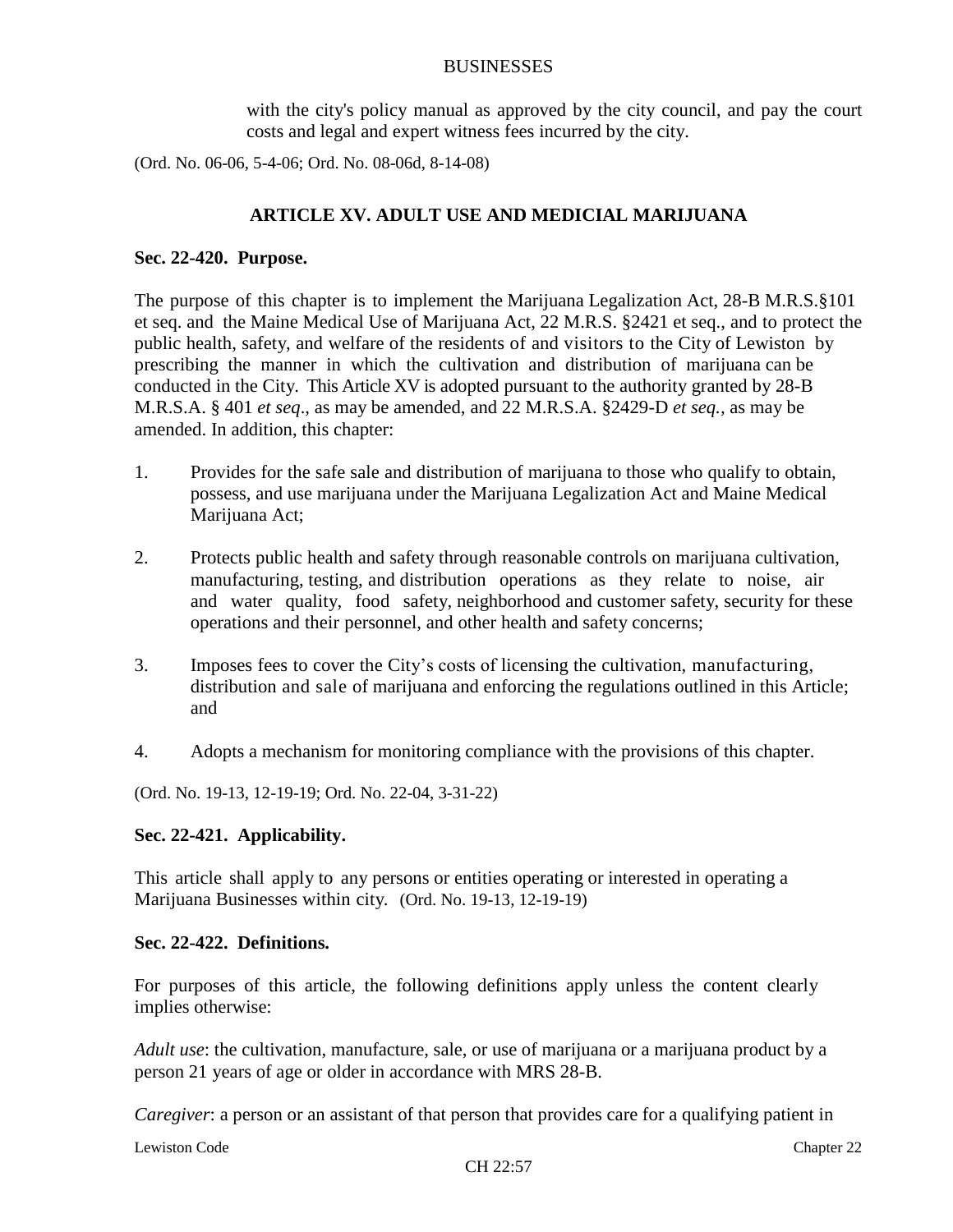accordance with MRS 22 § 2423-A subsection 2.

*Child care facility*: a "child care facility" as that term is defined in 22 M.R.S § 8301-A(1-A)(B).

*City Department* means any or all of the chief of police, the fire chief, the director of planning and code enforcement and their designees who administer the provisions of this chapter.

*Cultivation or Cultivate*: the planting, propagation, growing, harvesting, drying, curing, grading, trimming or other processing of marijuana for use or sale. "Cultivation" or "cultivate" does not include manufacturing, testing or marijuana extraction.

*Disqualifying offense* means a conviction for a violation of a state or federal law that is (i) a crime punishable by imprisonment for one year or more or (ii) a crime punishable by imprisonment for less than one year if it is violation of the Marijuana Legalization Act, 28-B M.R.S.§101 et seq. or the Maine Medical Use of Marijuana Act It does not include an offense that consisted of conduct that would have been permitted under this chapter.

*Dwelling*: any building or structure or portion thereof designed or used for residential purposes.

*Food Establishment* means a factory, plant, warehouse, or store in which food and food products are manufactured, processed, packed, held for introduction into commerce, or sold and includes a caregiver or a registered dispensary that prepares food containing marijuana for medical use by a qualifying patient. It does not include a caregiver conducting an activity for a qualifying patient who is a member of the caregiver's family as defined in MRS Title 22 Section 2422 5-A.

*Fully enclosed, locked facility*: means a structure or space within a structure which is covered on all sides with material sufficient to prevent entry other than through a door which is equipped with locks and permits access only to the licensee or a designee.

*Harvested Marijuana*: the plant material harvested from a mature marijuana plant, except the stalks, leaves and roots.

*Immature marijuana plant*: a marijuana plant that is not a mature marijuana plant or a seedling.

*Manufacture or Manufacturing*: any process involving the extraction, production, blending, infusing, compounding or other preparation of marijuana concentrate and marijuana products, including by means of chemical synthesis or mechanical force.

*Marijuana:* the leaves, stems, flowers and seeds of a marijuana plant, whether growing or not. Marijuana includes marijuana concentrate but does not include industrial hemp as defined in Title 7, section 2231, subsection 1 or a marijuana product.

*Marijuana Business*: any person involved in the cultivation, processing, testing, sale, or manufacturing of marijuana and marijuana products for commercial adult or medical use, including: Facilities for Marijuana Cultivation, Marijuana Manufacturing, Marijuana Testing as well as Registered Dispensaries and Marijuana Stores, or Registered Caregivers licensed under this Ordinance.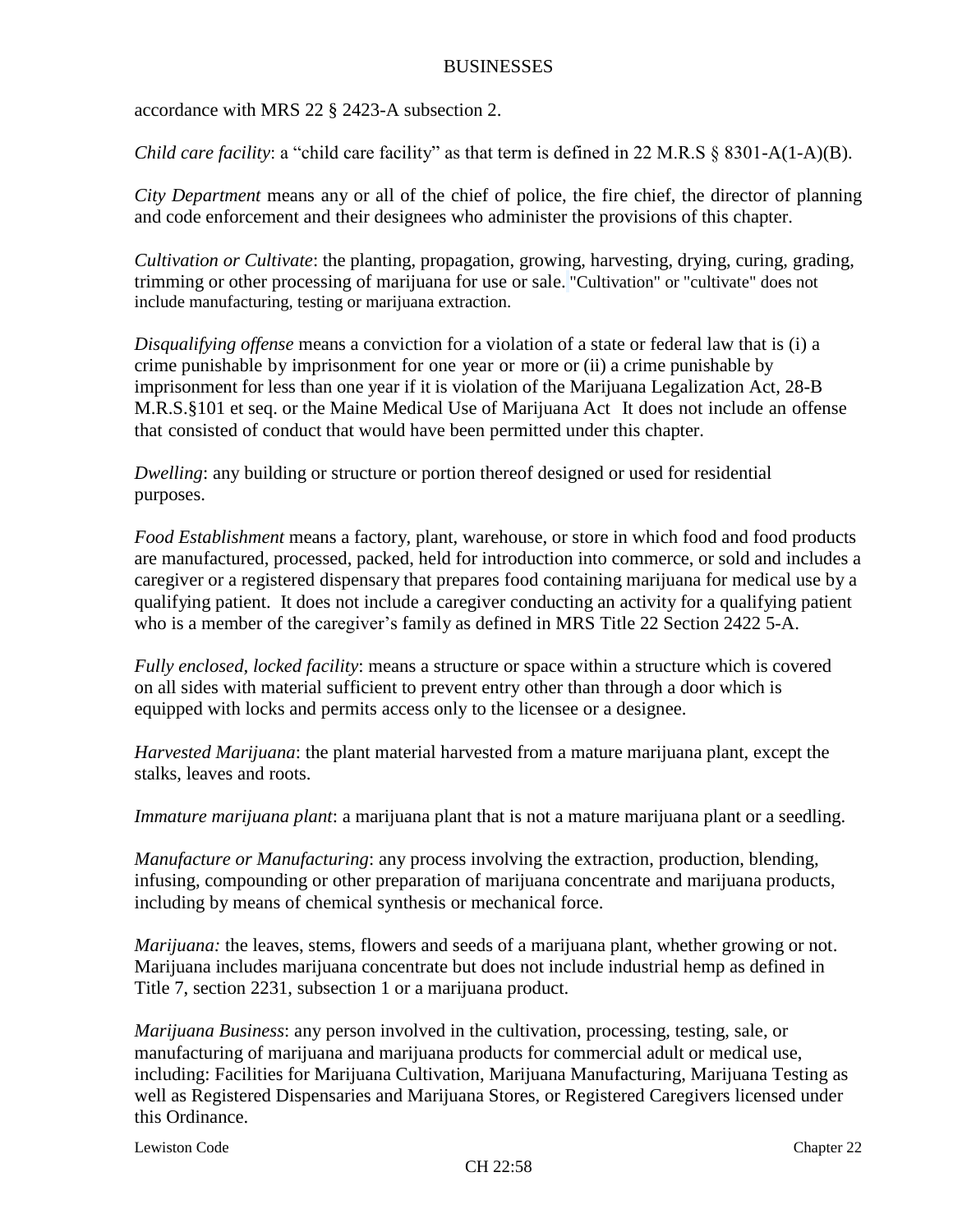*Marijuana Cultivation facility*: a facility licensed under this ordinance to purchase marijuana plants and seeds from other cultivation facilities; to cultivate, prepare and package marijuana; to sell adult use marijuana to Manufacturing Facilities, to Marijuana Stores and to other cultivation facilities; and to sell marijuana plants and seeds to other cultivation facilities and immature marijuana plants and seedlings to Marijuana Stores; cultivate, prepare and package medical marijuana at a location that is not the residence of the Registered Caregiver or Qualifying Patient

*Marijuana extraction*: the process of extracting marijuana concentrate from marijuana using water, lipids, gases, solvents or other chemicals or chemical processes.

*Marijuana flower:* is the pistillate reproductive organs of a mature marijuana plant, whether processed or unprocessed, including the flowers and buds of the plant. "Marijuana flower" does not include marijuana trim or whole mature marijuana plants.

*Marijuana Nursery Cultivation Facility*: a facility licensed under this ordinance to cultivate adult marijuana with not more than 1,000 SF of plant canopy pursuant to MRS 28-B Section501.

*Marijuana Manufacturing Facility*: a facility licensed under this ordinance to purchase marijuana from a cultivation facility or another products manufacturing facility; to manufacture, label and package marijuana and marijuana products; and to sell marijuana and marijuana products to marijuana stores and to other products manufacturing facilities; or, a registered tier 1 or tier 2 manufacturing facility or a person authorized to engage in marijuana extraction under section MRS 22 Section 2423-F.

*Marijuana plant*: all species of the plant genus cannabis, including, but not limited to, a mother plant, a mature marijuana plant, an immature marijuana plant or a seedling.

*Marijuana product:* a product composed of marijuana or marijuana concentrate and other ingredients that is intended for use or consumption. "Marijuana product" includes, but is not limited to, an edible marijuana product, a marijuana ointment and a marijuana tincture. "Marijuana product" does not include marijuana concentrate or a product containing hemp as defined in Title 7, section 2231, subsection 1‑A, paragraph D.b

*Marijuana Store*: a facility licensed under this ordinance where qualified individuals may purchase marijuana, immature marijuana plants and seedlings from a Cultivation Facility, purchase marijuana and marijuana products from a Manufacturing Facility and sell marijuana, marijuana products, immature marijuana plants and seedlings to consumers for their own use and not for resale or distribution*.*

*Marijuana Testing Facility*: a facility licensed under this ordinance to: develop, research and test adult use marijuana, adult use marijuana products and other substances; or authorized in accordance with MRS 22 Section 2423-A, subsection 10, to analyze contaminants in and the potency and cannabinoid profile of medical marijuana samples and is accredited pursuant to standard ISO/IEC 17025 of the International Organization for Standardization by a 3rd-party accrediting body or is certified, registered or accredited by an organization approved by the State of Maine.

*Medical use* means the acquisition, possession, cultivation, manufacture, use, delivery, transfer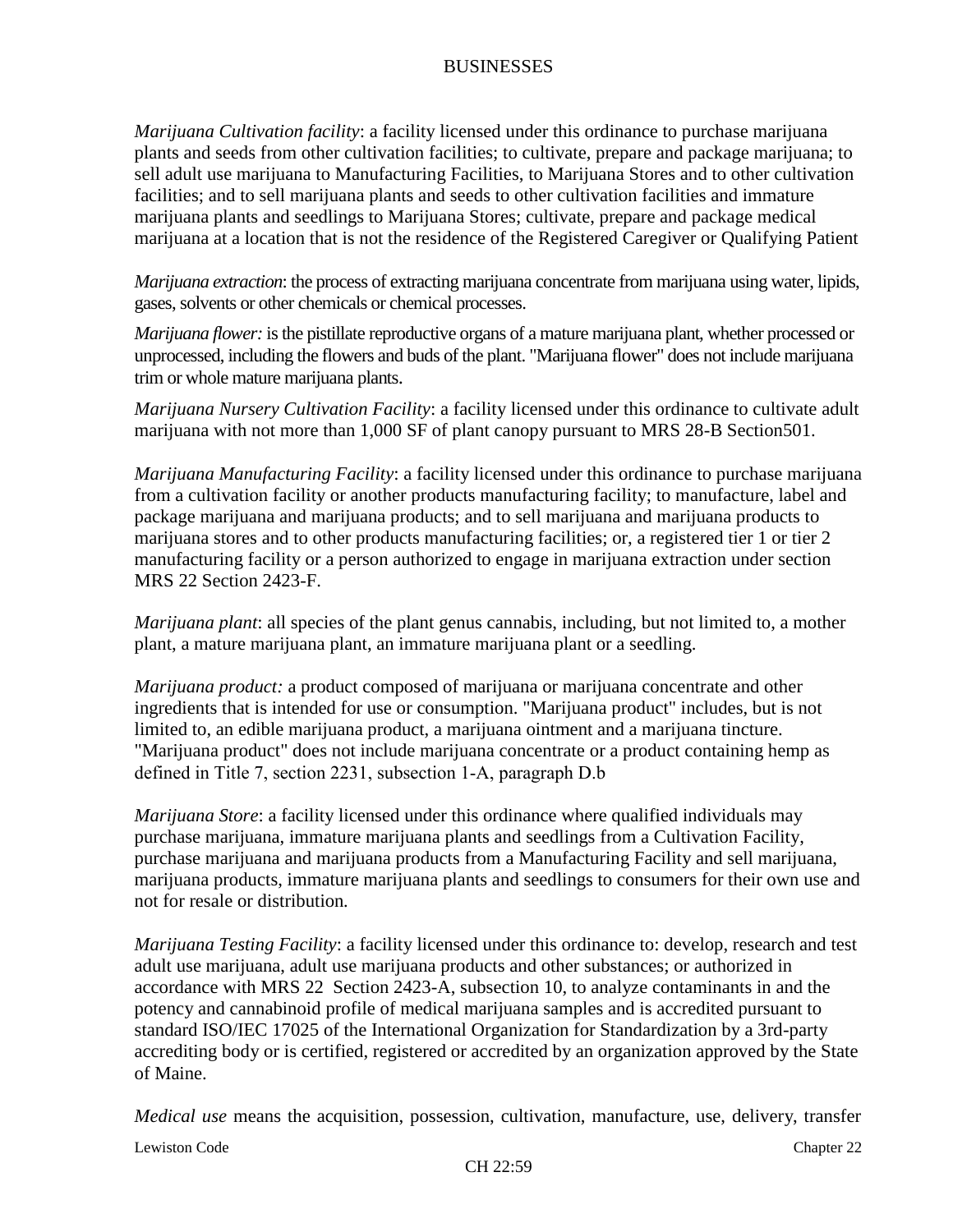or transportation of marijuana or paraphernalia relating to the administration of marijuana to treat or alleviate a registered patient's medical diagnosis or symptoms for which a medical provider has provided the qualifying patient a written certification.

*Multifamily dwelling* means a building containing three (3) or more dwelling units, such buildings being designed for residential use and occupancy by three (3) or more families living independently of one another, with the number of families not exceeding the number of dwelling units, and which is not a single-family attached dwelling.

*Person:* an individual or other entity, including a partnership, Limited Liability Company, corporation or other form of business.

*Plant Canopy*: the total surface area within the licensed premises of an Adult Use Marijuana Cultivation Facility that is authorized for use at any time by the cultivation facility licensee to cultivate mature marijuana plants. The surface area of the plant canopy must be calculated in square feet and measured using the outside boundaries of the area and must include all of the area within the boundaries. If the surface area of the plant canopy consists of non-contiguous areas, each component area must be separated by identifiable boundaries. If a tiered or shelving system is used by the cultivation facility licensee, the surface area of each tier or shelf must be included in calculating the area of the plant canopy. Calculation of the area of the plant canopy may not include the areas within the licensed premises of a cultivation facility that are used by the licensee to cultivate immature marijuana plants and seedlings and that are not used by the licensee at any time to cultivate mature marijuana plants.

*Private school:* Per M.R.S. 20-A, a *private school* is an academy, seminary, institute or other private corporation or body formed for educational purposes covering kindergarten through grade 12 or any portion thereof.

*Public park, playground or recreational facility* means any of the following city-owned or operated public fields, parks, playgrounds and recreational facilities:

Child's Park; Couture Park; Farwell School grounds; Franklin Pasture Athletic Complex; Geiger School grounds; Jude's Place at Marcotte Park; Judge Armand A. Dufresne, Jr. Plaza; Kennedy Park; Knox Street Park; Leeds Park; Lewiston Athletic Park; Lewiston Memorial Armory; Lincoln Street Boat Launch and Park; Lionel Potvin Park; Longley School grounds; Marcotte Park: Mark W. Paradis Park;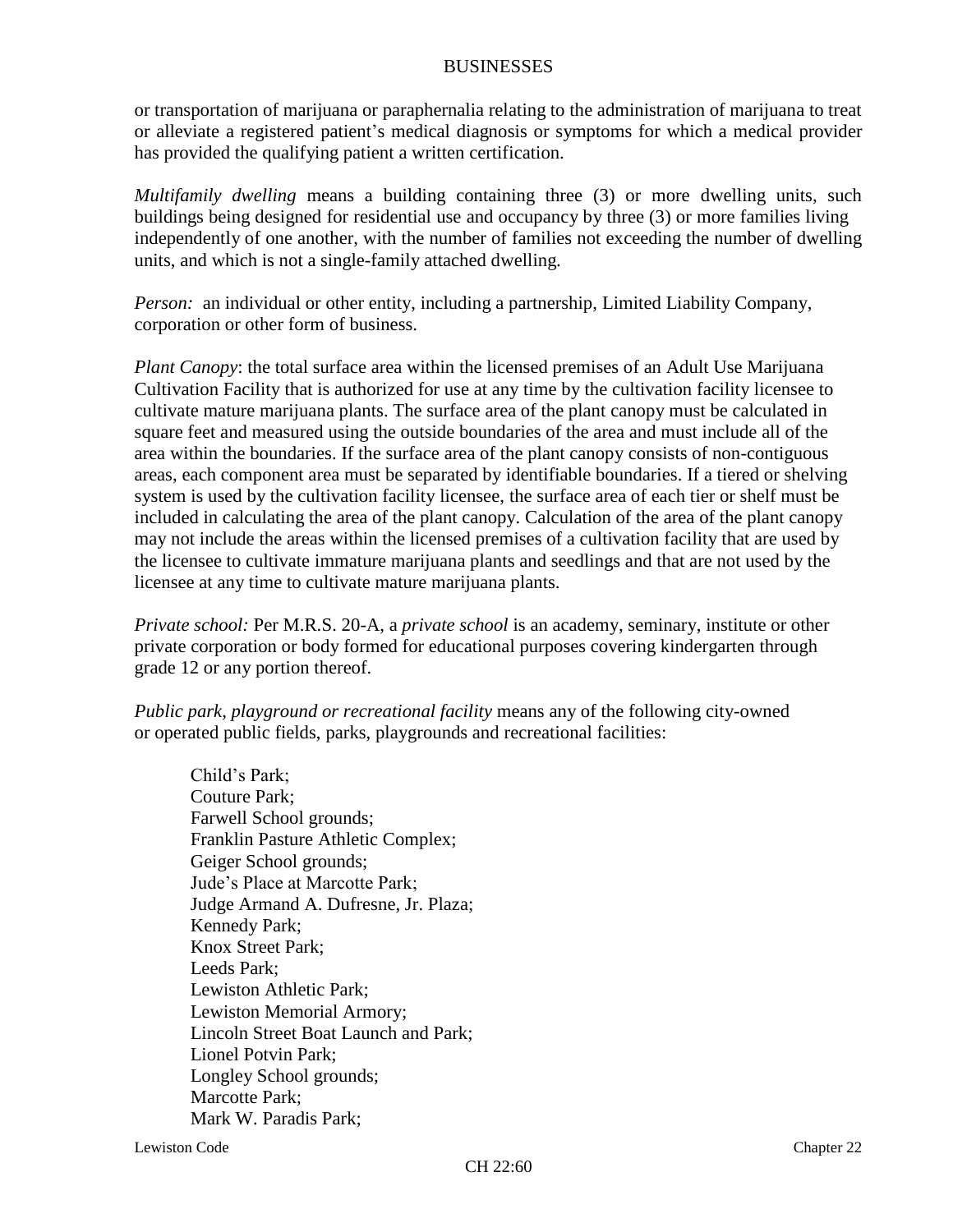Martel School grounds; Mayer Park; McMahon School grounds; Mike McGraw Park; Montello School grounds; Pettingill School Park; Randall Road Softball Complex; Raymond Park; Ricker Park; Riverside Greenway; Simard-Payne Police Memorial Park; Smiley Park; Sunnyside Park; Veterans Memorial Park.

*Public preschool program:* Per M.R.S. 20-A, a *public preschool program* is a program offered by a public elementary school pursuant to Title 20-A, Chapter 203, that provides instruction to children who are 4 years of age, including but not limited to a Head Start program that is approved as a component of the public preschool program.

*Public school:* Per M.R.S. 20-A, a *public school* is a school that is governed by a school board of a school administrative unit and funded primarily with public funds.

*Qualifying patient*: a person who has been a resident of the State for at least 30 days and who possesses a valid written certification regarding medical use of marijuana in accordance with MRS 22 Section 2423-B.

*Registered caregiver*: a person or an assistant of that person that provides care for a qualifying patient and who is registered by the State of Maine pursuant to MRS 22 Section 24 -A.

*Registered Dispensary*: a person that acquires, possesses, cultivates, manufactures, delivers, transfers, transports, sells, supplies or dispenses marijuana or related supplies and educational materials to qualifying patients and the caregivers of those patients as that term is defined in MRS22 Section 2422(6), as may be amended.

*Residential zoning districts*: As defined in Appendix A, Article II, *residential zoning districts* are those zoning districts in which residential uses are predominate uses allowed. This shall include the following districts: Rural Agricultural (RA), Low Density Residential (LDR), Suburban Residential (SR), Medium Density Residential (MDR), Neighborhood Conservation "A" (NCA), and Neighborhood Conservation "B" (NCB).

*School:* means a *public school*, a *private school*, or a *public preschool program*. *School* does not include institutions of higher learning such as colleges or universities.

*Testing or test*: the research and analysis of marijuana, marijuana products or other substances for contaminants, safety or potency.

Lewiston Code Chapter 22 (Ord. No. 19-13, 12-19-19; Ord. No. 22-04, 3-31-22)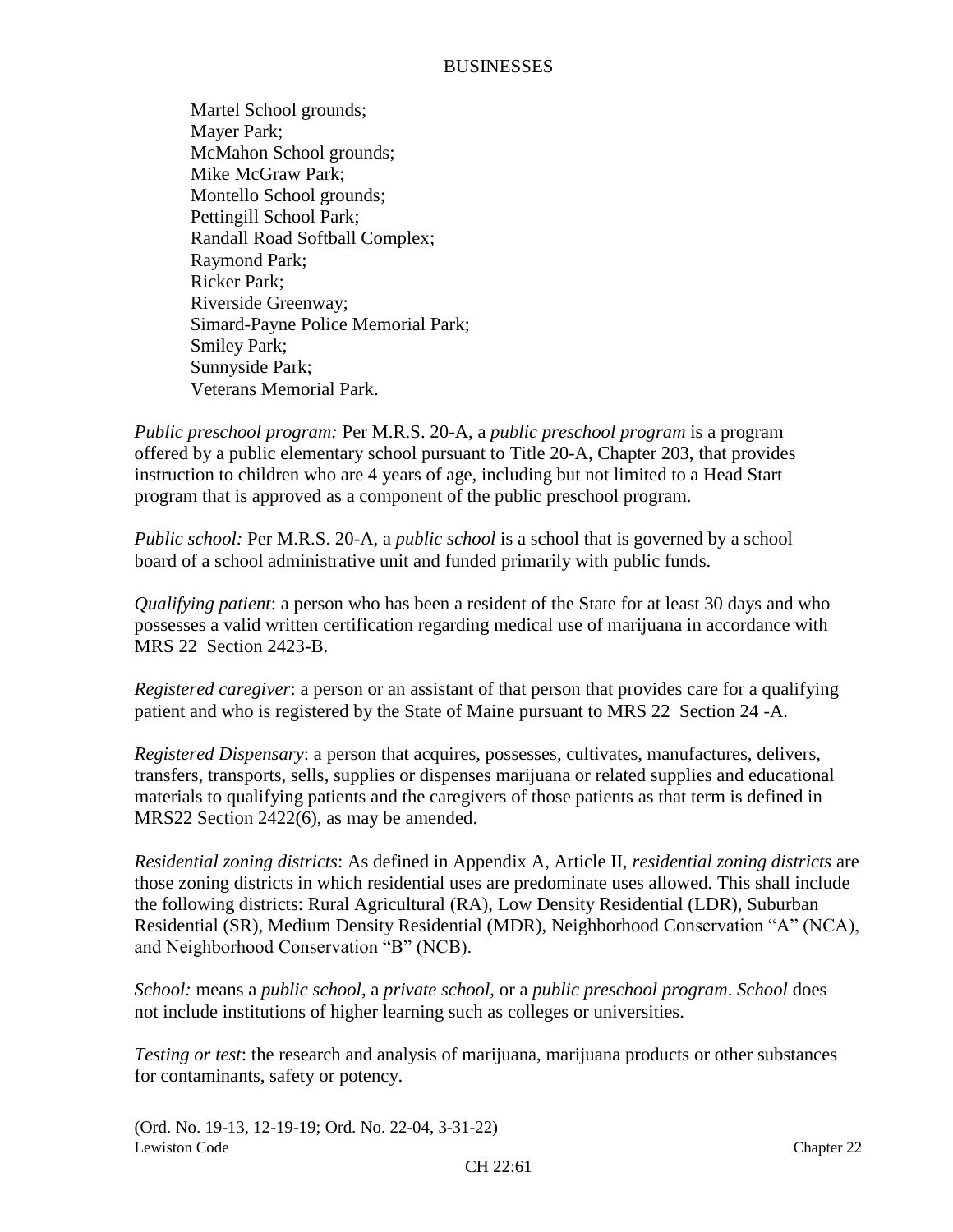# **Sec. 22-423. License required; exceptions**.

No person shall engage, operate or maintain a Marijuana Business in the city unless such person has first acquired a license in accordance with this Article. A separate license is required for each Marijuana Business, whether located on the same premise, building, or property. In addition to such required license, no person shall engage in the manufacturing of marijuana as a home occupation unless such person has first acquired a home occupation permit in accordance with Appendix A of the Lewiston Code of Ordinances. No person shall engage in the manufacturing of marijuana as a home occupation using inherently hazardous product or process.

The following do not require a business license:

- 1. *Personal use.* Each person 21 years of age or older who is cultivating or manufacturing marijuana for their personal medical or their personal adult use. Those persons cultivating or manufacturing for personal adult use shall:
- 2. *Caregivers.* Caregivers who manufacture or cultivate medical marijuana only for qualifying patients who are members of their household or are members of the caregiver's family in accordance with MRS 22 § 2423-A subsection 3(C).
- 3. Those persons who are authorized to cultivate or manufacture marijuana or marijuana products without a business license shall:
	- a. Restrict such activities to the premises at which the person is domiciled;
	- b. Cultivate and manufacture only within fully enclosed, locked structures; and
	- c. Mitigate any and all odor from marijuana plants or other marijuana products.
		- i. Odor shall not be detected off-site of the premises that are under custody or control of the person cultivating.
		- ii. Odor shall not cause or create a public nuisance at common law.
	- d. Outdoor cultivation of marijuana for personal recreational use is prohibited.

(Ord. No. 19-13, 12-19-19; Ord. No. 22-04, 3-31-22)

#### **Sec. 22-424. Additional licensing requirements.**

- 1. *Special Food Handler.* Persons who manufacture, process, store, or sell prepared goods containing marijuana for consumption off premises shall obtain a Special Food Handler B license from the City Clerk.
- 2. *Home occupations.* Persons who manufacture, process, store, or sell prepared goods containing marijuana for consumption off premises and are authorized to do so as a home occupation shall, in addition to obtaining a Special Food Handler B license from the City Clerk, obtain a Use Permit for a home occupation from the Department of Planning and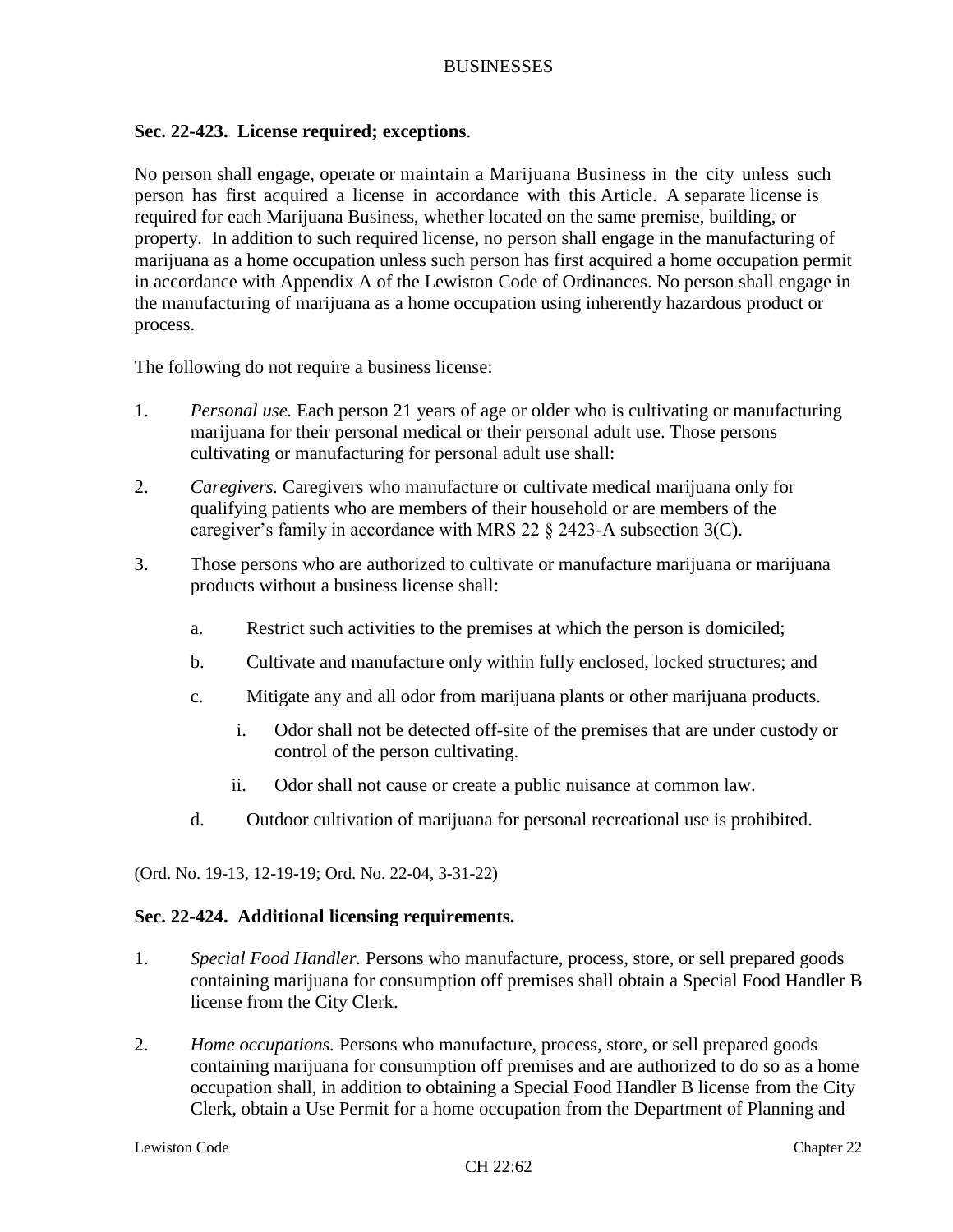Code Enforcement in accordance with Appendix A, Articles II and V of the Code of Ordinances. Home occupations shall comply with all applicable rules set forth in this Chapter.

3. *State licensing.* Persons who manufacture, process, store, or sell prepared goods containing marijuana for consumption shall obtain all applicable and necessary licenses and permits as may be required by the State of Maine Department of Agriculture, Conservation and Forestry (DACF) and shall comply with all applicable standards set forth by DACF.

(Ord. No. 19-13, 12-19-19; Ord. No. 22-04, 3-31-22)

# **Sec. 22-425. Reserved.**

# **Sec. 22-426. Background checks.**

The city clerk shall order background checks from the State of Maine on all applicants for a Marijuana Businesses license. Updated background checks shall be conducted annually at the time of license renewal. Background checks shall be conducted in each state where such individuals have resided since the age of 18. It shall be the responsibility of the applicant to obtain official background checks from states in which they have resided since the age of 18. (Ord. No. 19-13, 12-19-19; Ord. No. 22-04, 3-31-22)

# **Secs. 22-427 - 428. Reserved.**

# **Sec. 22-429. Application requirements.**

- 1. *Form.* All applications for Marijuana Business licenses under this article shall be filed with, and in a form satisfactory to, the city clerk. All applicants must be qualified according to the provisions of this Article and shall provide sufficient information to demonstrate that they meet all qualifications and standards established in this Ordinance.
	- a. If the applicant who wishes to operate a Marijuana Business is a single individual, that person must sign the license application. If the applicant who wishes to operate a Marijuana Business is more than one individual, each person who has an interest in the business must sign the application.
	- b. Each applicant must meet all qualifications set forth in this Article. Each applicant shall be considered a licensee if a license is granted.
- 2. *Business structure*. The completed application for a Marijuana Business license shall contain, at a minimum, the following information and shall be accompanied by the specified documentation:
	- a. *Individuals*. The applicant's legal name and any aliases and proof that the applicant is at least twenty-one (21) years of age.
	- b. *Partnerships*.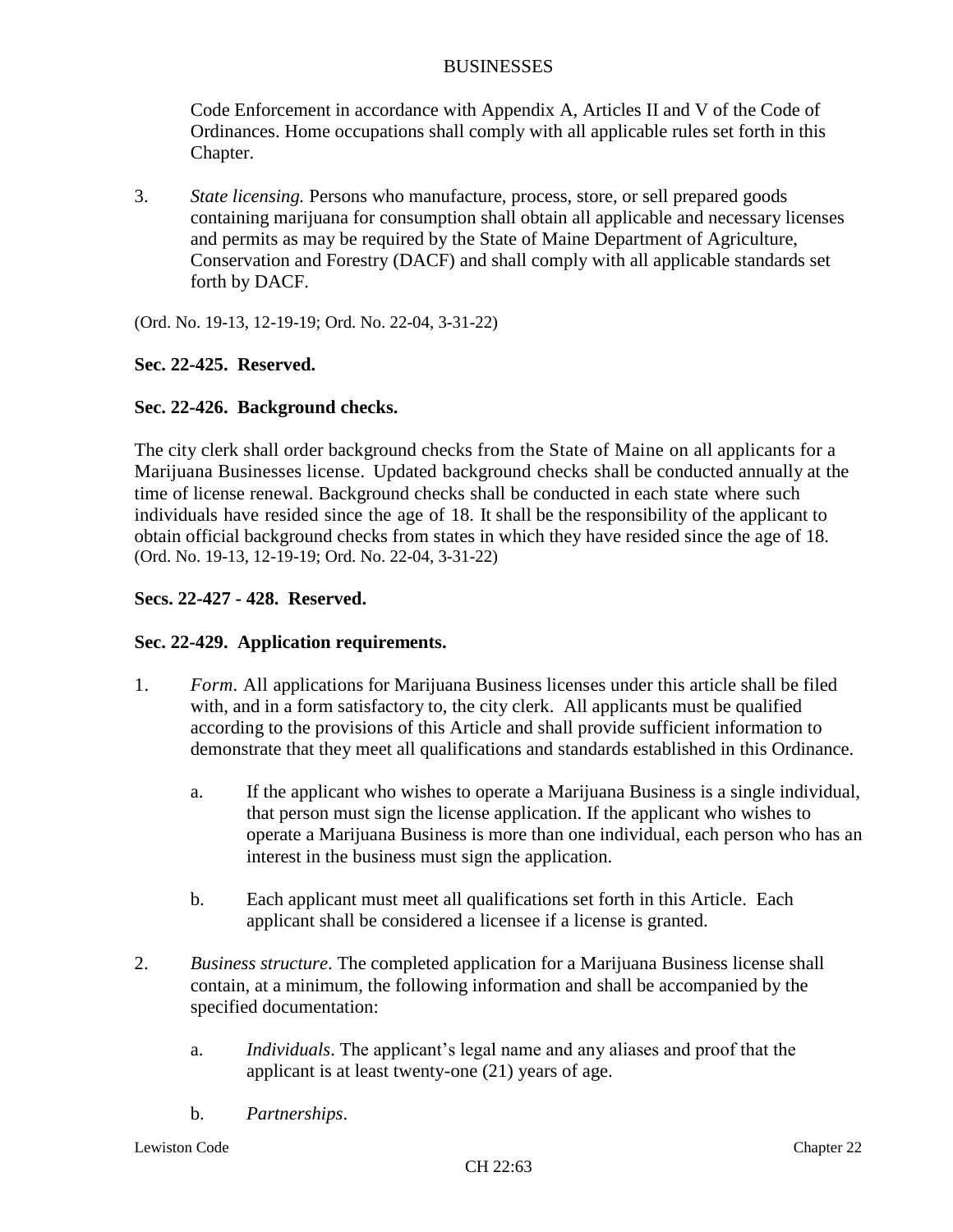- i. The complete name of the partnership;
- ii. The names of all partners;
- iii. Whether the partnership is general or limited;
- iv. A copy of the partnership agreement, if any; and
- v. Proof that all partners are at least twenty-one (21) years of age.

Each general partner must sign the application. Each general partner as well as the partnership must meet all qualifications set forth in this Article. Each general partner as well as the partnership shall be considered a licensee if a license is granted.

- c. *Corporations.*
	- i. The corporation's complete name;
	- ii. The date of its incorporation;
	- iii. Evidence that the corporation is in good standing with the State of Maine;
	- iv. The names and capacities of all officers, directors, and principal (owning 10% or more of the shares of the corporation) stockholders;
	- v. The name of the registered corporate agent;
	- vi. The address of the registered office for service of process; and
	- vii. Proof that all officers, directors, and principal stockholders are at least twenty-one (21) years of age.

A corporate officer must sign the application. Each of the corporation and corporate officer must meet all qualifications set forth in this Article. Each of the corporation and corporate officer shall be considered a licensee if a license is granted.

- d. *Limited Liability Companies (LLC's)*
	- i. The LLC's complete name;
	- ii. The date of its establishment;
	- iii. Evidence that the LLC is in good standing with the State of Maine;
	- iv. The names and capacities of all managers and members;
	- v. A copy of its operating agreement, if any;
	- vi. The address of its registered office for service of process; and
	- vii. Proof that all members and managers are at least twenty-one (21) years of age.

A duly authorized manager must sign the application. Each of the limited liability company and manager must meet all qualifications set forth in this Article. Each of the limited liability company and manager shall be considered a licensee if a license is granted.

- 3. *Additional applicant information.*
	- a. *Aliases and D. B. A.'s* If the applicant intends to operate the Marijuana Business under a name other than that of the applicant, the Marijuana Business' name must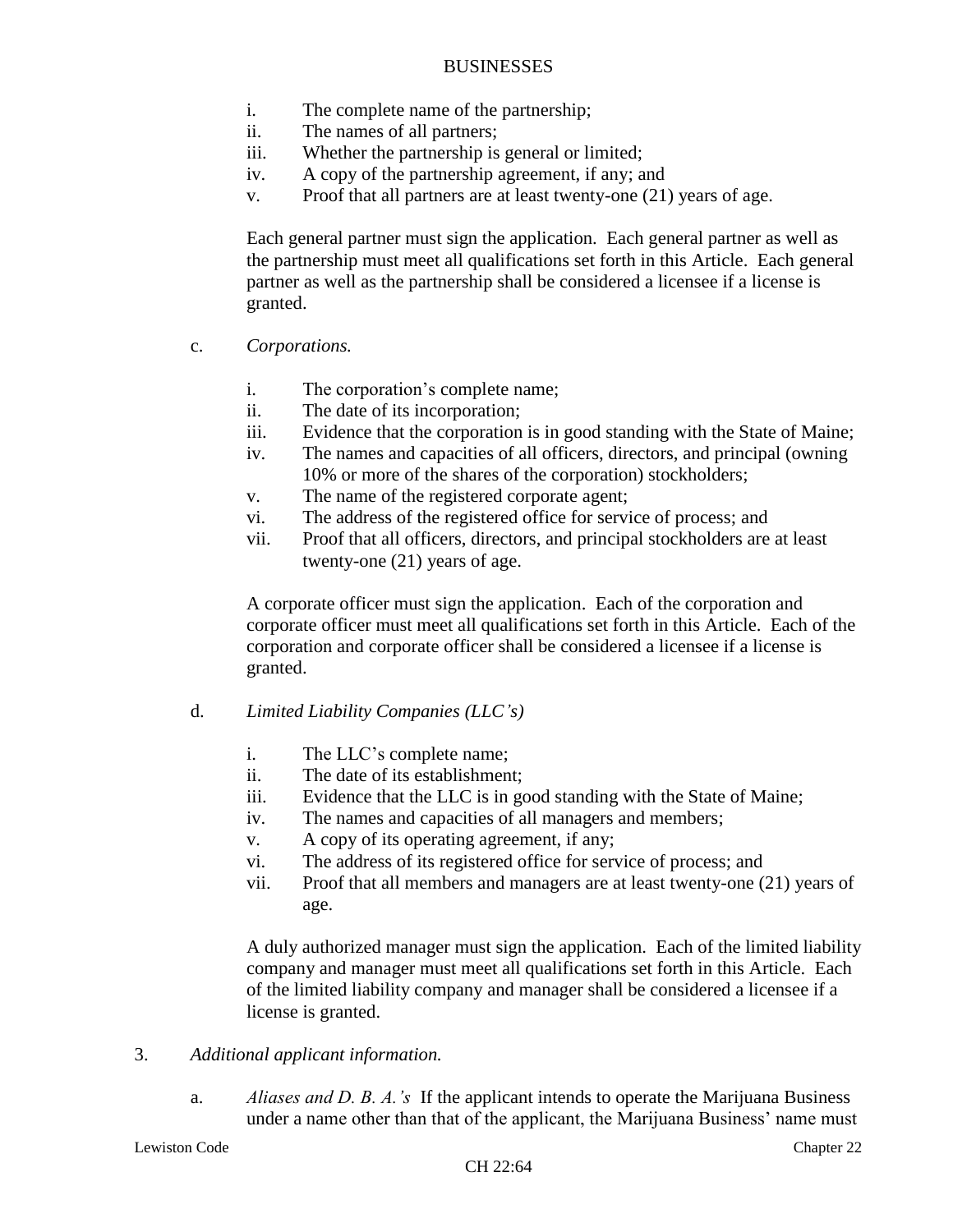be stated and the required registration documents must be submitted.

- b. *Previous criminal convictions.* If the applicant, an officer, principal shareholder, member, manager or employee has been convicted of criminal activity under State and/or federal law, the specified criminal offense involved must be listed including the date, place, and jurisdiction of each conviction.
- c. *Previous applications.* If the applicant, as an individual, partner, or officer, director, or principal stockholder of a corporation engaged in a Marijuana Business, or the partner of a partnership, or the members or managers of a limited liability company has had a previous license application denied or had such a license suspended or revoked under this ordinance or in any other governmental jurisdiction, the applicant must list the name and location of the Marijuana Business, the reason for which the license was denied, suspended, or revoked, the date of the denial, suspension, or revocation, and the position held in the Marijuana Business.
- d. *Additional licenses and permits.* If the applicant holds any other permits/licenses under this ordinance or other similar Marijuana Business license from another governmental jurisdiction, the applicant shall provide the names and locations of such other permitted/licensed businesses.
- e. *Contact information.* The applicant's telephone number, email address, mailing address and residential address.
- f. *Identification.* The applicant's driver's license or State of Maine Identification Card and, if applicable, a copy of a valid registered primary caregiver identification card issued by the State of Maine
- 4. *Business location information.*
	- a. The type of Marijuana Business for which the applicant is seeking a license.
	- b. The location of the proposed Marijuana Business, including a legal description of the property, street address, and telephone number.
	- c. Sufficient documentation demonstrating possession or entitlement to possession of the proposed premises of the Marijuana Business pursuant to a lease, rental agreement, purchase and sale agreement, ownership, or other arrangement for possession of the premises.
	- d. A sketch showing the configuration of the subject premises, including building footprint, interior layout identifying floor space to be occupied by the business, and parking plan. The sketch must be drawn to scale with marked dimensions.
	- e. To prevent and control marijuana odors, an odor control plan describing the odor(s) originating or anticipated to originate at the premises and the control technologies to be used to prevent such odor(s) from leaving the premises shall be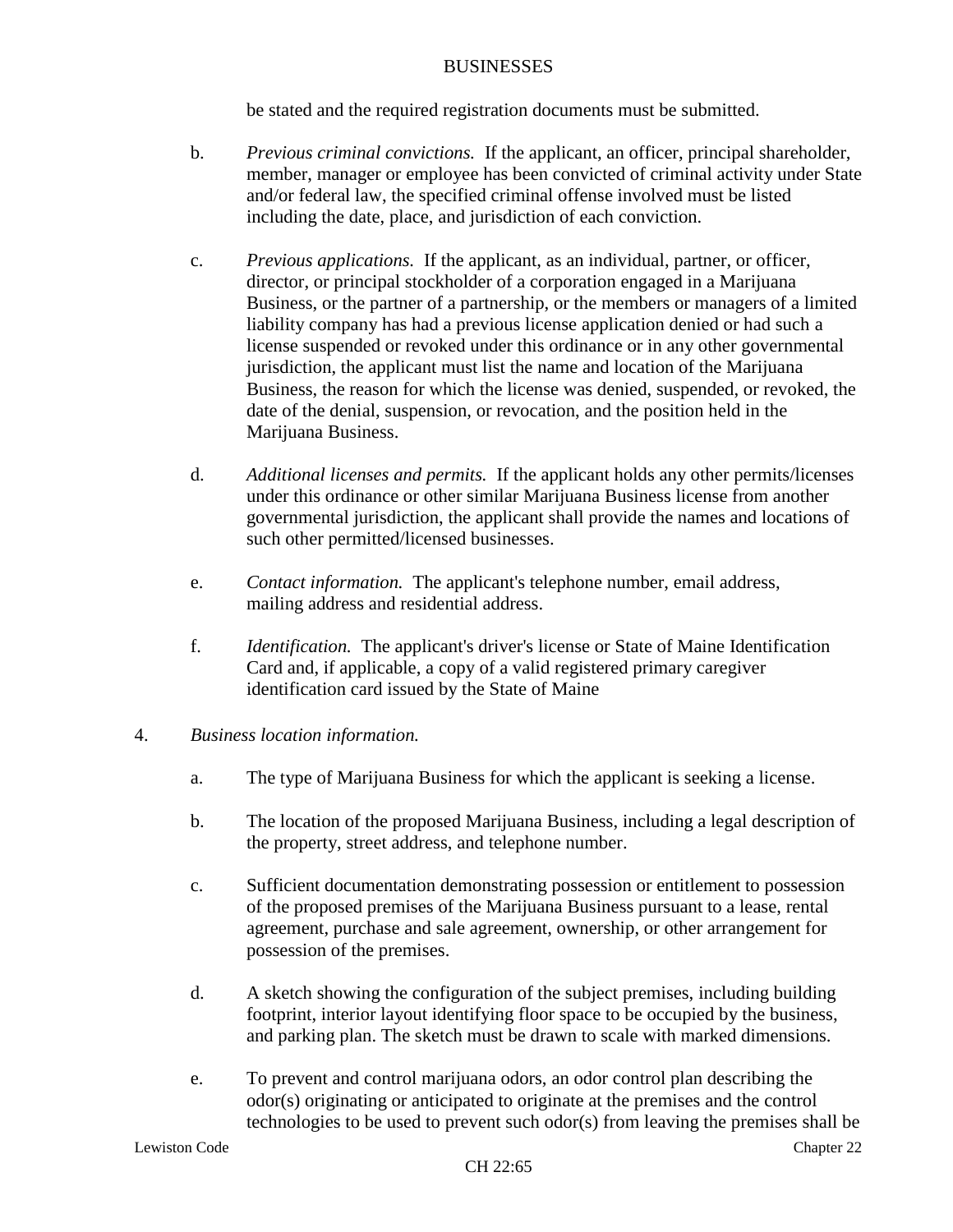completed and submitted as part of the license application.

f. Documentation that the proposed business does not violate any of the required setbacks listed in Sec. 22-430(3).

# 5. *Miscellaneous.*

- a. An application fee in accordance with the city's policy manual as established by the city council shall be due at the time an application is submitted.
	- i. In the event that an application is denied or withdrawn by the applicant within 90 days of submittal, the associated application fee shall be refunded at 50 percent of the total fee. Fees for background checks are nonrefundable. Requests for refunds must be made in writing to the City Clerk.
	- ii. Failure of the applicant to not obtain a license from the City within 180-days of submittal shall result in the denial of the license application. The applicant may apply for a 60- day extension by submitting a written request to the City Clerk within 180-days of the original submission.
	- iii. In the event that an active or pending license is denied or revoked for failure to comply with this or any other city ordinance, no portion of the license fee shall be eligible for refund.
- b. Those persons seeking to operate an adult use marijuana business must include in their application for a local license proof that, pursuant to 28-B M.R.S. § 402, the applicant has been issued a conditional license by the State of Maine to operate the Adult Use Marijuana Business.

All applications for a medical Marijuana Business license shall be kept confidential by the City.

(Ord. No. 19-13, 12-19-19; Ord. No. 22-04, 3-31-22)

# **Sec. 22-430. Performance standards for Marijuana Business.**

All marijuana businesses shall comply with the requirements of the City of Lewiston Code of Ordinances, Appendix A Zoning and Land Use Code, Article XII, Section 21 as well as the following provisions:

- 1. There shall be no cultivation or storage of marijuana or, marijuana products outside of a structure.
- 2. *Operating requirements for marijuana businesses*. All activities of marijuana businesses, including, without limitation, cultivating, growing, manufacturing, processing, displaying, selling and storage, shall be conducted indoors. Marijuana businesses are not permitted to conduct outdoor sales or services of any kind. Any common areas, including, but not limited to storage areas and building facilities, shared with another marijuana business must be clearly identified as such in the license application.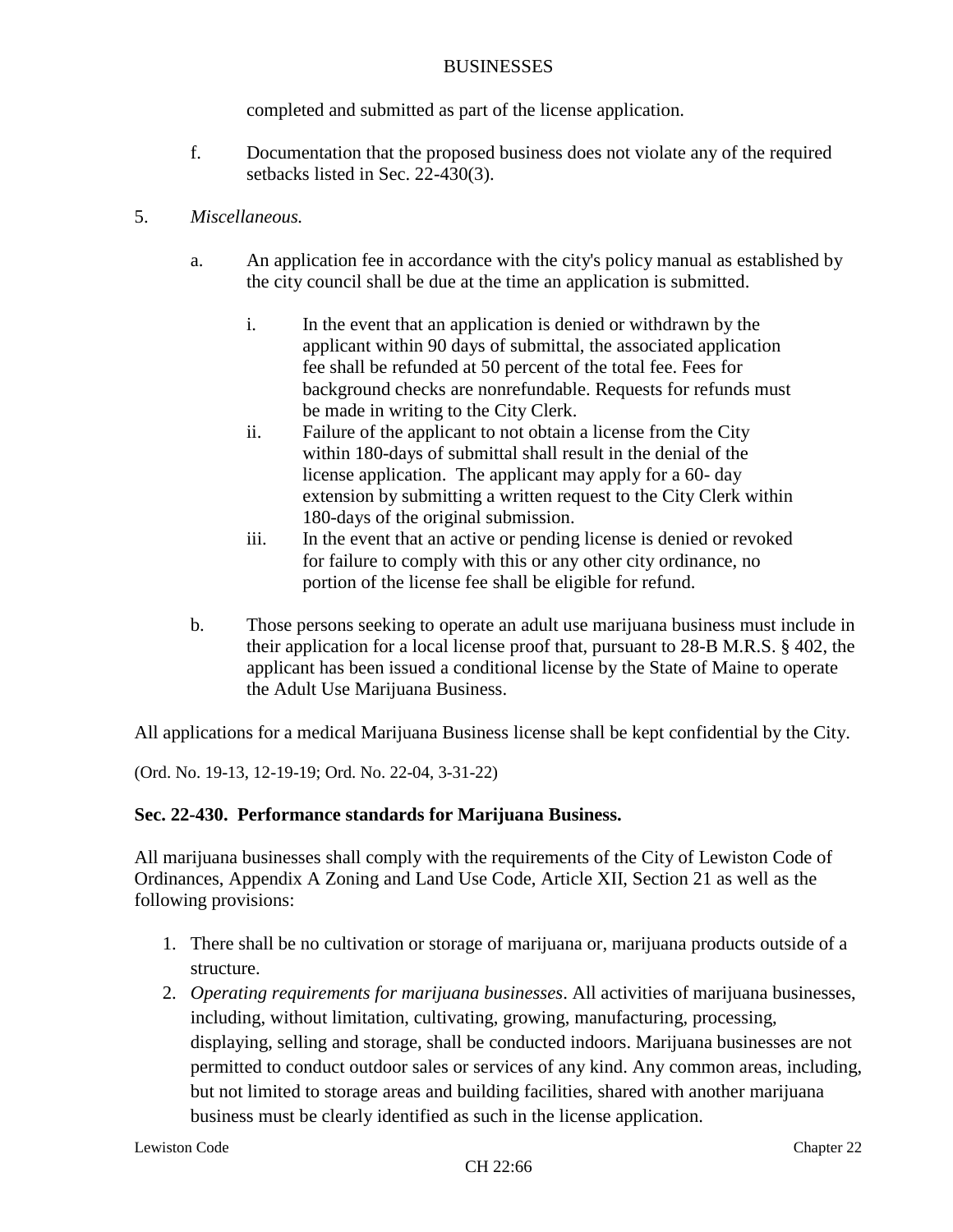- 3. *Odor management.* For all marijuana businesses, the odor of marijuana, noxious gases, or other fumes must not be detectable offsite, i.e., must not be detected at premises that are not under the custody or control of the establishment.
- 4. Sufficient measures and means of preventing smoke, debris, dust, fluids and other substances from exiting a marijuana business must be provided and operating at all times.
- 5. Sufficient and appropriate security measures to deter the theft of marijuana and prevent unauthorized entrance into areas containing marijuana must be provided at all times. Security measures shall include, at minimum, the following:
	- a. security surveillance cameras installed and operating 24 hours a day, 7 days a week to monitor all entrances, along with interior and exterior of the premises to discourage and facilitate the reporting of criminal acts and nuisance activities occurring at the premises;
	- b. door and window intrusion alarm systems with audible and Police Department notification components that are professionally monitored and maintained in good working order;
	- c. a locking safe or its functional equivalent permanently affixed to the premises that is suitable for storage of all adult use marijuana products, medical marijuana products and cash stored overnight on the premises;
	- d. exterior lighting that illuminates the exterior walls of the premises and complies with applicable provisions of the Code of Ordinances; and
	- e. deadbolt locks on all exterior doors and locks or bars on any other access points (e.g., windows).
- 6. *Manufacture of marijuana using inherently hazardous substances*. The extraction of marijuana using inherently hazardous substances is prohibited unless:
	- a. the person has sought and obtained authorization to do so with the State of Maine, and
	- b. such activity is located in a zoning district where a Marijuana Manufacturing Facility is an allowed use.
- 7. *Other laws remain applicable*. A marijuana establishment shall meet all operating and other requirements of State and local law and regulation. To the extent the State of Maine has adopted or adopts in the future any stricter law or regulation governing adult use marijuana and/or marijuana establishments, the stricter law or regulation shall control.
- 8. Businesses must satisfy all applicable State of Maine and city code requirements such as, but not limited to, electrical, plumbing, building, ventilation, energy conservation, life safety, and mechanical codes in addition to the environmental performance standards with respect to odors and other environmental considerations as per Appendix A, Article XII, Section 19.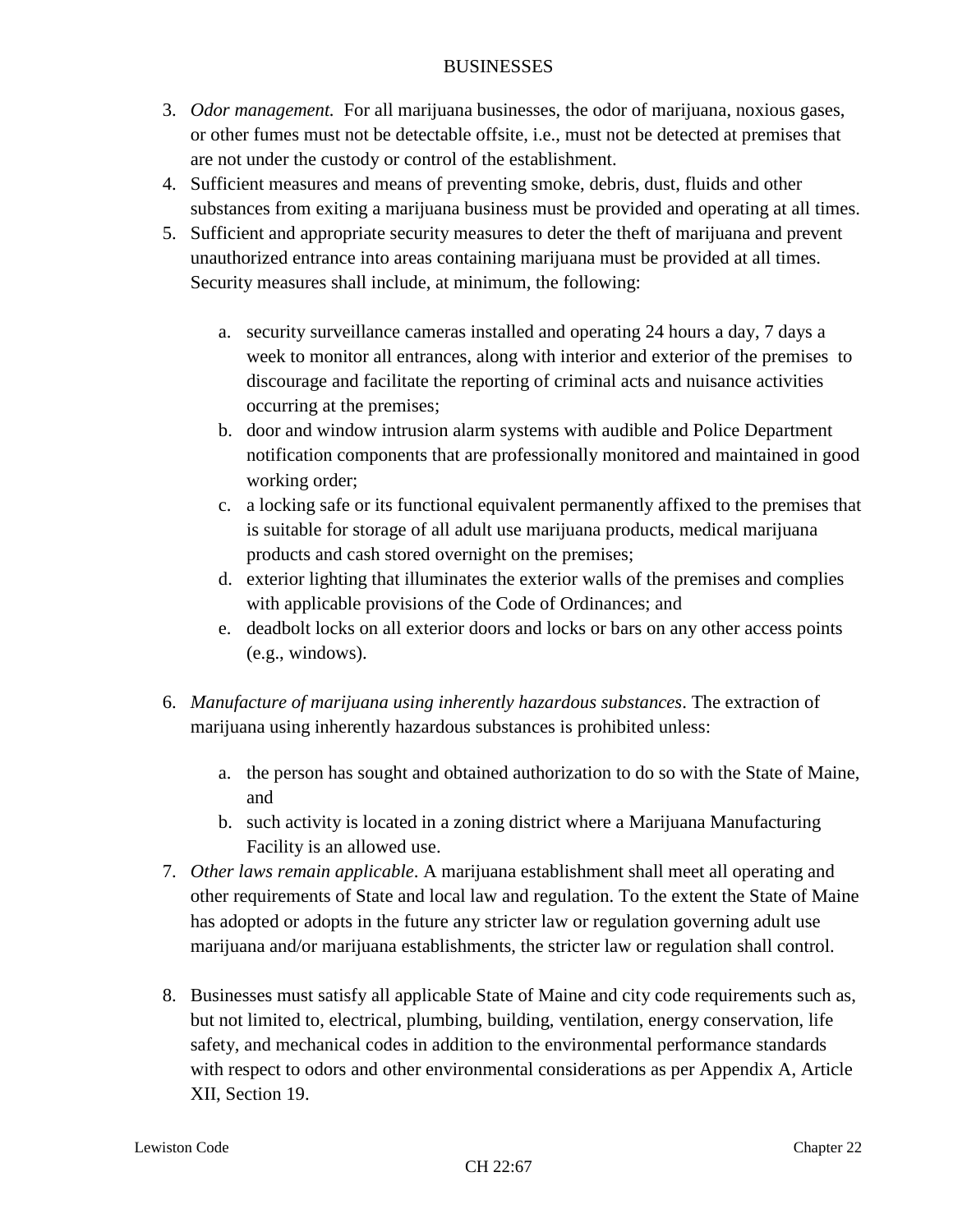(Ord. No. 19-13, 12-19-19; Ord. No. 22-04, 3-31-22)

# **Secs. 22-431 - 432. Reserved.**

# **Sec. 22-433. Inspection of marijuana businesses**

A marijuana business is subject to inspection as follows:

- 1. Submission of a license application for a marijuana business shall constitute permission for entry and inspection.
- 2. A marijuana business shall allow the City Department to carry out an inspection in accordance with this chapter at any reasonable time.
- 3. During an inspection, the City Department may identify violations of this chapter or other provisions of the Code or State Law. The marijuana business may receive written notice by certified mail of the nature of the violations. If so, the marijuana business must notify, in writing, the representative of the City Department identified in such notice within ten (10) business days of the date of the notice of violations identifying the corrective actions taken and the date of the correction.
- 4. Failure to cooperate with required inspections and to respond to notices of violations as specified shall be grounds for the city clerk or the City Department to temporarily suspend the license of the marijuana business, subject to potential license revocation by the city administrator.

(Ord. No. 19-13, 12-19-19)

# **Sec. 22-434. Denial of application.**

The city clerk may deny an application for a license based on the applicant's failure to comply with the application requirements set out in these rules, including the applicant's failure to provide the required information; and/or a determination that the information provided was materially inaccurate or incomplete. (Ord. No. 19-13, 12-19-19)

# **Sec. 22-435. Disqualifying conviction.**

The City shall not approve a license for a marijuana business if under any of the following circumstances:

- a. *Disqualifying conviction.* The applicant has been convicted of a disqualifying offense in Maine or another jurisdiction within the last ten (10) years.
- b. *Disqualifying misdemeanor.* The applicant has been convicted of a misdemeanor or a violation of a local ordinance involving a controlled substance, dishonesty, theft, or fraud within the past five (5) years.
- c. *False information.* The applicant has knowingly submitted an application under this article that contains false information.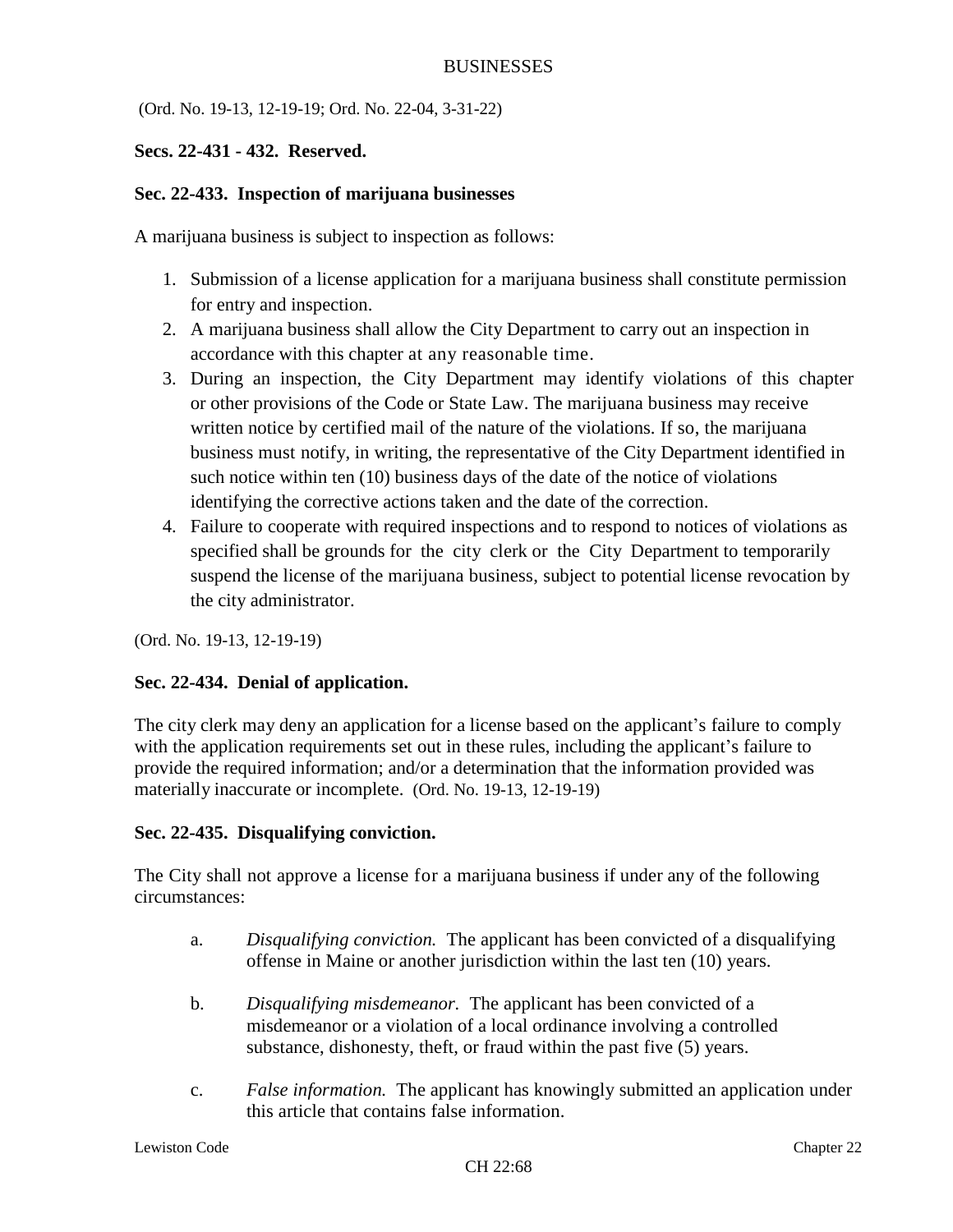- d. *Insurance.* The applicant has failed to demonstrate the ability to maintain adequate premises liability and casualty insurance.
- e. *State criteria.* The applicant has failed to meet criteria established by the State of Maine for the operation of a marijuana business.
- f. *Tax delinquency.* The applicant is tax delinquent at the local level.

The city clerk or the City Department shall temporarily suspend the license for a marijuana business for any violations of the provisions contained within this chapter.

(Ord. No. 19-13, 12-19-19; Ord. No. 22-04, 3-31-22)

# **Sec. 22-436. Revocation of license.**

Grounds for revocation of a license of a marijuana business by the city administrator include the following actions of a licensee:

- 1. Conviction of the licensee of selling, furnishing, or giving marijuana to a person who is not allowed to possess marijuana in accordance with these rules and the applicable state statutes.
- 2. Conviction of a disqualifying drug offense by the licensee.
- 3. Conviction of dispensing, delivering, or otherwise transferring marijuana to a person other than a registered patient who has designated the registered primary caregiver to cultivate marijuana.
- 4. Failure to cooperate with required inspections.
- 5. Failure to timely rectify any Notice of Violations.
- 6. Violations of any laws, rules, or ordinances that govern the operation of a marijuana business.
- 7. Committing, permitting, aiding or abetting any illegal practices in the operation of a marijuana business;
- 8. Conduct or practices that are detrimental to the safety and welfare of patient or/customers;
- 9. Providing information that is materially inaccurate or incomplete; and
- 10. Revocation or suspension of any state license or permit related to the Marijuana Business with which the licensee is associated

(Ord. No. 19-13, 12-19-19)

# **Sec. 22-437. Reserved.**

# **Sec. 22-438. License administration for a marijuana business.**

Lewiston Code Chapter 22 The city clerk and the City Department may impose conditions on the approval of any license application under this article to ensure compliance with the provisions of this article or any other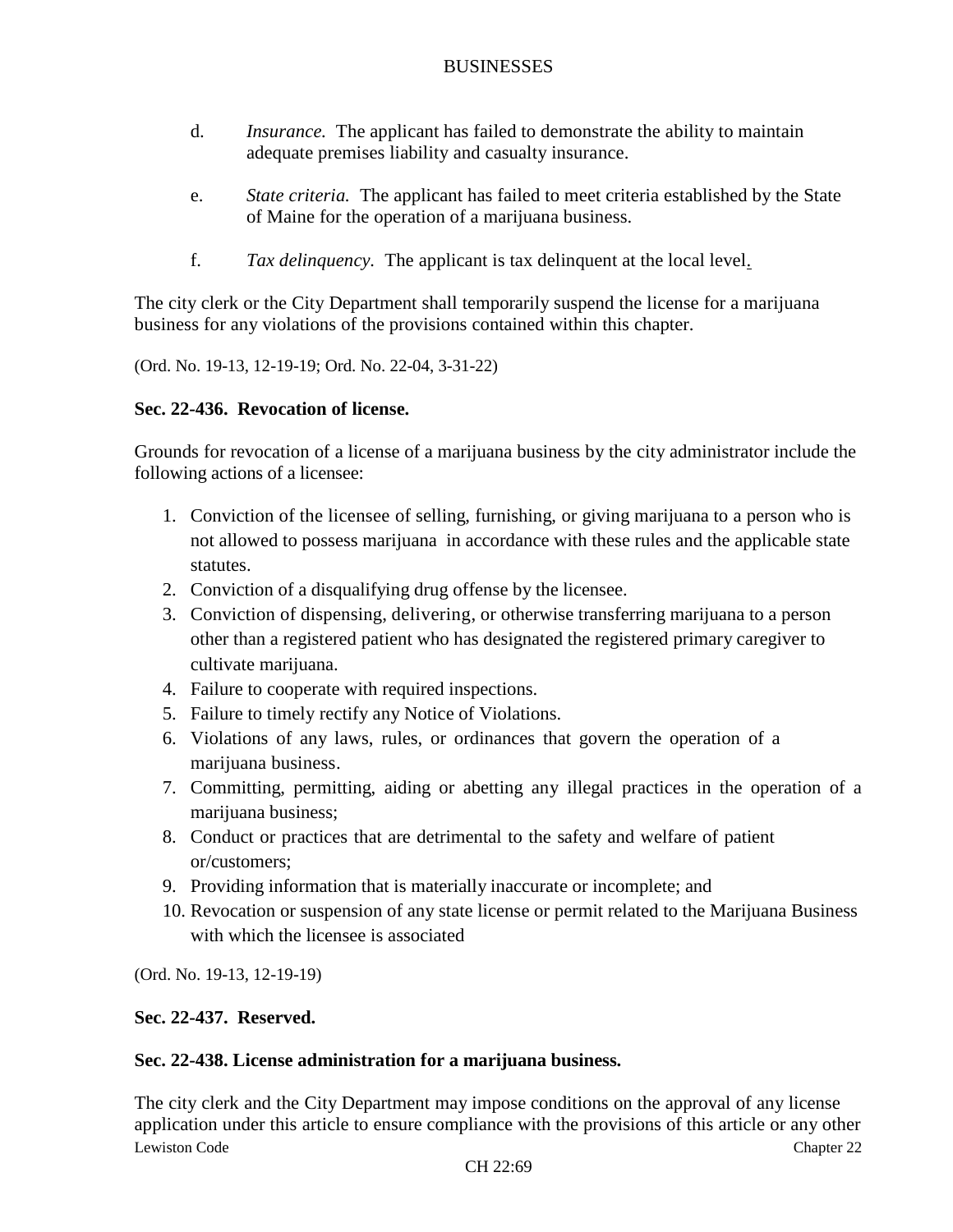provision of law. Such conditions may include, but are not limited to, the following:

- 1. That the applicant provide documentation to the city clerk of the receipt of all approvals required from any federal or state agency or department pursuant to federal or state law prior to operations.
- 2. That the applicant provide documentation to the city clerk of the receipt of any approvals required by any city board pursuant to this Code prior to the issuance of any license under this article.

(Ord. No. 19-13, 12-19-19; Ord. No. 22-04, 3-31-22)

# **Sec. 22-439. Appeals.**

Decisions on marijuana business licenses may be appealed to the Board of Appeals in accordance with the requirements of Article IX in Appendix A of the Lewiston Code of Ordinances. (Ord. No. 22-04, 3-31-22)

# **Secs. 22-440 - 441. Reserved.**

### **Sec. 22-442. Penalty for violation of article.**

Any person who violates any provision of this article or the terms of any license issued under this article may be penalized in the following manner:

- 1. Temporary suspension. The city clerk and the City Department are authorized, pursuant to section 22-44, to immediately and temporarily suspend any license when continued operation of the licensed premises or activity presents a danger to the health, safety or the general welfare of the public.
- 2. The city administrator may suspend or revoke a license for a marijuana business in accordance with the provisions of section 22-436 of this article.
- 3. Civil penalties*.* A violator may be required to pay the penalties imposed by section 1-8 of this Code or 30-A M.R.S.A. (4452 et seq. as amended). A court judgment in the city's favor may result in a court order that the owner and/or operator of said Marijuana Business abate any violations, pay a penalty in accordance with the city's policy manual as approved by the city council, and pay the court costs and legal and expert witness fees incurred by the city. Notwithstanding the above, the chief of police may initiate criminal proceedings relative to individuals engaged in the unlawful distribution, use and cultivation of marijuana.

(Ord. No. 19-13, 12-19-19)

# **Sec. 22-443. Confidentiality.**

All applications and supporting information submitted by primary caregivers under this ordinance, and the identity of registered primary caregivers and registered patients, shall be